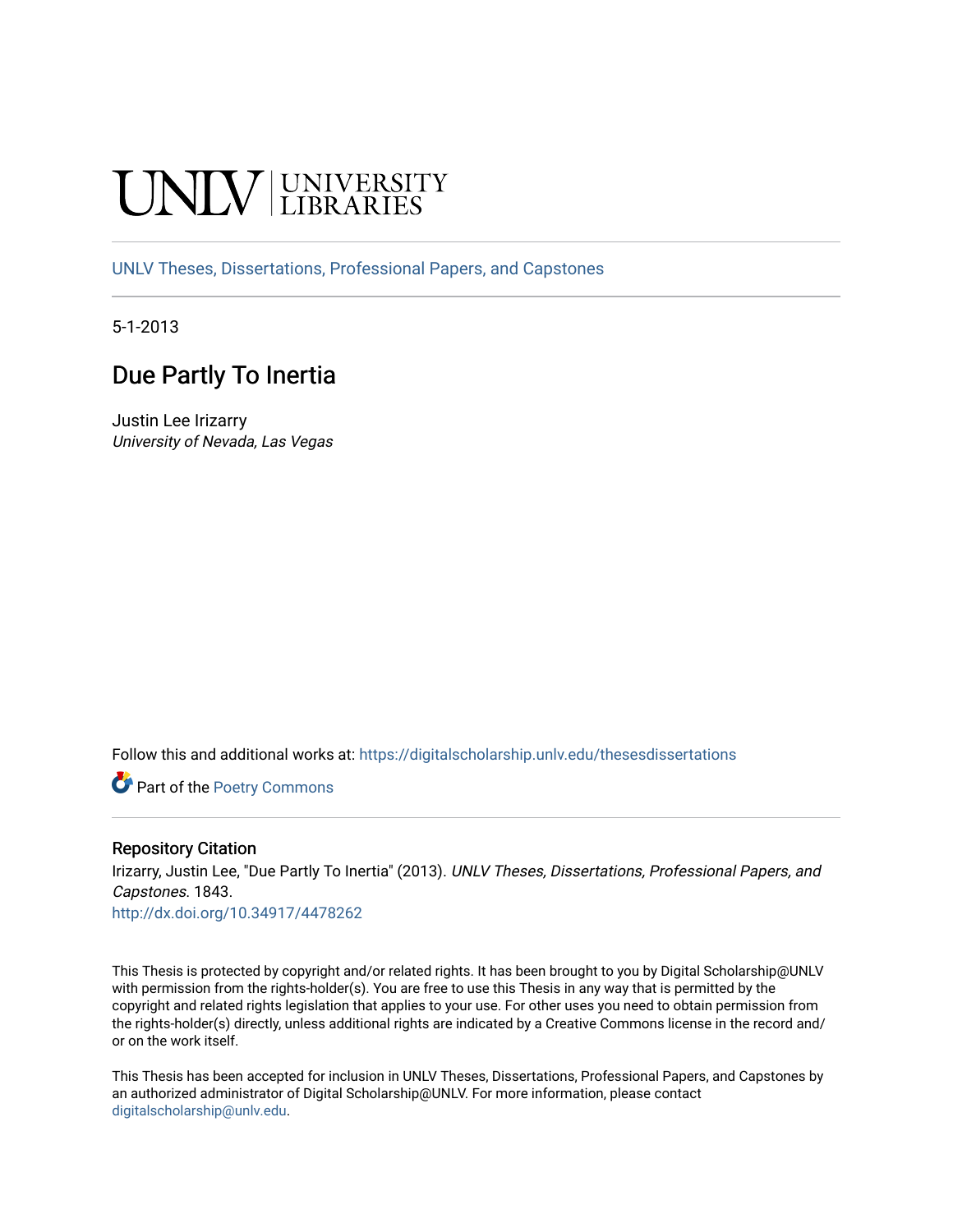### DUE PARTLY TO INERTIA

By

Justin Lee Irizarry

Bachelor of Arts in English

University of North Texas

2007

Master of Arts in Creative Writing University of North Texas

2010

A thesis submitted in partial fulfillment

of the requirements for

Master of Fine Arts in Creative Writing

Department of English

College of Liberal Arts

The Graduate College

University of Nevada, Las Vegas

May 2013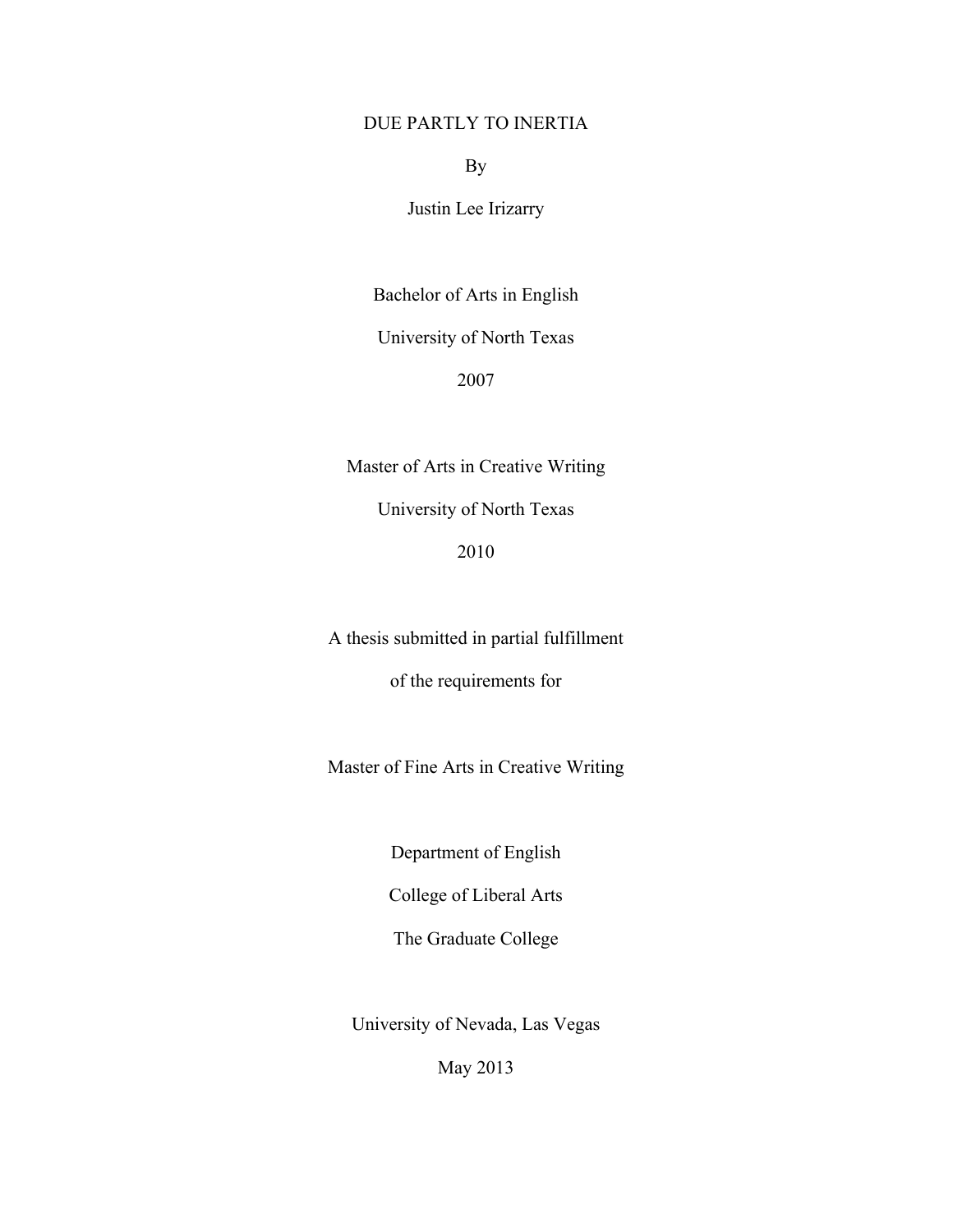

## THE GRADUATE COLLEGE

We recommend the thesis prepared under our supervision by

Justin Lee Irizarry

entitled

Due Partly to Inertia

be accepted in partial fulfillment of the requirements for the degree of

# **Master of Fine Arts in Creative Writing**

Department of English

Donald Revell, Ph.D., Committee Chair

Claudia Keelan, Ph.D., Committee Member

Richard Wiley, Ph.D., Committee Member

Elspeth Whitney, Ph.D., Graduate College Representative

Tom Piechota, Ph.D., Interim Vice President for Research & Dean of the Graduate College

**May 2013**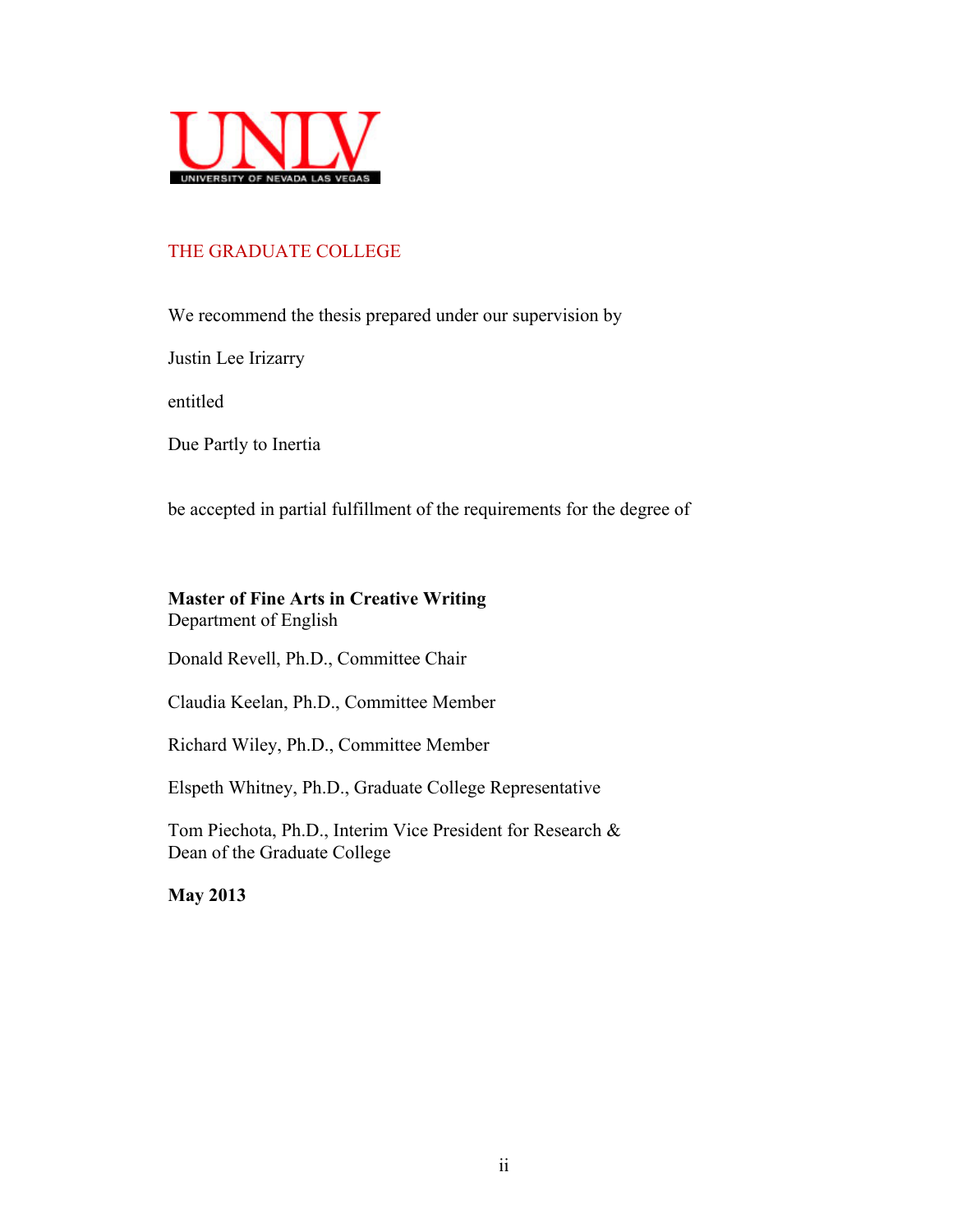Copyright by Justin Lee Irizarry, 2013

All Rights Reserved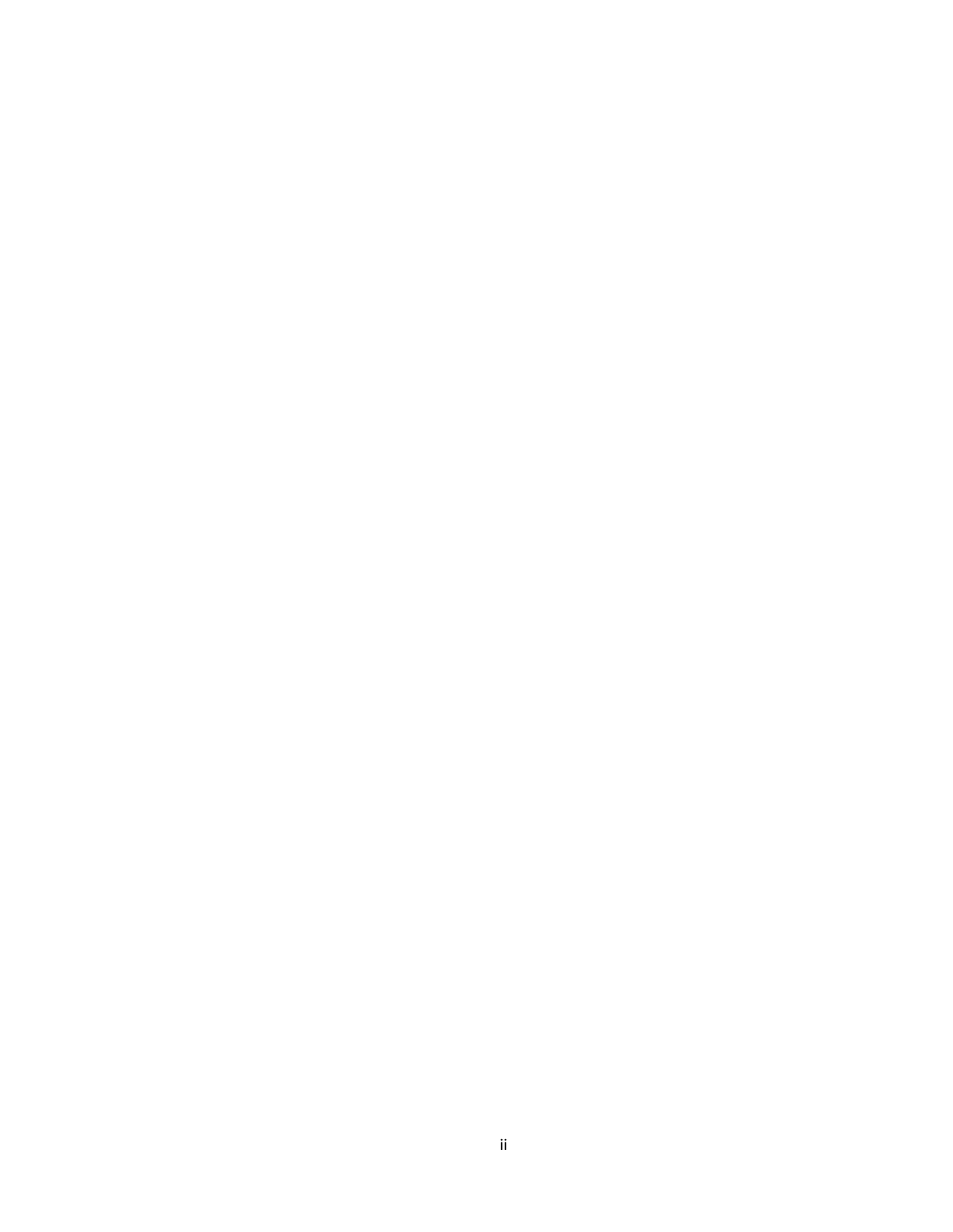#### ABSTRACT

Due Partly To Inertia

By

Justin Lee Irizarry

Prof. Donald Revell, Examination Committee Chair

Professor of English

University of Nevada, Las Vegas

In the preface to Leaves of Grass Walt Whitman said, "The poets of the kosmos advance through all interpositions and coverings and turmoils and stratagems to first principles. They are of use—they dissolve poverty from its need, and riches from its conceit." My poetry aims to exist in Whitman's 'kosmos' and in doing so advance through the turmoil and the strategies of certainty to something resembling principles. Politics is a common theme; it is not in an attempt to write political poetry, but an attempt to not leave anything out. Other themes throughout this manuscript include death, music, wanting, having, not-having, science, space, comedy, sex and the dreary light of zoo. My poetry has been heavily influenced by the poets Weldon Kees, Frank O'Hara, William Blake, Larry Levis, Allen Ginsberg and John Ashberry (to name a few) because these poets wrote poetry that hoped to whole everything, incorporating and impugning all the culture they could into their poems. Whether that included other poets, music, movies, paintings, television or anything that might be considered culture (high-brow or low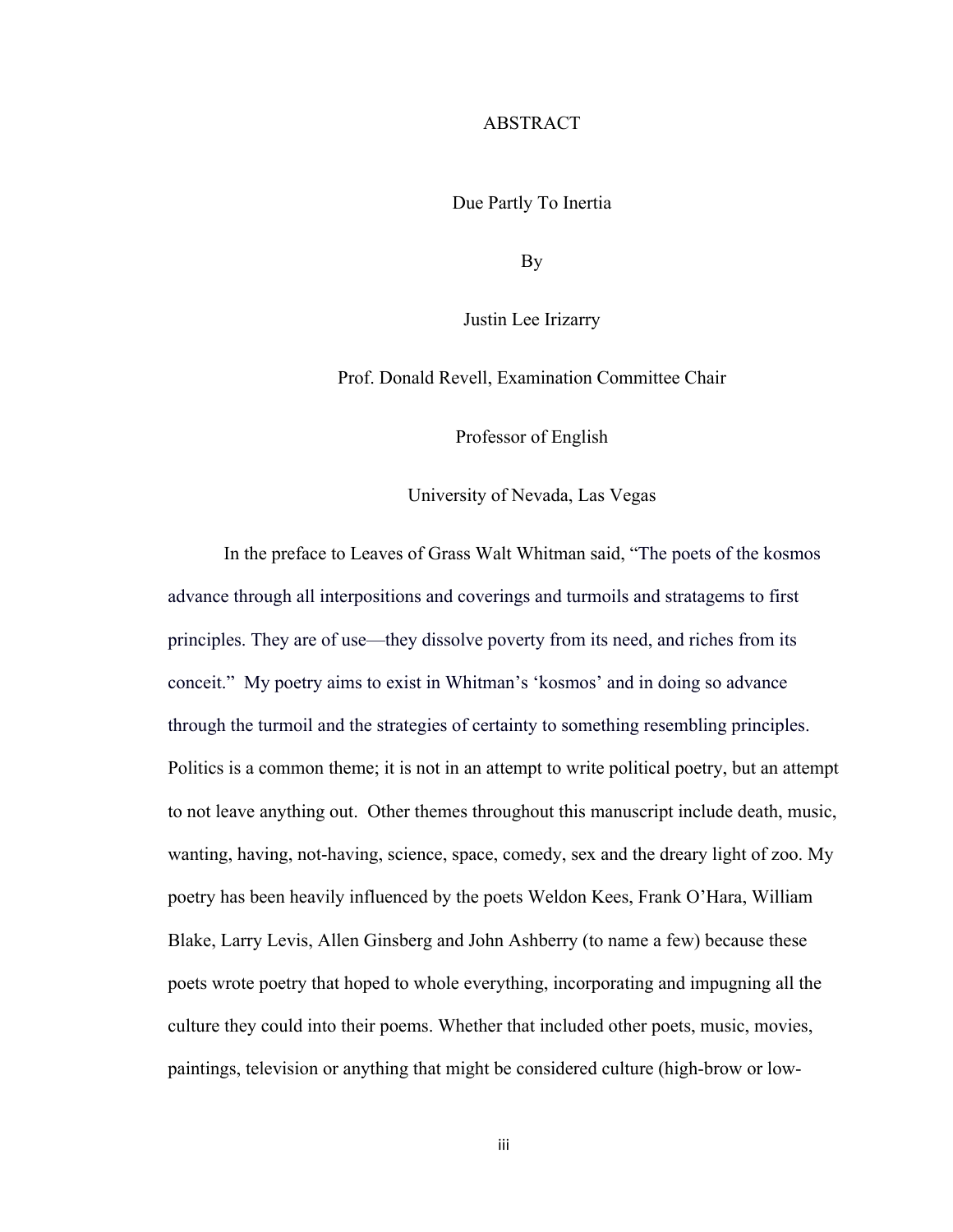brow) these poets kept their minds and poetry open, and my poetry aims to do the same; because as Walt Whitman says later in his preface to Leaves of Grass, "Anyone and everyone is owner of the library."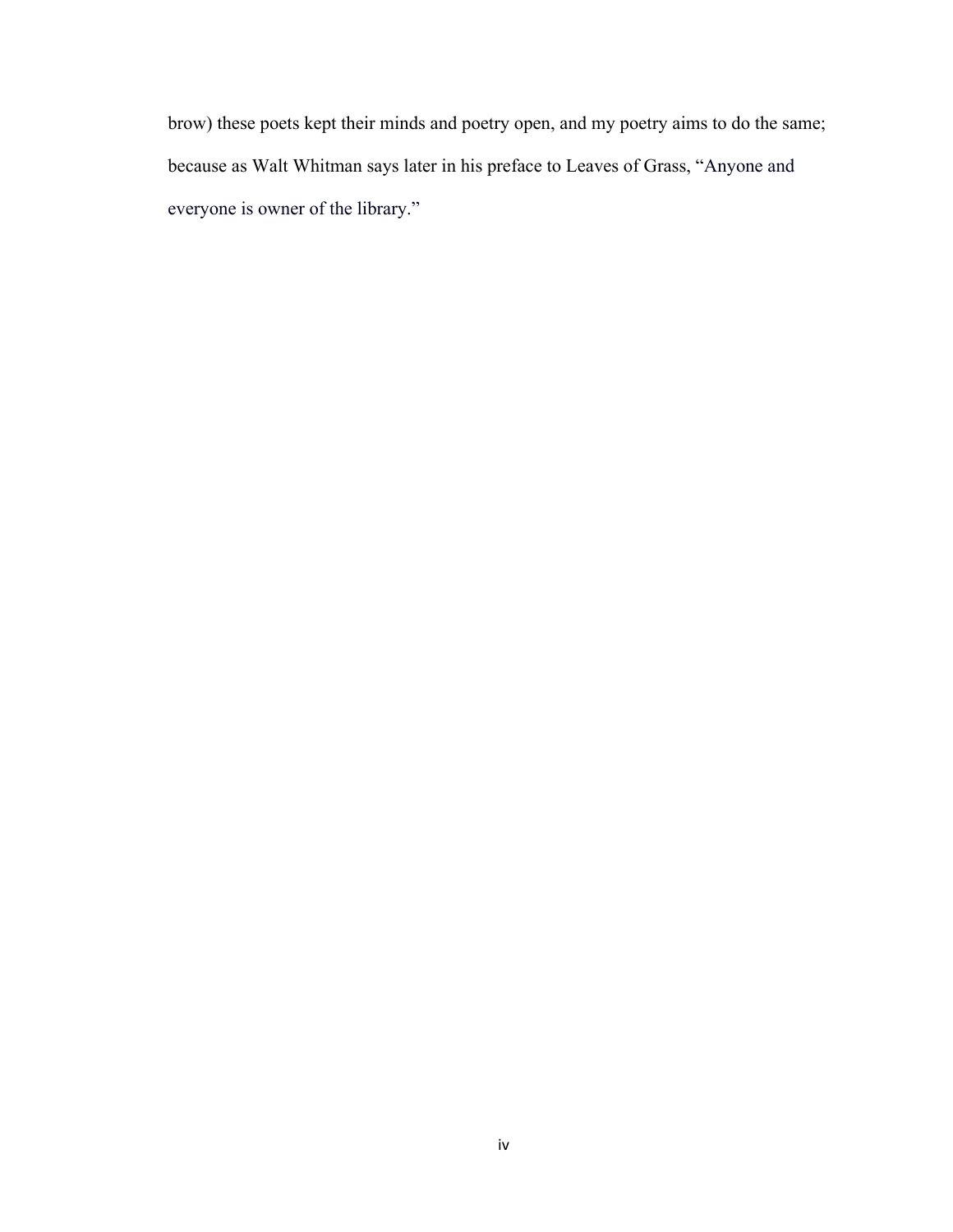# TABLE OF CONTENTS

| $\cdots$ |
|----------|
|          |
|          |

# $\bar{\rm L}$

| II. |  |
|-----|--|
|     |  |
|     |  |
|     |  |
|     |  |
|     |  |
|     |  |
| Ш.  |  |
|     |  |
|     |  |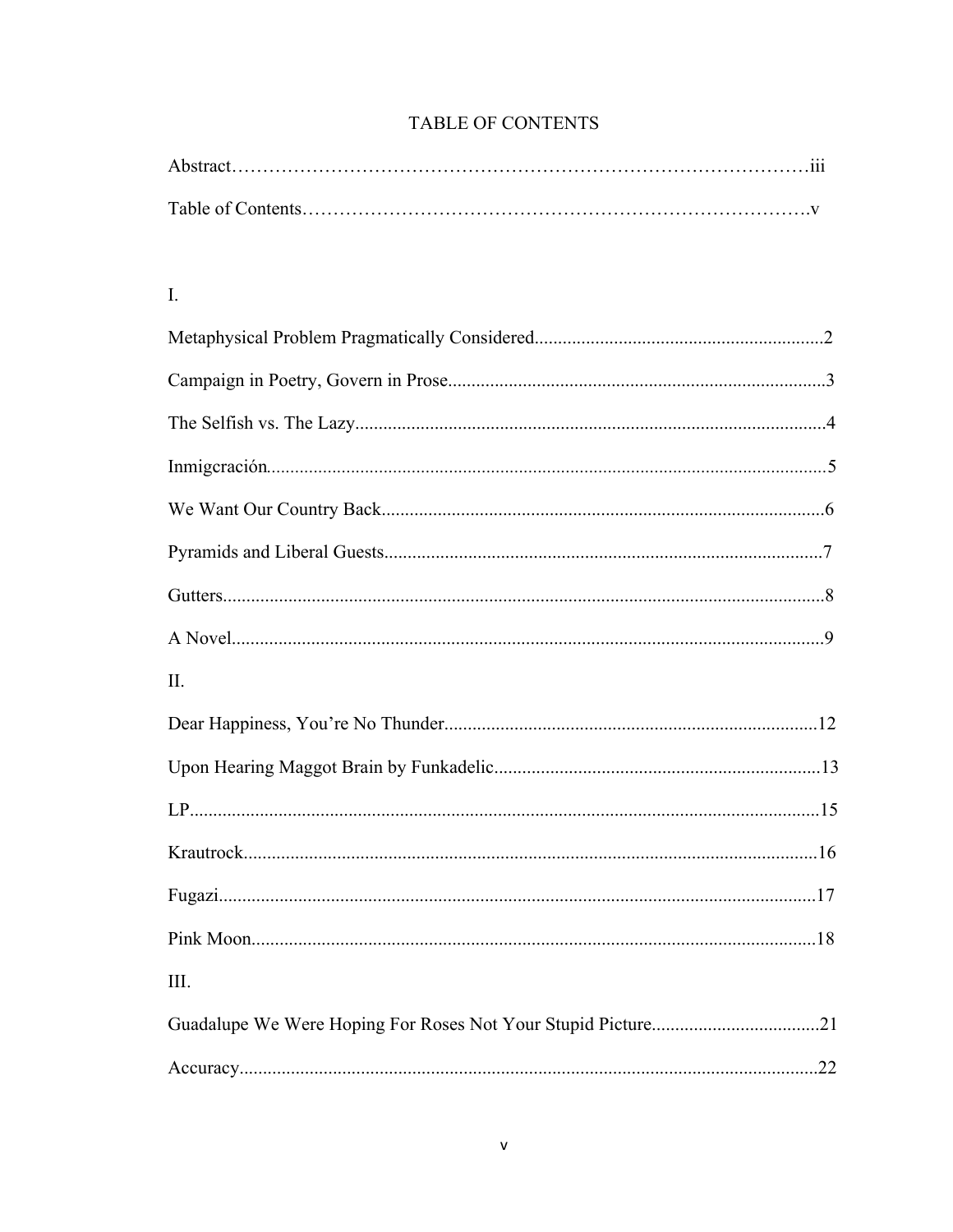| IV.                                                                |  |
|--------------------------------------------------------------------|--|
|                                                                    |  |
|                                                                    |  |
|                                                                    |  |
|                                                                    |  |
|                                                                    |  |
| To the Mother with the Pond Eyes and the Purple Velour Tracksuit40 |  |
|                                                                    |  |
| V.                                                                 |  |
|                                                                    |  |
| If History was a Blimpy Hooker, Would You Call Him Maxamillion?45  |  |
|                                                                    |  |
|                                                                    |  |
| World's Shortest Book: Revenge Fantasies of Emotionally Healthy    |  |
| VI.                                                                |  |
|                                                                    |  |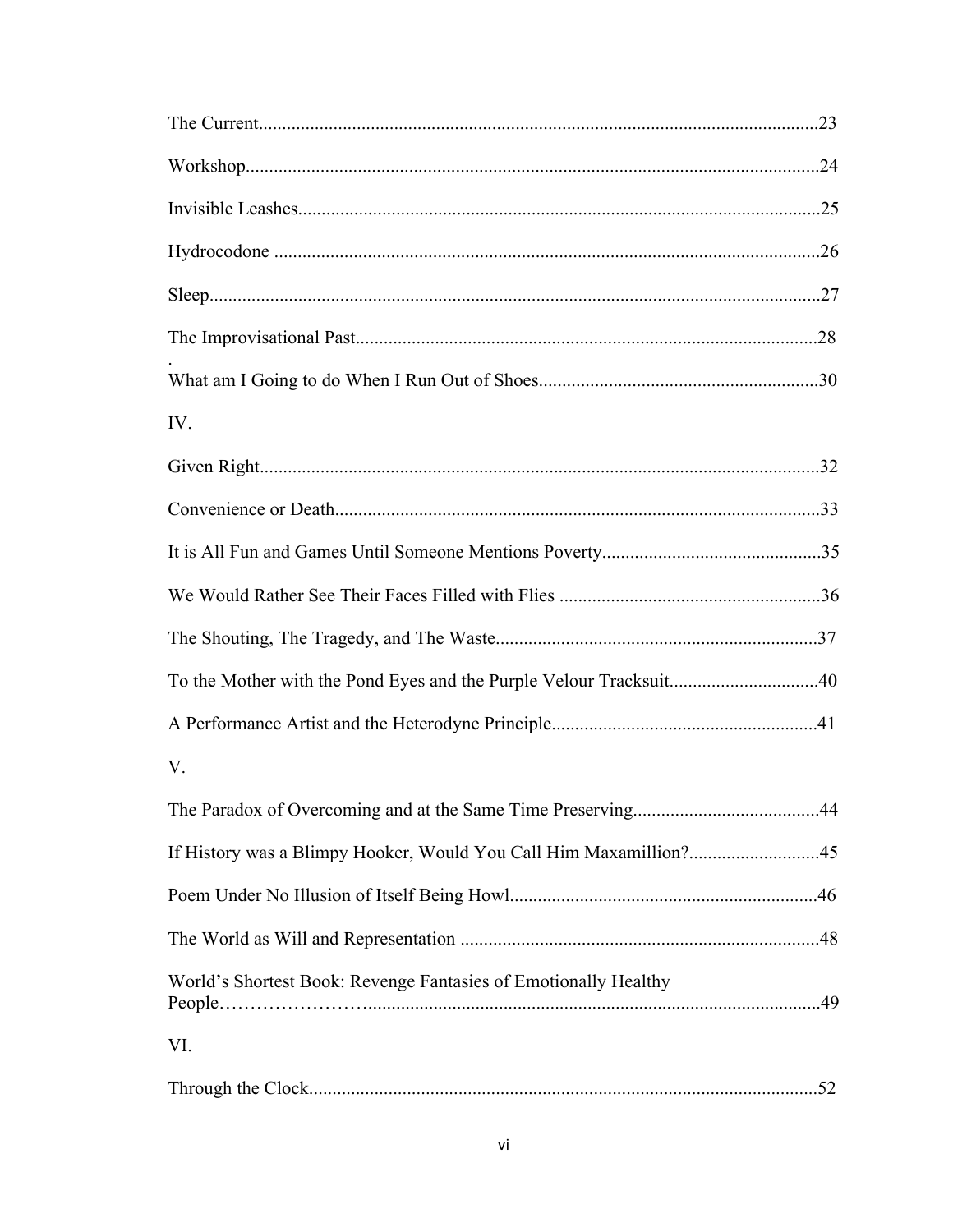| VII.                                                           |  |
|----------------------------------------------------------------|--|
|                                                                |  |
|                                                                |  |
|                                                                |  |
|                                                                |  |
|                                                                |  |
| The Self is a Victimless Crime Like Punching a Stranger in the |  |
|                                                                |  |
|                                                                |  |
|                                                                |  |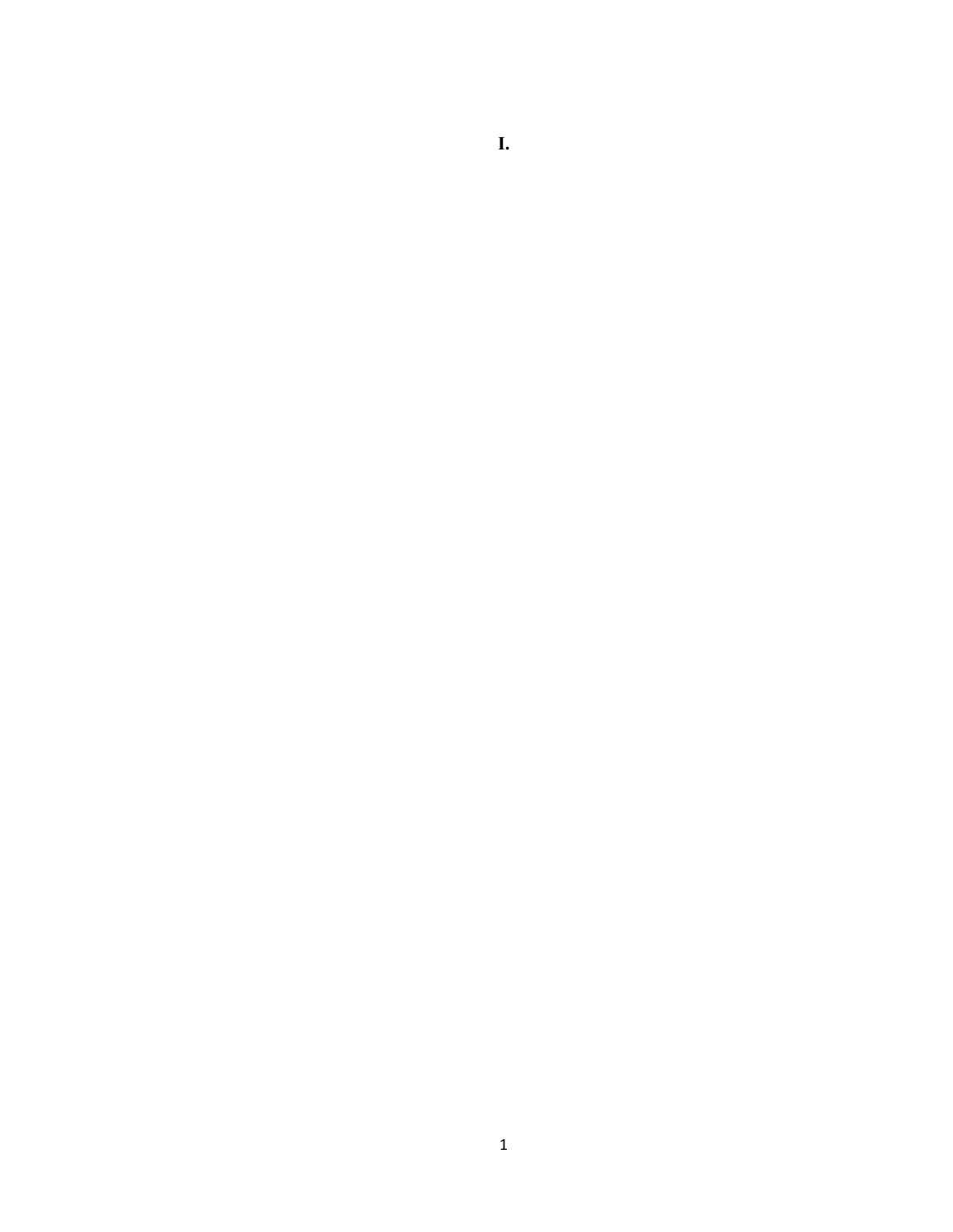#### **A Metaphysical Problem Pragmatically Considered**

On your gravestone it might read there weren't enough explosions.

The air will be good for breathing. The sky will continue to do

nothing . The difference is we never realize faces are always made of water. Photographs are why we see particles and even between them there is this distance. Existence is the funneling of windows into houses. A slimming of the panorama.

Before there was hard architecture there was running. The silence of a noncommittal infinity.

Still, under us there are no roads only basalt gravel death and forgetting Memory is a war between time and cake Hands and feet

Grief is the filth after the body's leaving.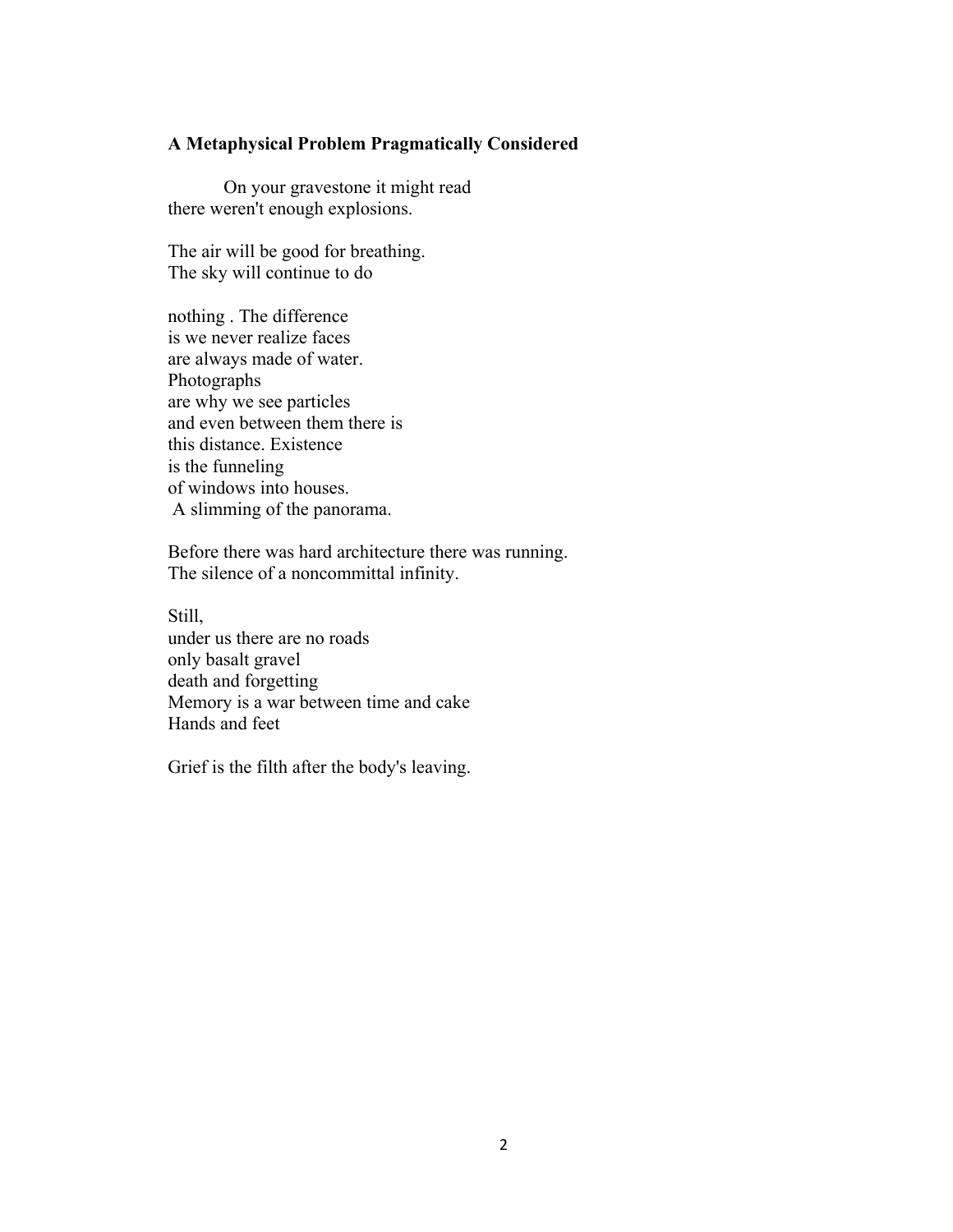#### **Campaign in Poetry, Govern in Prose.**

**Republican:** Fleet shadow, I laugh at your pompous graying.

**Democrat:** A colorful hat

**Art:** What is a game that does not admit it is game?

**Speech:** Citizens, these laws have gotten out of hand. This unchanging game of blame and trepidation. These mittens of shit. The artifice has risen against us. They say freedom is a given right, but that it is not free. Citizens, you cannot price a right. There are turbid moats of lobbyists surrounding our elected representatives. Their soft hands reach up from muck to grab the darkness beneath the sleeves of our suited representations. Citizens, they sell us something they themselves do not own. I remind you that we do not own anything. To own is to admit to a permanence that does not exist.

The real threat? Our deafening sense of entitlement, our feeble monument to boredom. Citizens, I could piss on a sheet of paper and call it a law.

If you will permit me the acquiescence, we must rise like heat in a house with an attic, we must rise against anything that separates us with the idea that it is right. Let us wash away this sense of owing and earning in the eventual rain, let us wash away the stink of possessing and leave the bare glare of being.

Citizens there are no tangible ideas

When your children's children ask what it was like when people worked as if salary was a destination, tell them art dismantled the sad tournament. Competition is the politics of trophies. And citizens, we are not confused by the shiny; there are no natural teams.

**Thesis of speech:** Flags on caskets.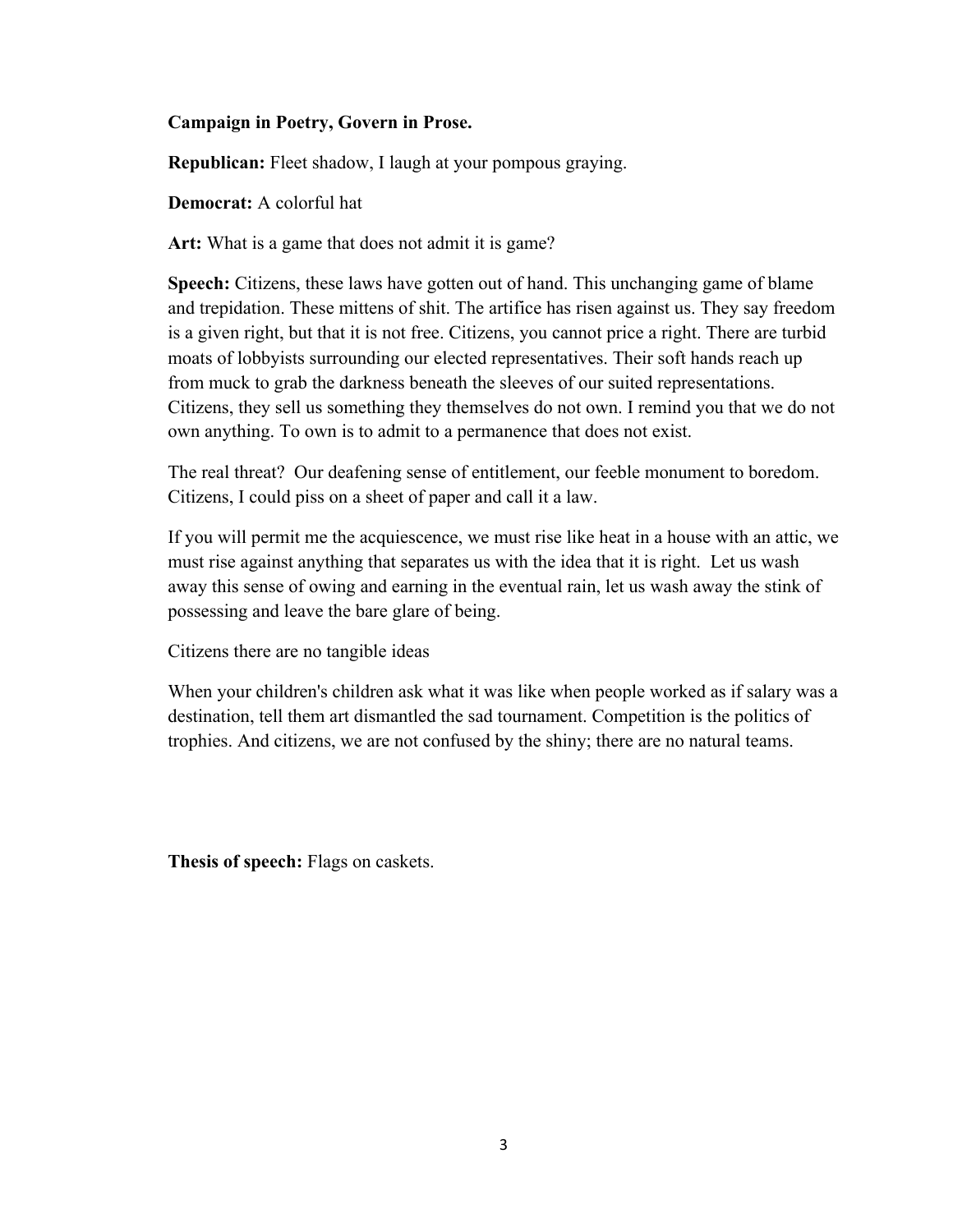#### **The Selfish vs. The Lazy**

The streets are flooded with the ejaculate of the homeless And you people want to rely on the police

I've discussed it with the judges  $&$  they're  $<$  other people They're stubbornness & they're failure

The physical greed of their being, why are there not jails for this

What am I supposed to tell my children That they have needs, that they've waited for hands their whole lives

This is a genesis' mistake A problem I cannot belong to

Listen, I speak for polish I speak for culture The–– even landscapes are internal

What is a society if not an agreement to wash To not live so closely to the ground

God dammit, where have all the bootstraps gone!

My children have had nightmares about this. Not about ever being beggared but about the man they saw

Him specifically. That pervert. They see the horror

and here you are Virtue the comedian In the moment's podium

Stubbornity and the vanity of ignorance, the vanity of failure

What I'm saying is the ground grabs everything it's the sky that could do better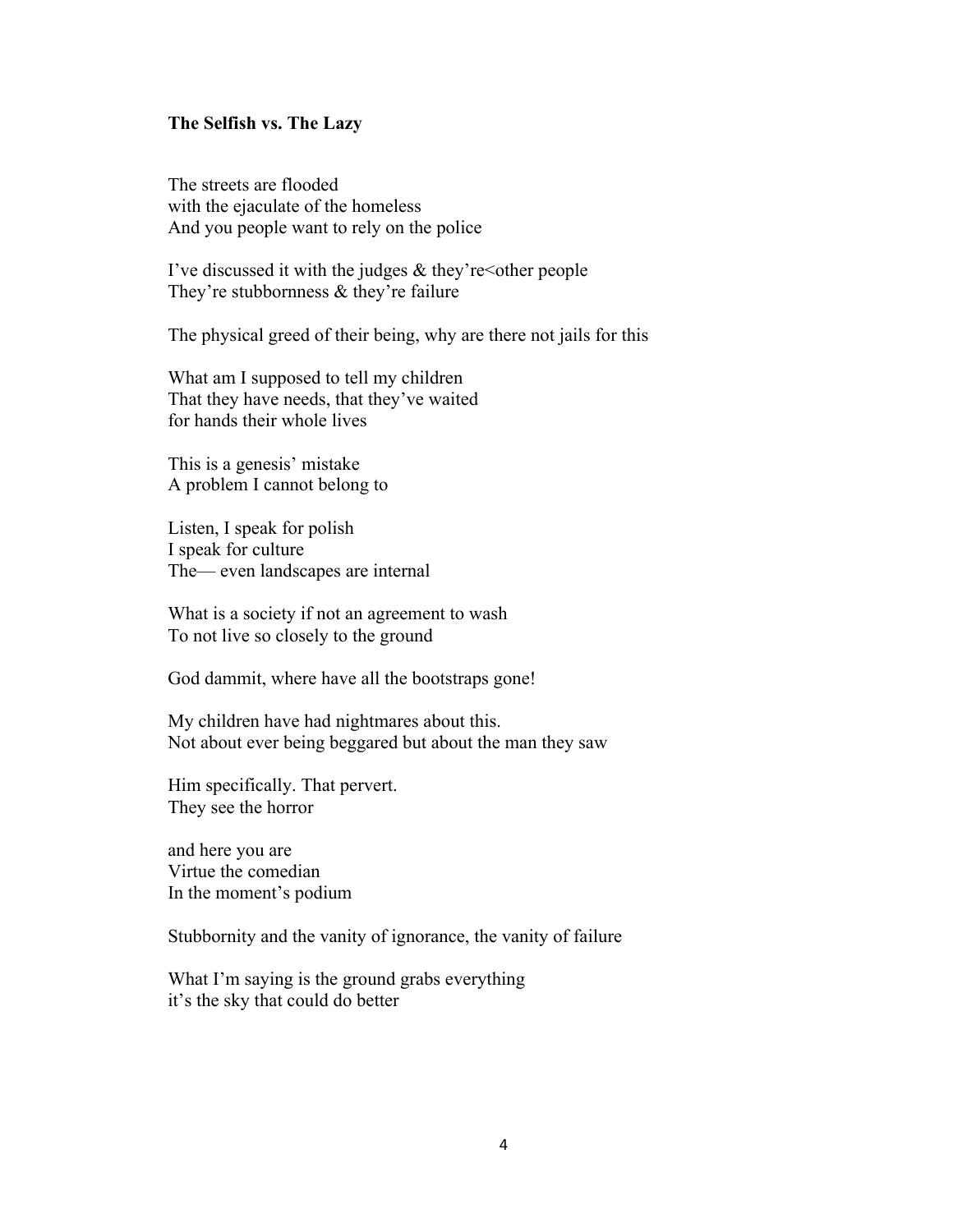#### *Inmigcración*

I see them in back kitchens cooking authenticity I see them negating the chaos of lawns appallingly trying not to misinterpret freedom. I see the subtle pack themselves into anonymity building and retreating, Scarves under hats and the beds of trucks.

I see politicians hunting scapegoats mostly, Men who adopt oppression as if it didn't have enough fathers.

Yes, there is blood on the feet of tender men and women whose white fate walks over the brown ground history And I see them looking down on the sweat backs of those who thankfully scrape change from under the table, from those that are never done with their endless cake.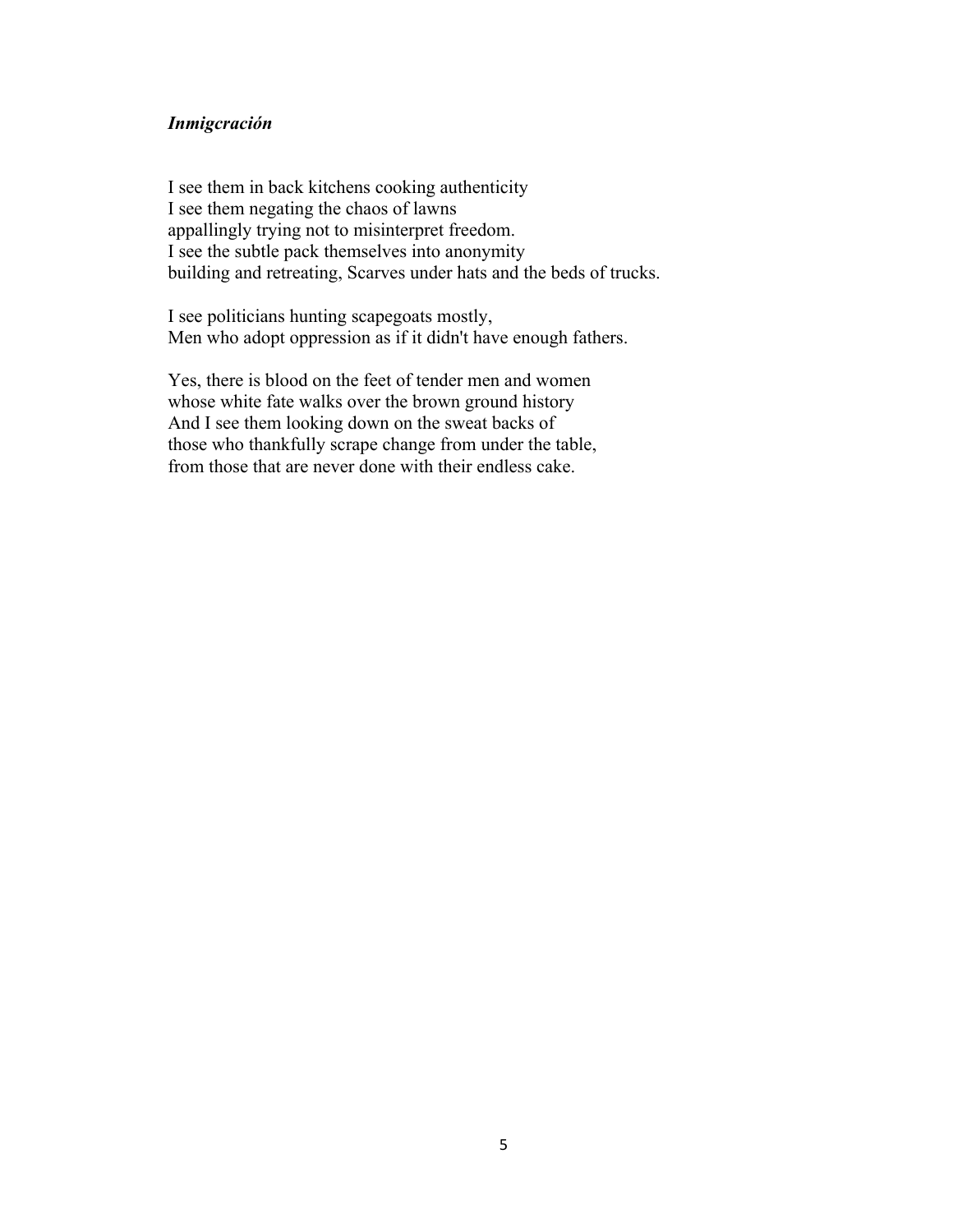#### **We Want Our Country Back**

Let's make signs. Let's forget time only moves toward. Let's forget history is paved with slavery. Let's forget there is still slavery. Let's pretend poverty is a birth defect. Let's pretend there are kings, that there is sanctity. Let's pretend there is magic paper. Let's pretend famous is a super power. Let's pretend war is not the dung of country. Let's not forget they are dying. Let's forget they were already dying. Let's ignore the retarded antelopes. Let's pretend there is remembering. Let's make pyramids, let's pretend it ends with the white clouds. Let's ignore the night Let's be numerous. Let's be individuals. Let's pretend somebody already made heaven. Let's say it has gates.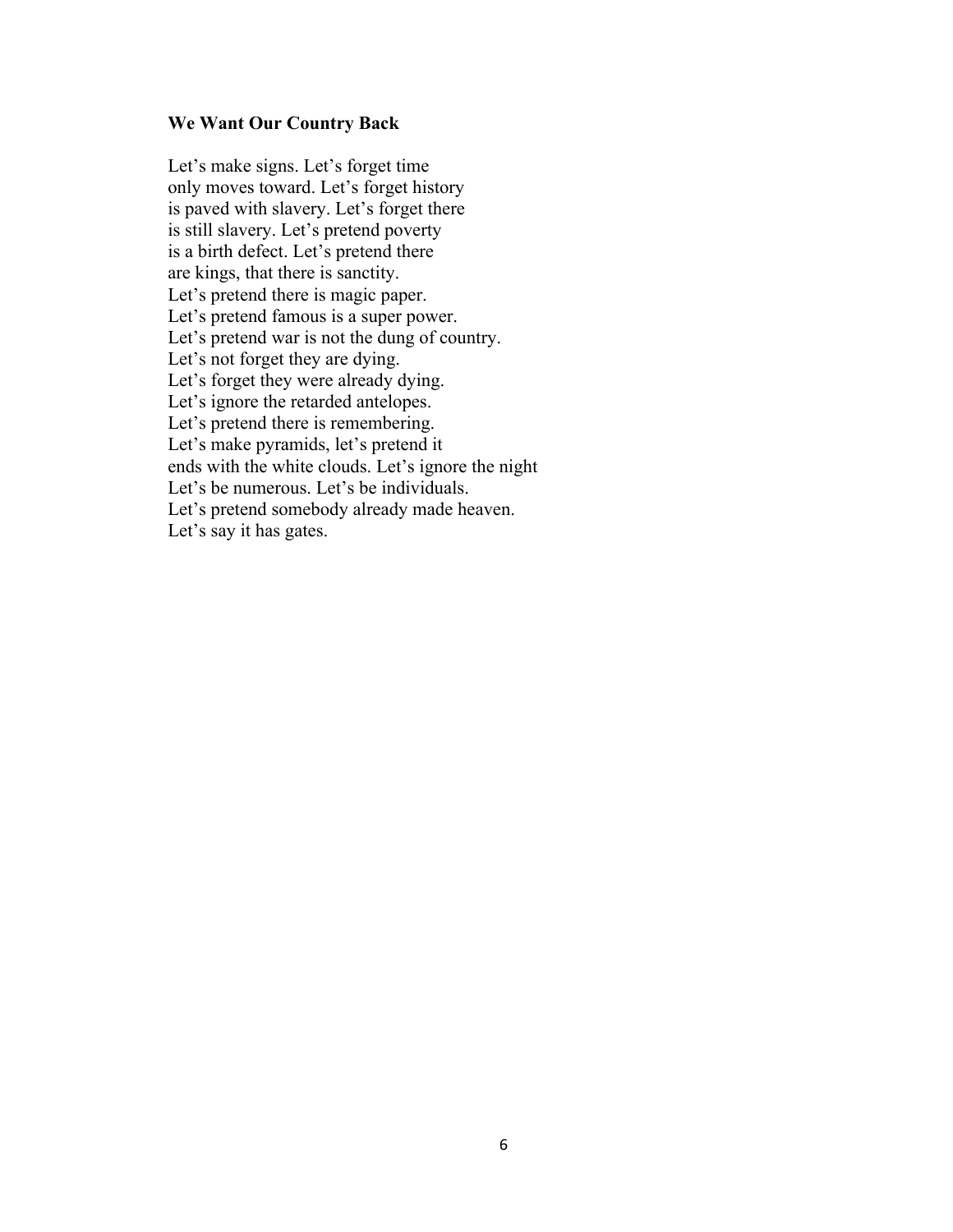#### **Pyramids and Liberal Guests**

People refuse to admit someone could have been intelligent or cruel enough to build pyramids using the available resources, and since we are dealing with the dead and an intense attention to cats mystically we are obliged to be open minded. For some it's hard to imagine charcoal slaves manually laboring large quadrate stones up a man-made mountain in the name of death or against death in the name of memory or narcissism. As if slavery to the human-gods is unfamiliar, somehow unimaginable. One liberal guest on the news said he is fearful of the shrinking middle class. He feared that people seemed to lean too much on future debt. He argued the mass collapsing of the middle class would create an ocean of the lower class. A chaos much like the idiot chains of slavery. He did not mention the bridge between modern banking and indentured servitude. The broken necked pushing boulders up the road to a man who collects boulders: exploitation often builds monuments. Perhaps due to time constraints they had to edit the man's conversation on business and how it is inherently pyramidal. How he feared the conglomerates absorbing of the obelisk bricks. Eventually, he said, most of us will be working like slaves for one of the very few tapering monoliths. He probably said, in business opportunity knocks tyrannically first. The network most likely broke for commercials.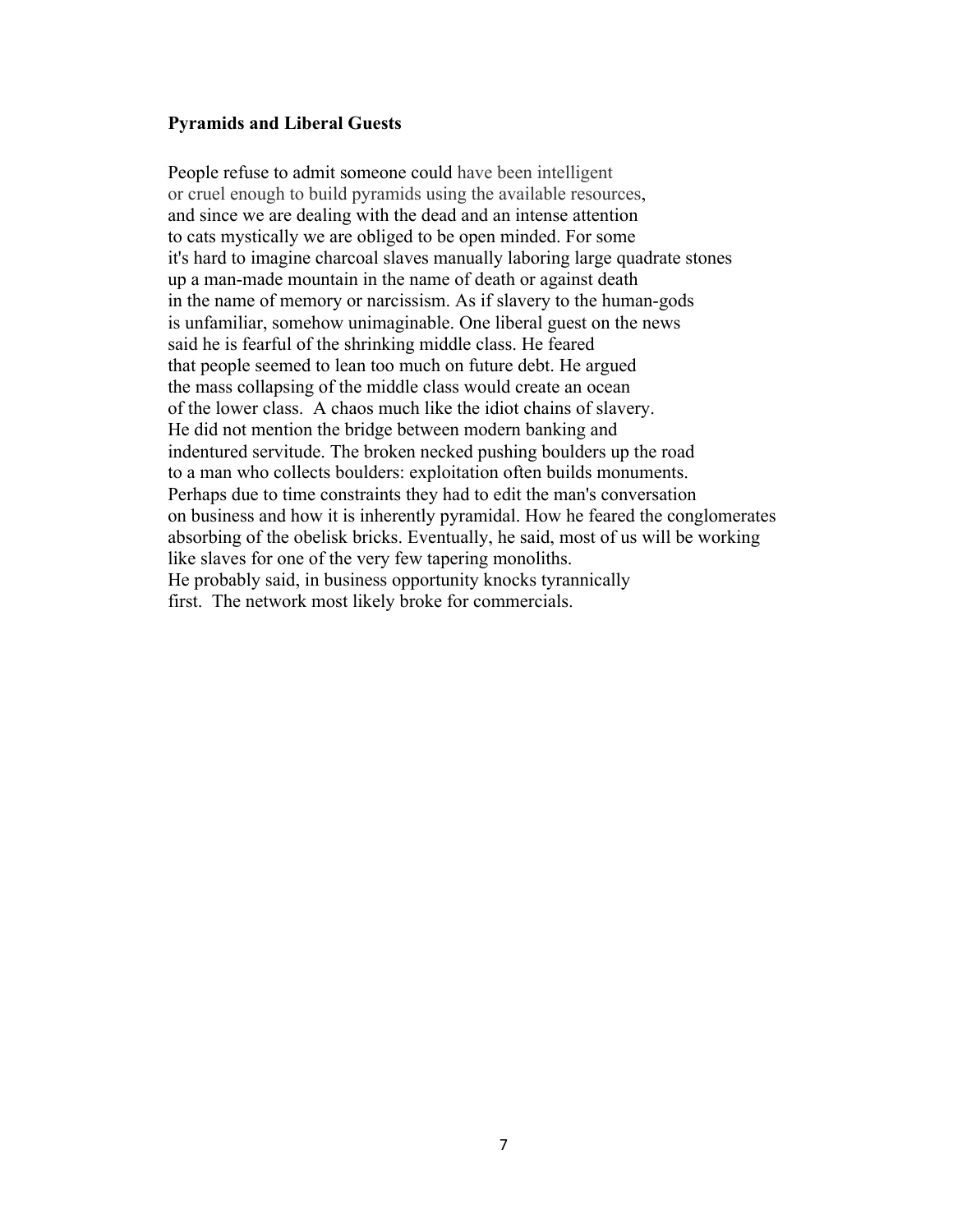#### **Gutters**

The sun doesn't leave the hemispheres turn their backs to it and my brother never called me during the day. People had stopped giving him money so I knew he needed to be picked up somewhere. He told me he wasn't wearing a shirt that he was in a parking lot of a grocery store. At first I was embarrassed for him. Or at him then I remembered how high performs, the area of that crack rock euphoria, that that feeling is the opposite of being embarrassed.

What I remember most is how comfortable the dark felt. How confident he looked under the streetlamp.

I tried for empathy; I wanted to say I understood his thirst for area A place that he couldn't belong to

but all I really had was analysis. I started talking about the coop of the proletarian. The burden of invisible systems. Cocaine and Law schools. The choices he didn't get to make. The slum clichés. He didn't want to talk about expectations he didn't want to talk about representation. Looking back I think I should have said something about the stacked bodies of poverty, that passivity. The strenuous work of vanishing. How they only sees the symbolism. I didn't even ask him where his shirt was I couldn't stop looking at his teeth.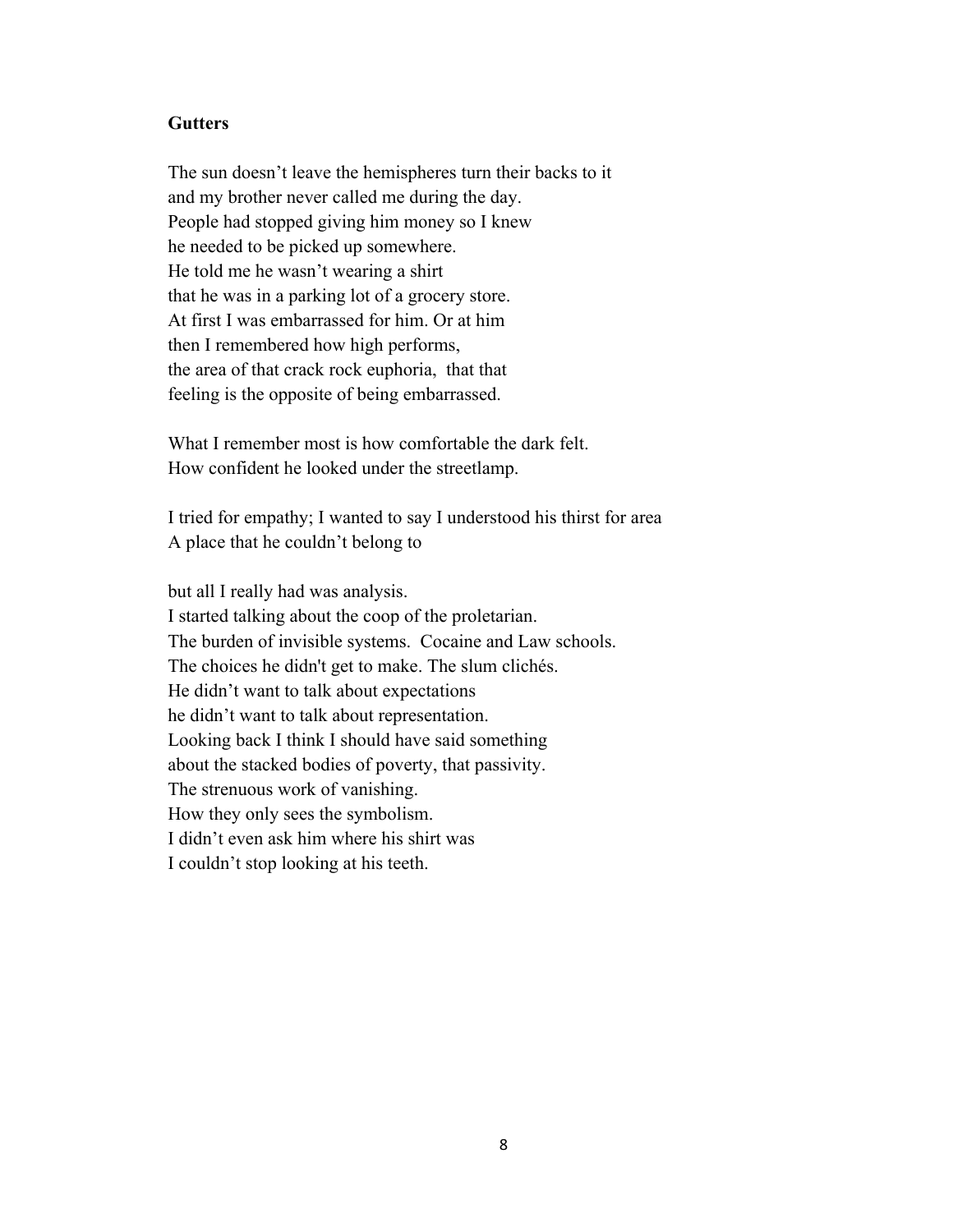#### **A Novel**

#### **Chapter 1:** Death

I too hate its encompassing white hands.

The moths fly from its darkness.

#### **Chapter 2:** Reservations

If I have no shoulders How will I open doors?

#### **Chapter 3:** Time

That wealth that annuls all distance.

While we talk?

All languages say nothing.

#### **Chapter 4:** Melancholy

I have seen petals beg for corners.

#### **Chapter 5:** Space

Blood continues to follow music.

**Chapter 6:** God

The stars do not believe in each other

#### **Chapter 7:** Love

I can't imagine life without hands or a shoulder where she lays her head waiting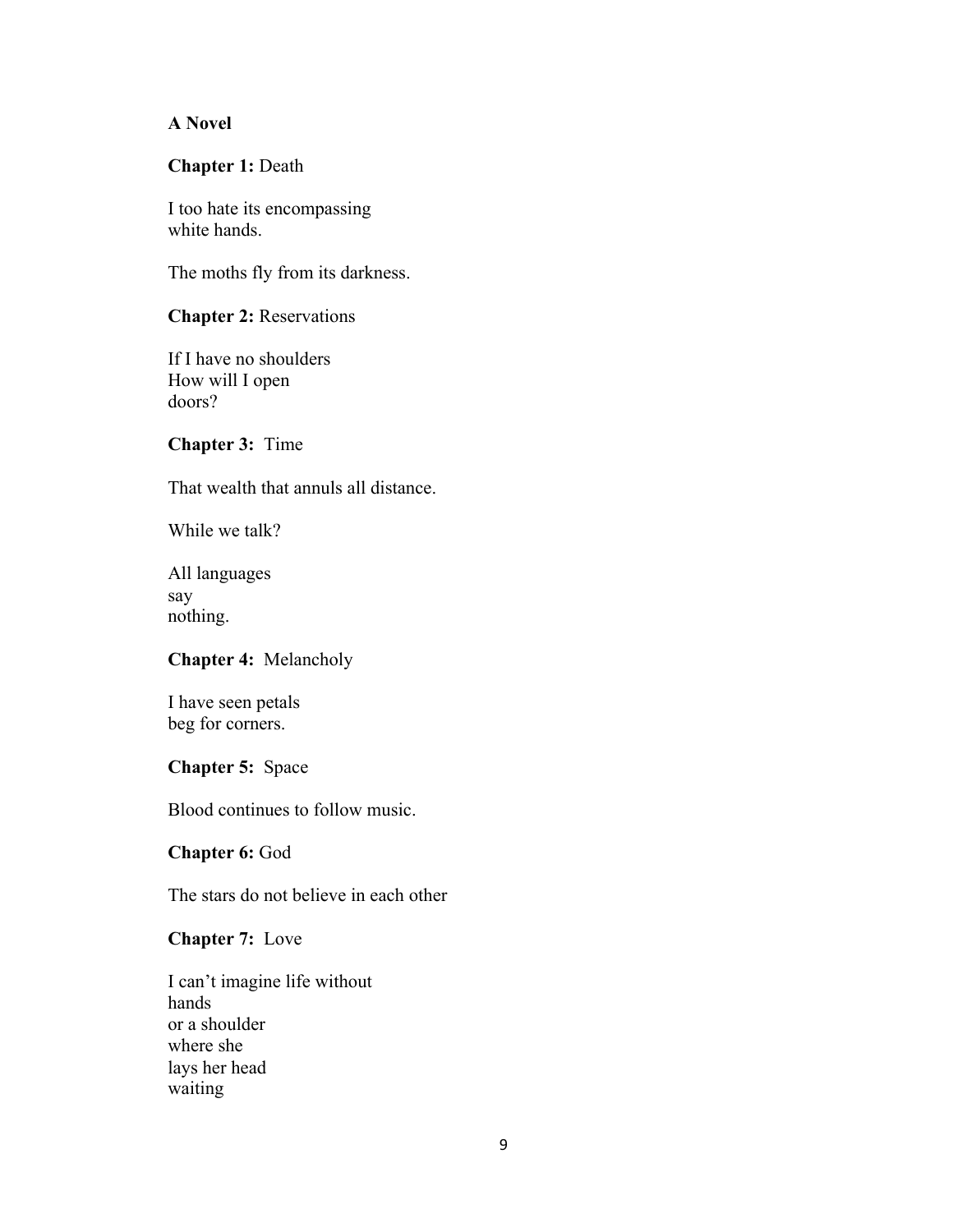or not waiting for the buildings to cover the stars

# **Chapter 8:** Youth

Even before the pages have turned the horses carry the hands of clocks waiting for midnight.

Or they will grow like everything that dies.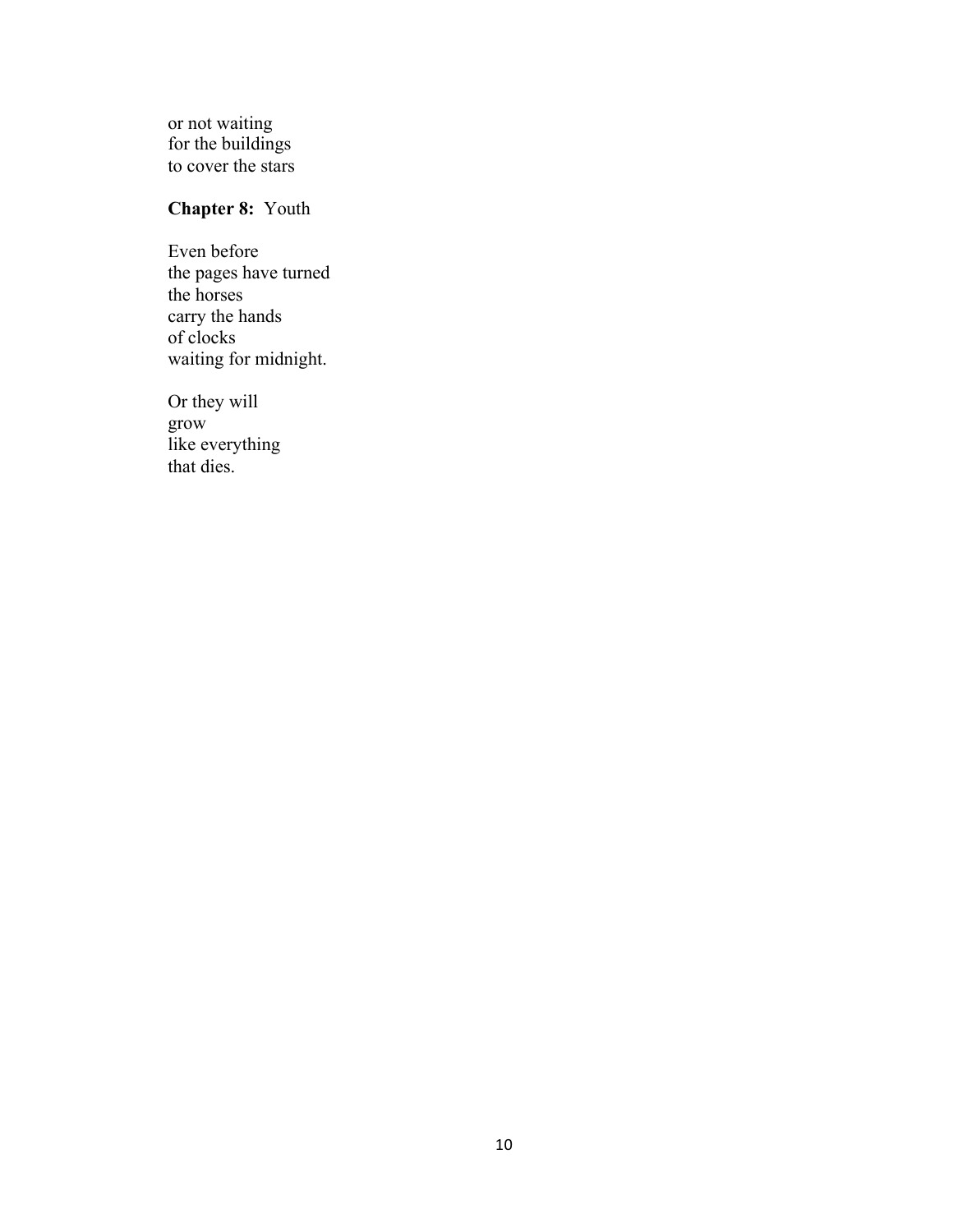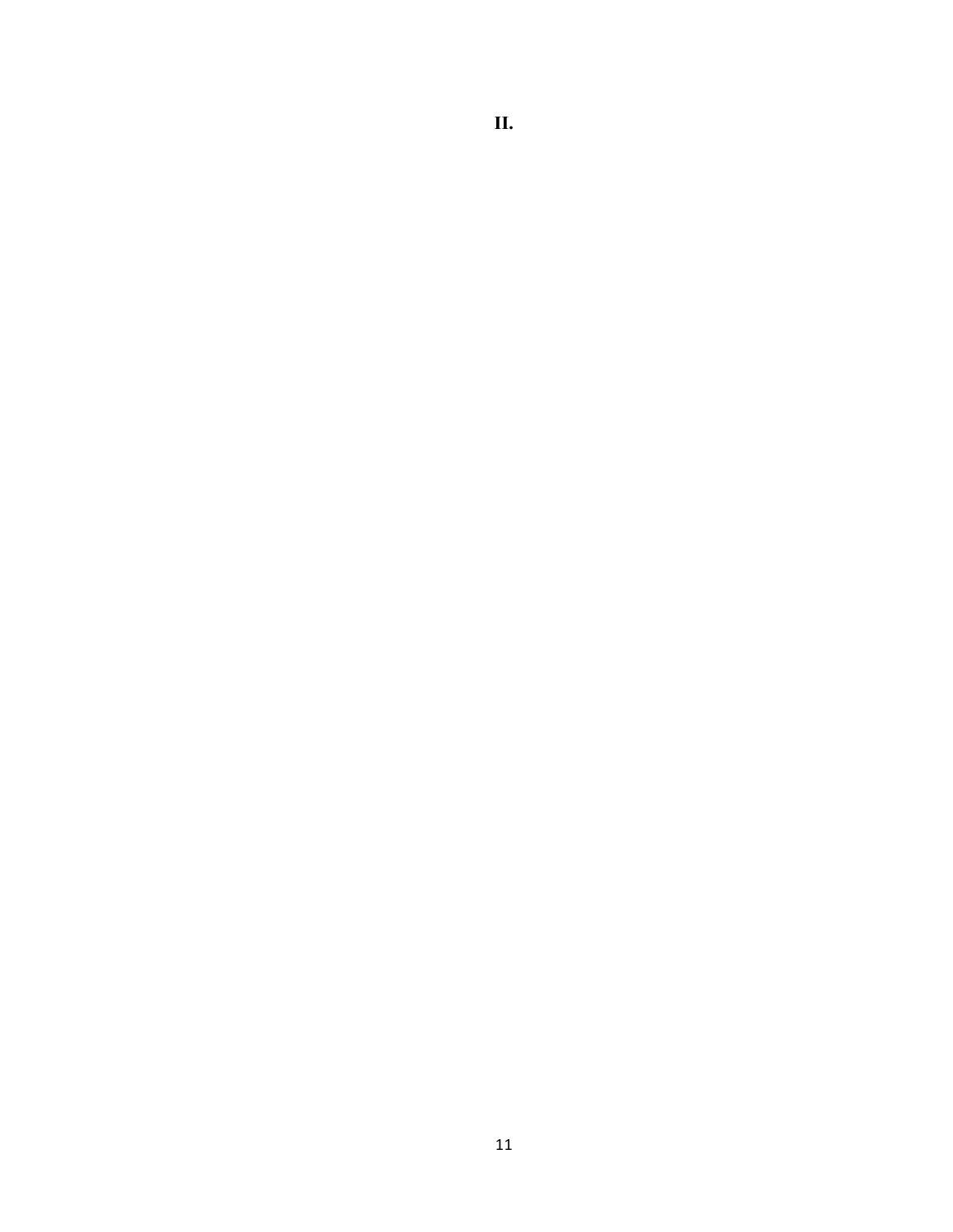# **Dear Happiness, You're No Thunder**

Spare me the speech on the purity of Inuit throat singers or the elegance of the wooded instruments. The first music was *boom* and it came without practice.

We grew thumbs to grip sticks, then we learned *bang*, and I'm sure heads were nodding then the first time, just like now; It's how brains pray.

#### Heart: *Beat.Silence.Beat.Silence/crash*

Our lover the thump, the archipelago of memory, the cadence of fuck silence; it's not how fast you get there because there is no there it's how elegantly you stumble. Music is how we've come to defy gravity. Though it's just a joke to silence drum thumps and a cymbal crash.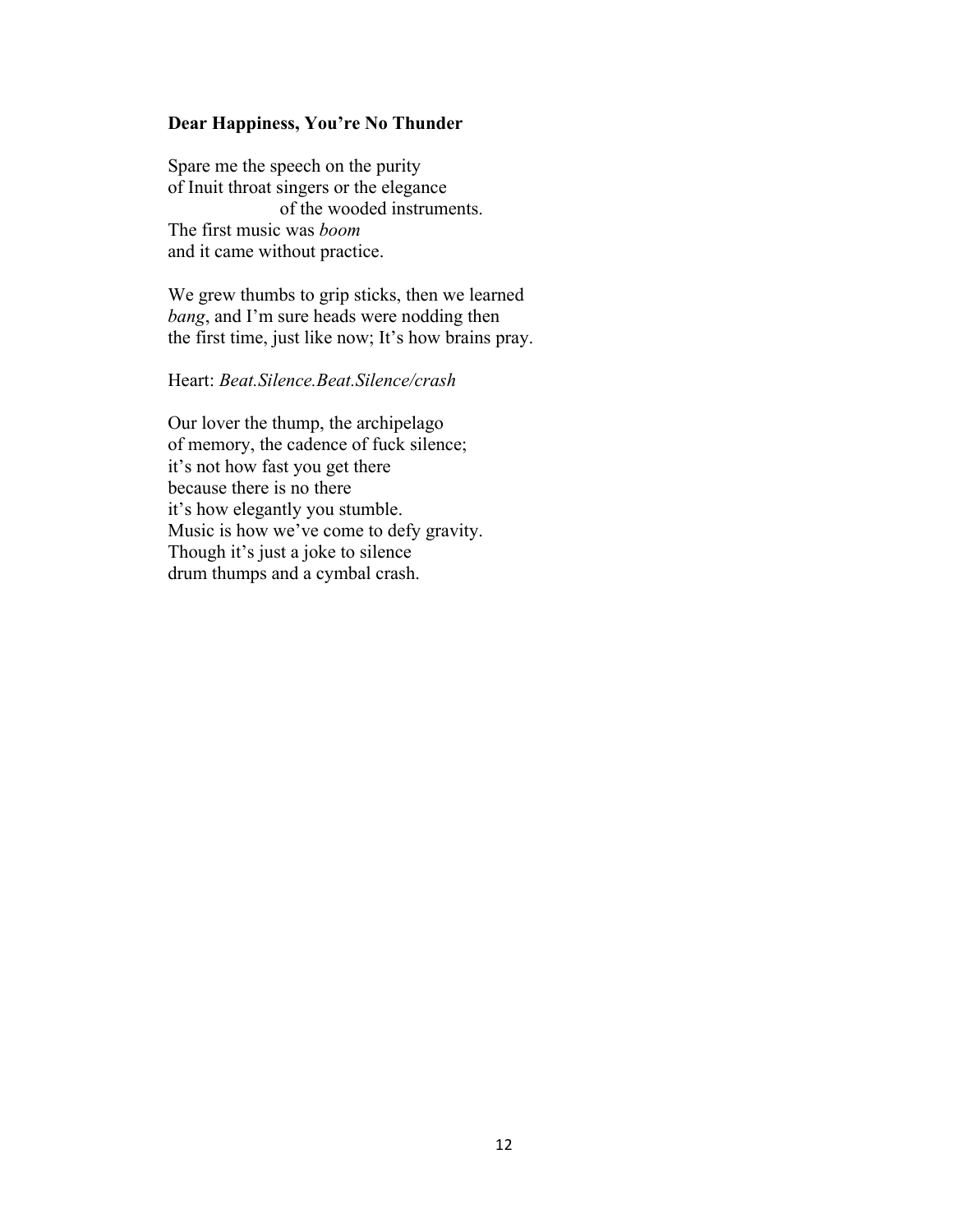#### **Upon Hearing Maggot Brain by Funkadelic**

I despise the word soul so I will call it Eddie Hazel's workshirt. The least touchable of all things.

The audible harp of sentience or paychecks for consciousness.

Lorca called it *Duende* & George Clinton named it Maggot Brain. An apartment nobody gets to live in. A space we've made for grief.

How do you know distance?

Consider the quiet billboard of the moon, the stars that keep their mouths shut, the atoms in your right hand came from a different star than those in your left. Atom's mass, emptiness between the particles, which is to say that most of ourselves is empty, at the very least full of separation

They say: George Clinton said to him to "Imagine someone just told you your mother died But that the rumor wasn't true."

Here they are the martyr stars so far away means ago, and when they explode like thumbs on garden hoses, that partial darkness, the gather shatters & the scattered gravities. This is how I imagine his fingers with the fretwork expanding because you can only fall so far into yourself

The delay sounded like it came from nowhere. The appropriate fuzzbox, the wah pedal named because it gives guitars weep & scream

It's minute 4 of 10:20 This motherfucker just went supernovae. Yes, many. Energies potential meeting kinetic & right now I don't believe in silence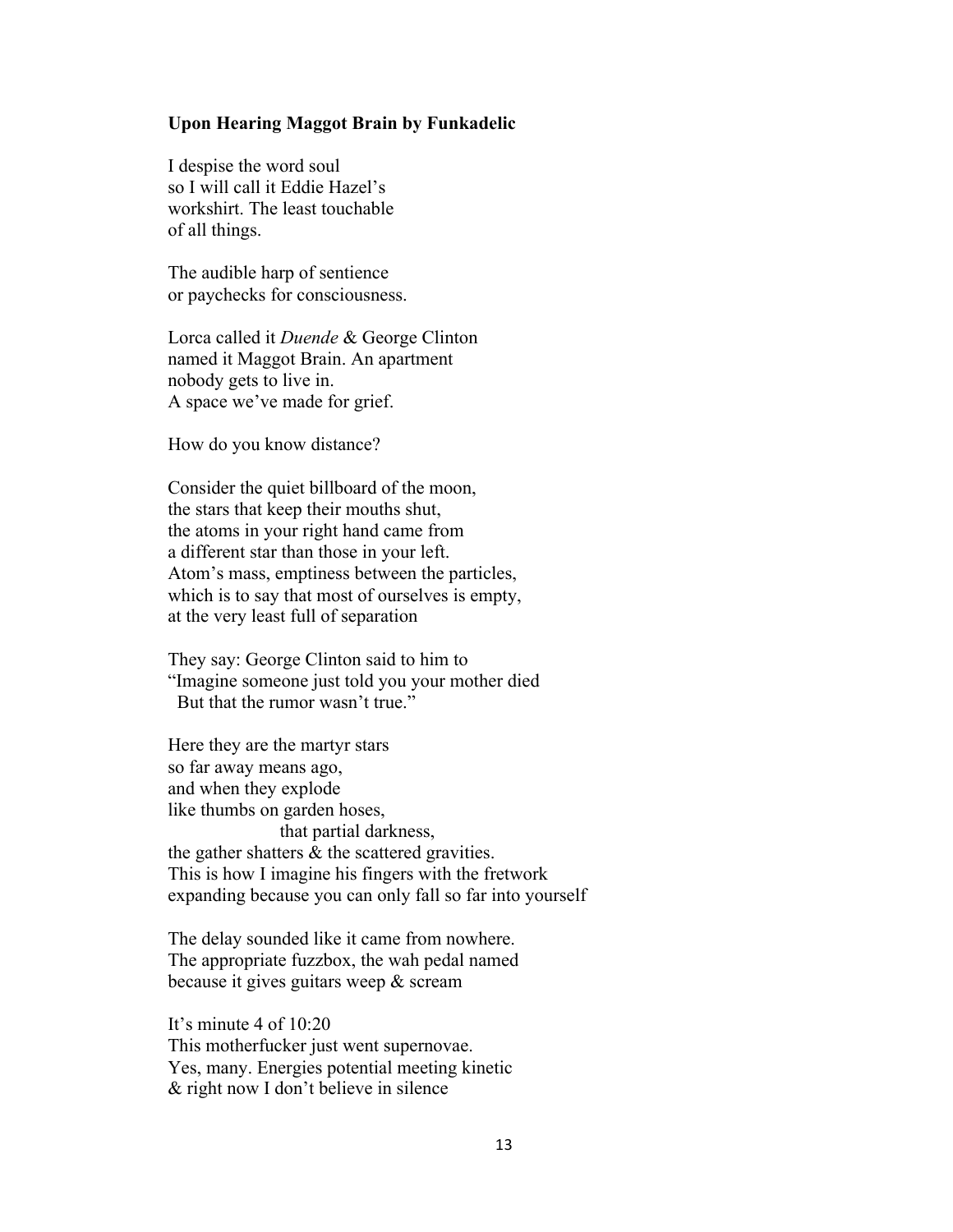& though this isn't dance music there is dance to it, the measure of matters coming in and out of existence. You think it's over but he gathers again, and not without walking, but then again with the exploding because George said the rumor was not true. Need I remind you of the second death?

I am not myself but something more cosmological. I am the LSD George Clinton took. I am many galaxies, I am many maggots. I am the many brains electric with drapery. I am the woman with black dandelion hair up to her neck in dirt, silent and yet still screaming looking up from the earth, one of sun's many rumors

"I have tasted the maggots in the mind of the universe I was not offended."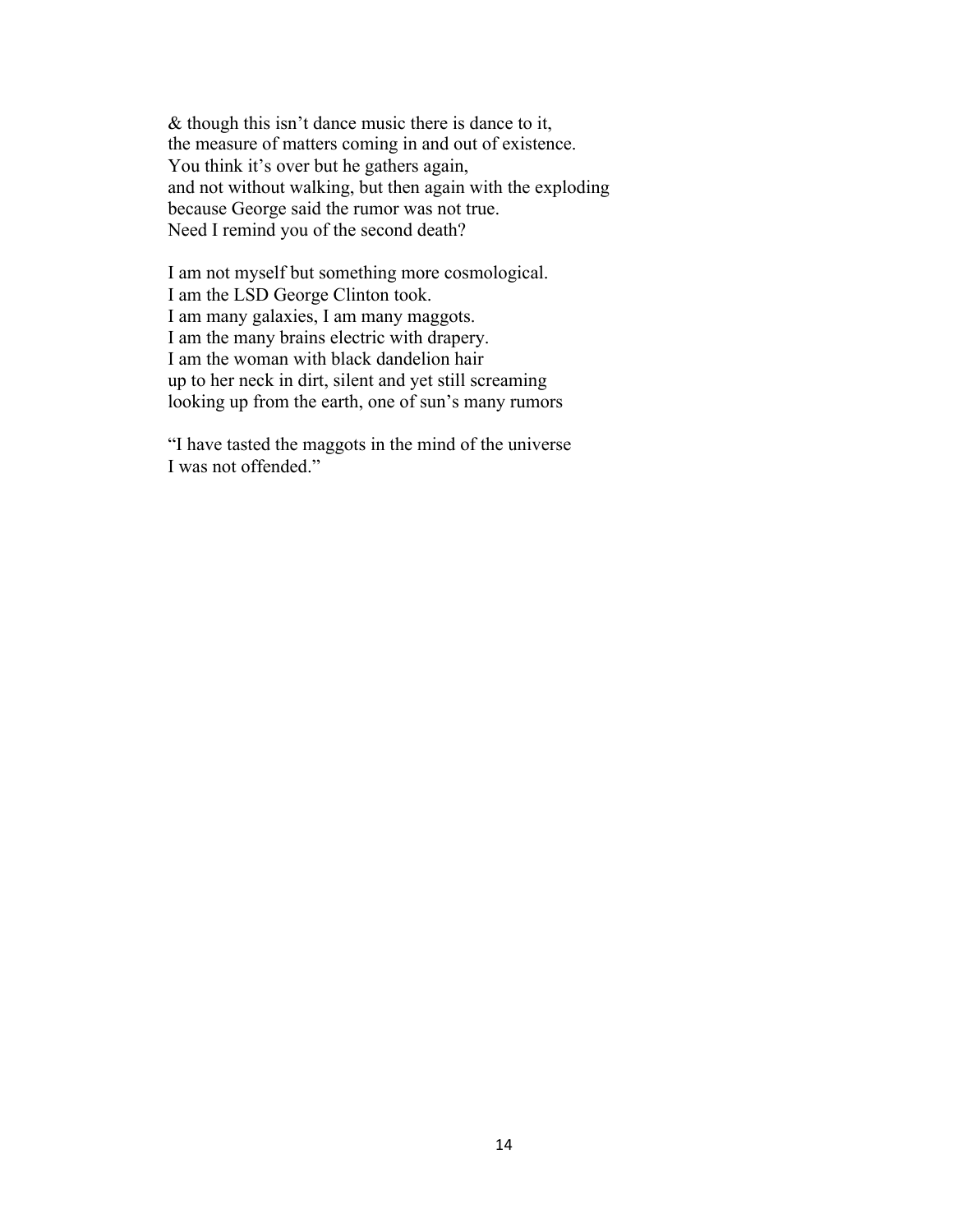Why have we stopped talking about albums? The dangling keys of new, while fluorescent, give nothing to (love) the persistence of vision, the stairway wit of evolution, or how moments easily become plastic.

We are far too aware to be competent. Meaning is editing and now we tread the virtual; those invisible kiosks. The half-actual made not of mirrors but of the descriptions of mirror-like views.

We are more like moths than we'd like to admit.

If measurable time is anything it is the origin of skepticism. The past wax. First opportunity then retrospect, freedom then reverberation. Hard art is not timeless but time itself, the limited chaos of now made tangible by hands, it then approaches history in some way.

#### **LP**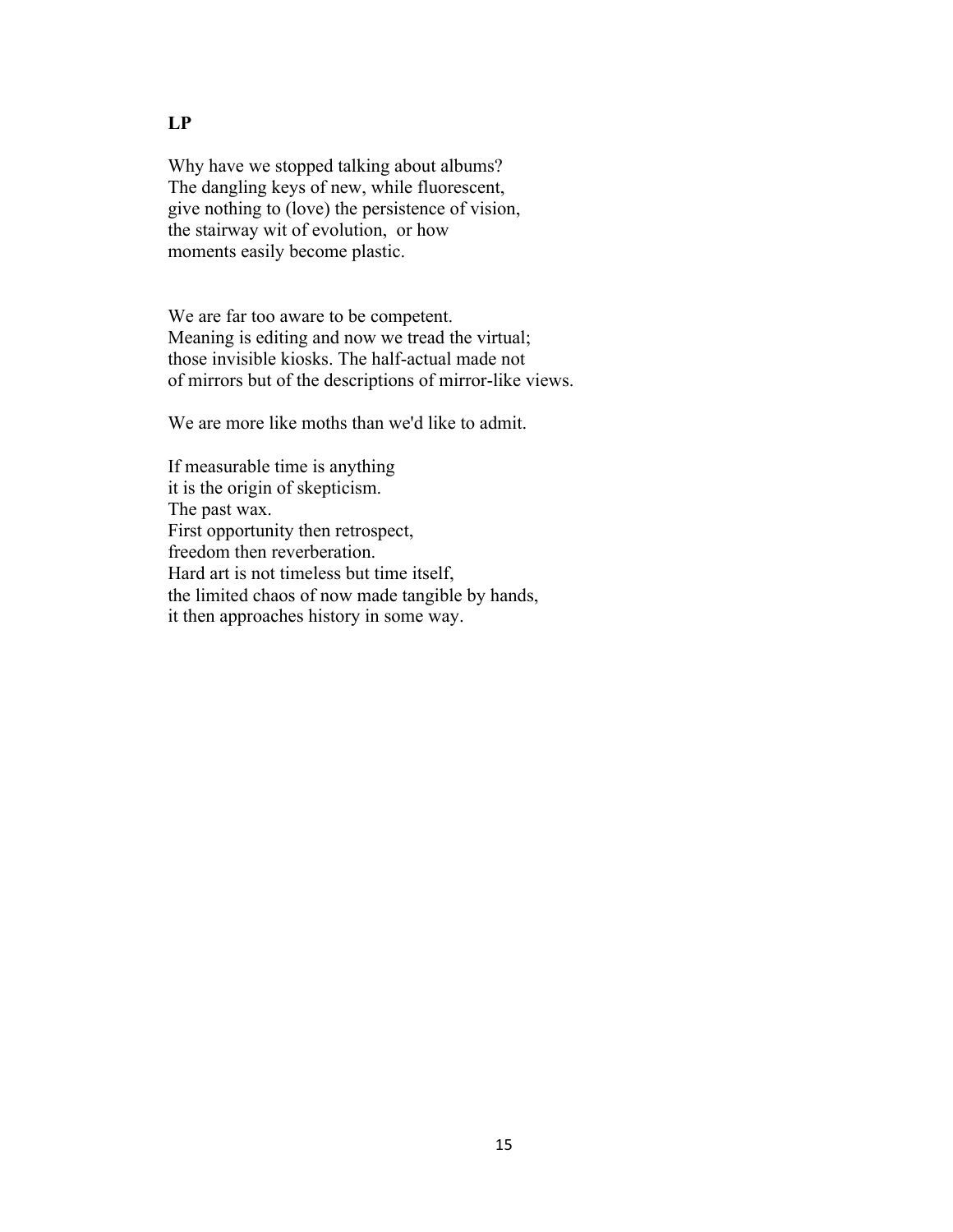#### **Krautrock**

I hold my mortality like stable hands cup water.

I mean, who are we that simply exist.

I hold my mortality like a window that has been painted shut.

I hold my mortality like the desks hold wars

I hold my mortality only in the way stars hold names.

On a certain hillside stones believe god will manifest himself in the form of a stone.

I hold my mortality like stones hold time.

And yet there is so much beauty in hyperbole like a tree taut with distance, waiting.

I hold my mortality like nothing is funny.

I hold my mortality like pain holds all other feeling.

I hold my mortality like the only morality Is do not die yet.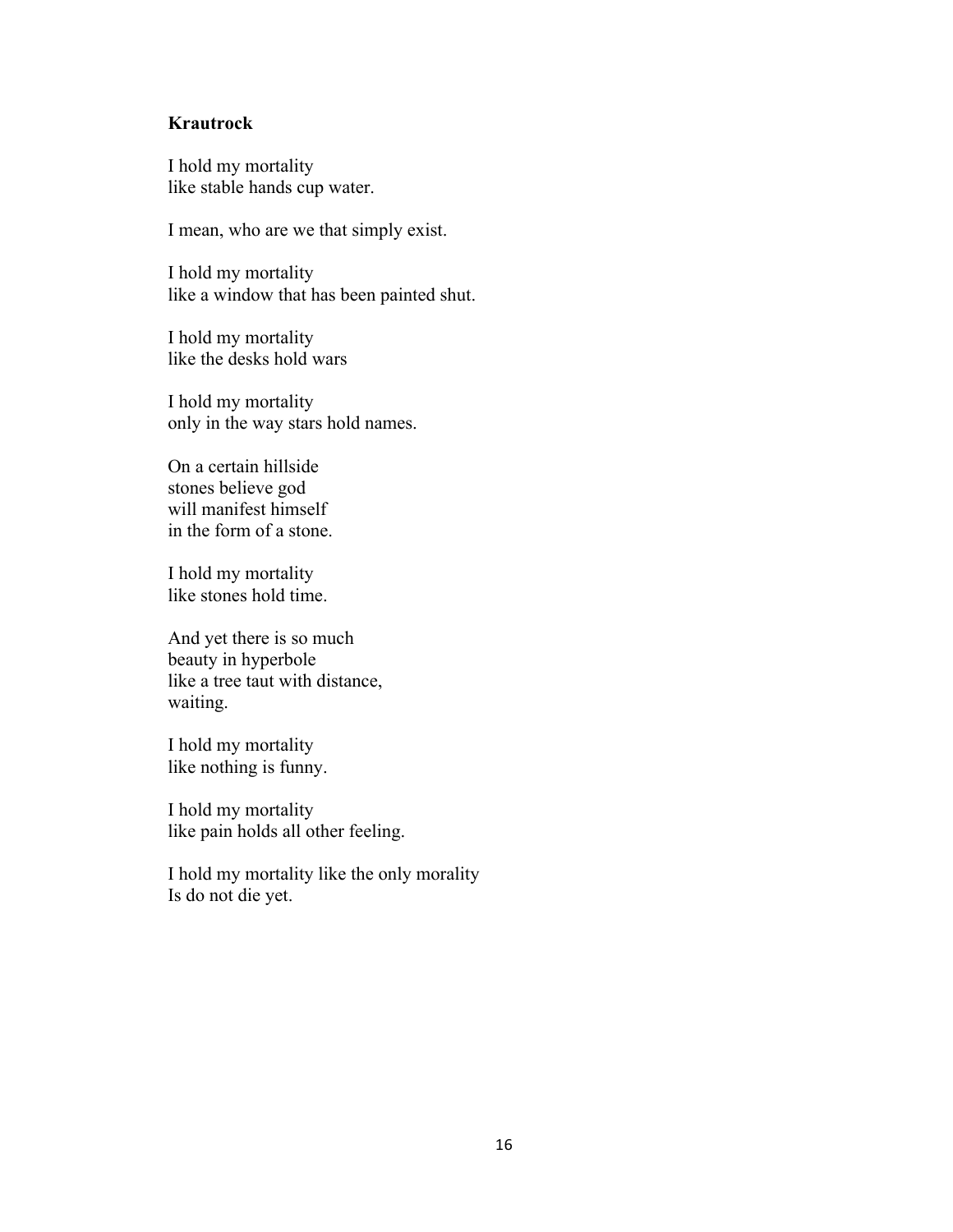#### **Fugazi**

Coming from where they did the aggression seemed appropriately bottled. Reticent and consequential; a flick of the thumb, the bombast of moment.

There isn't much room for commerce here. Who needs the tables. There are ideas, and they are bigger and more just than this. Larger than the people in this room, and by this room I mean moment again.

When is outrage not fitting? no one is insinuating complacency, being angry is one thing, let's not throw our elbows into the throats of others.

The idea is that violence begets outrage not violence equals more performative violence.

I heard once they were homeless by choice. I once heard they ate only rice. Well I heard they sold their souls for their fingers. **Authority: "**That was Robert Johnson." Well, I heard they never use toilets. I once heard they gave children grenades. I heard the children gave them the grenades.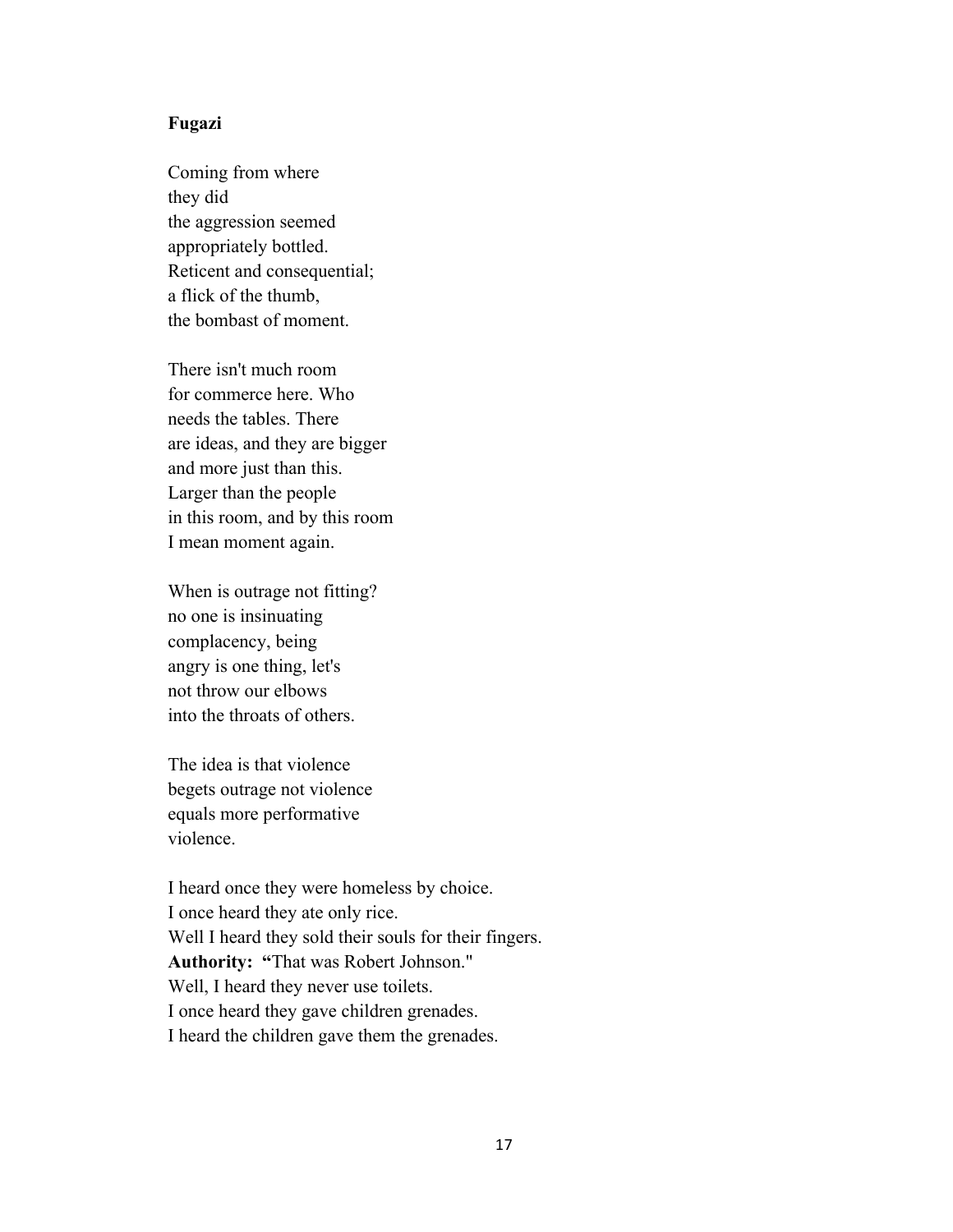#### **Pink Moon**

Sleep practices action. Time taught in coma. No night too introspective, no day that didn't leave to beat the traffic, In the body blood is beats.

The night is a pitbull harp, In the body blood is bruising. Cloudless thy name is bus stop, Syphilis it says on the decorations. The sidewalks smell of meat vapor. Who's barking the dogs?

#### Where's there precedent?

In the body blood is burning. Ebb and blowhard, need and break wind Did someone say snacks? Hunger's pungent, our throats are made of acid. You can only pray for attention, you can only god your own vanity, And the gas stations will be loud And filled with people

Wanting.

What bare maximum?

In the body blood is beating, running Circles, winning nothing. Converse shadows made of need It's the wanting that makes us different. The stars have their parking lots. Remember Marx, and the constant revolutions of space-time. This galaxy's circling a drain, why are we so prone to failure?

Centripetally speaking our center is always a bottom. In the body blood is broken, cellular plates, Certain purpose. In time death is schooled in the art of sleeping. Grief is the uniform for memories' profession, in the body muscles are pink.

Work is what we've been given.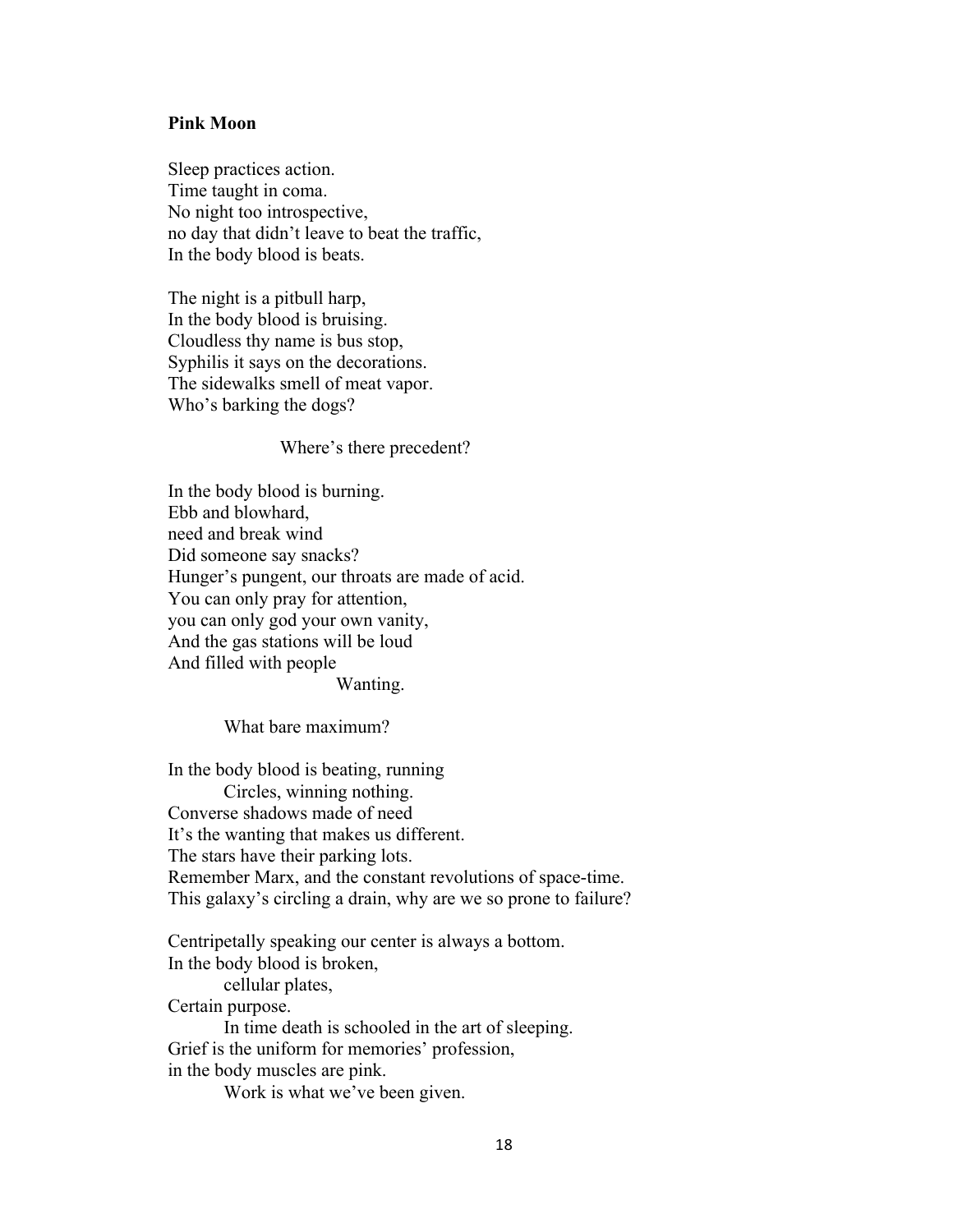All music: from the knees

Body thy name is doom, Pink, Pink, Pink, Pink, Pink Doom.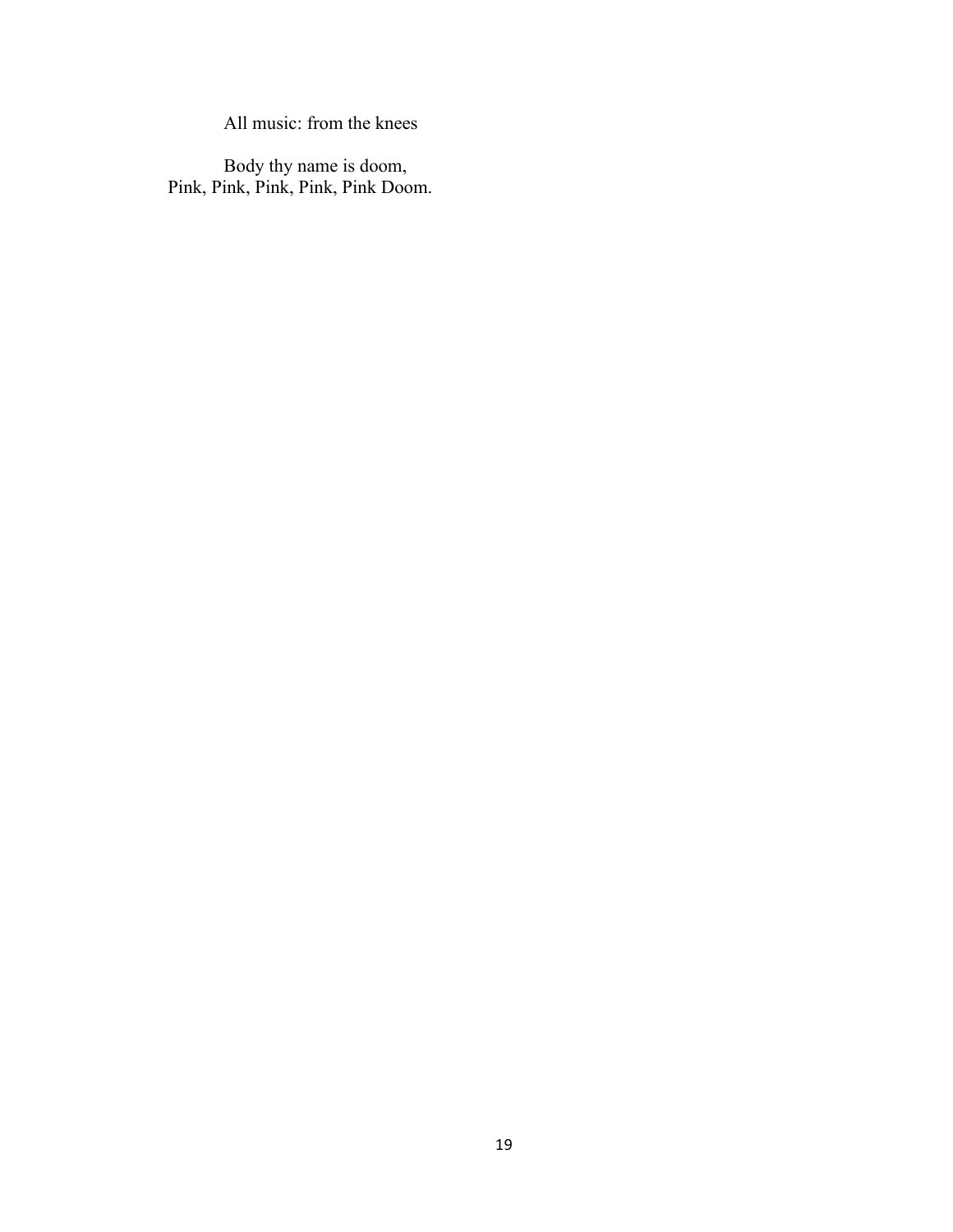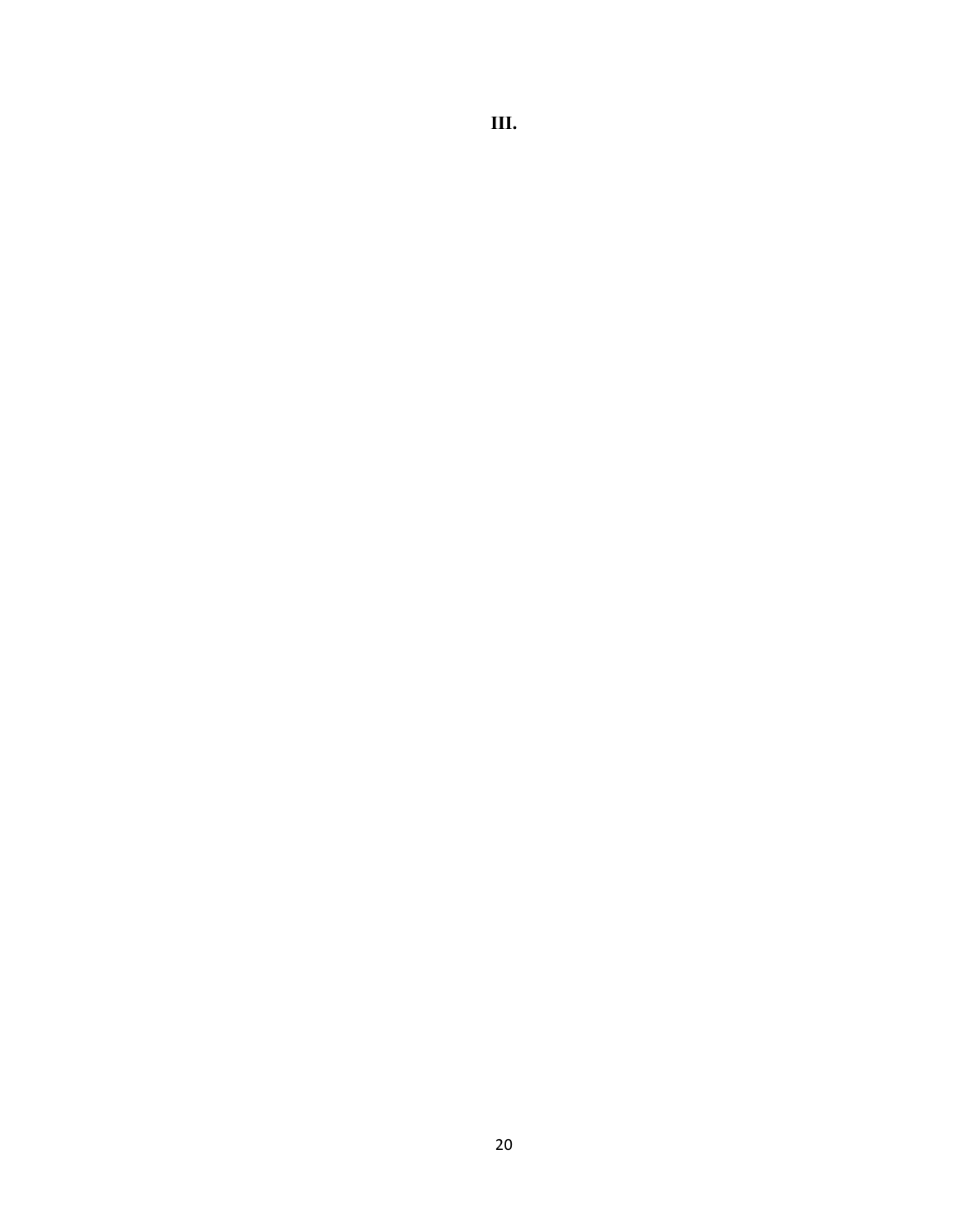#### **Guadalupe We Were Hoping for Roses, Not Your Stupid Picture**

The canvas is always corrupted by mysticisms' need for knees on the ground. Pleased to be limited; There are elevators made of ectoplasms.

Why not believe it? There's so much cake in faith Why not love the kneeling?

Memory called to tell you it's okay to distort because the past is just as impossible as the future. Manifest Hegemony or how finite resources annul the myth of the infinite individuality. Time bitches everybody. Guadalupe what were you thinking? Implication is a housecoat, use it to look like you belong here

Oh mythical virginity unfuck us please!

Blank slate slavery or how hierarchy mystifies over time. Yes, our hearts are asses bent over, the symbolism is making a chump out of you.

Eventually we will name the entire past Guadalupe Where did the moments go? They're with Guadalupe I think I have forgotten who I used to be? Fuckin' Guadalupe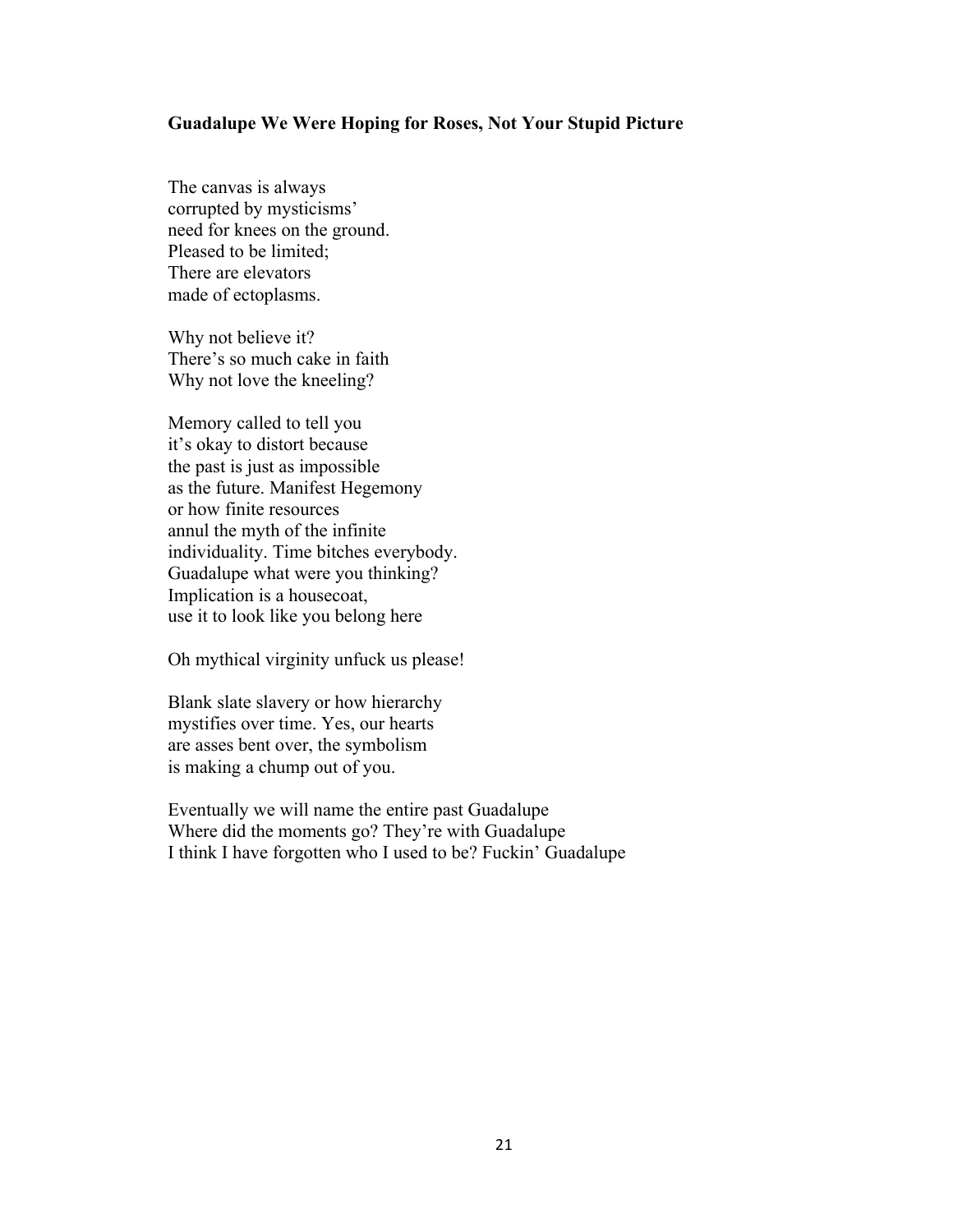#### **Accuracy**

"I don't throw darts at balloons, I throw balloons at darts" *-Joe Montana* The invention of consciousness was as brutal as it was the birth of the past tense. The past itself not a place, but the echo of a place. Placation, endless rearranging and no tables to speak of. Memory is a bag of grapes from the grocery store.

The super market does nothing for the depiction of chaos' position in the universe.

We are a more durable smoke, or if you prefer a more gooey fire. What I would really like to know is what isn't a moving target? We are all concerned with the weather of limitation. Power is made of mostly overrated, what's important is how we handle the indignity, the reaction. Greatness: soft eyes to see everything as a blurry whole, not to lull in expectation, but to see opportunity in a world where nothing is fixed. Between distance and chaos there is free will, or if you prefer something more ornate, there is the opportunity for the staggering. But I digress, everything that does not need you is real.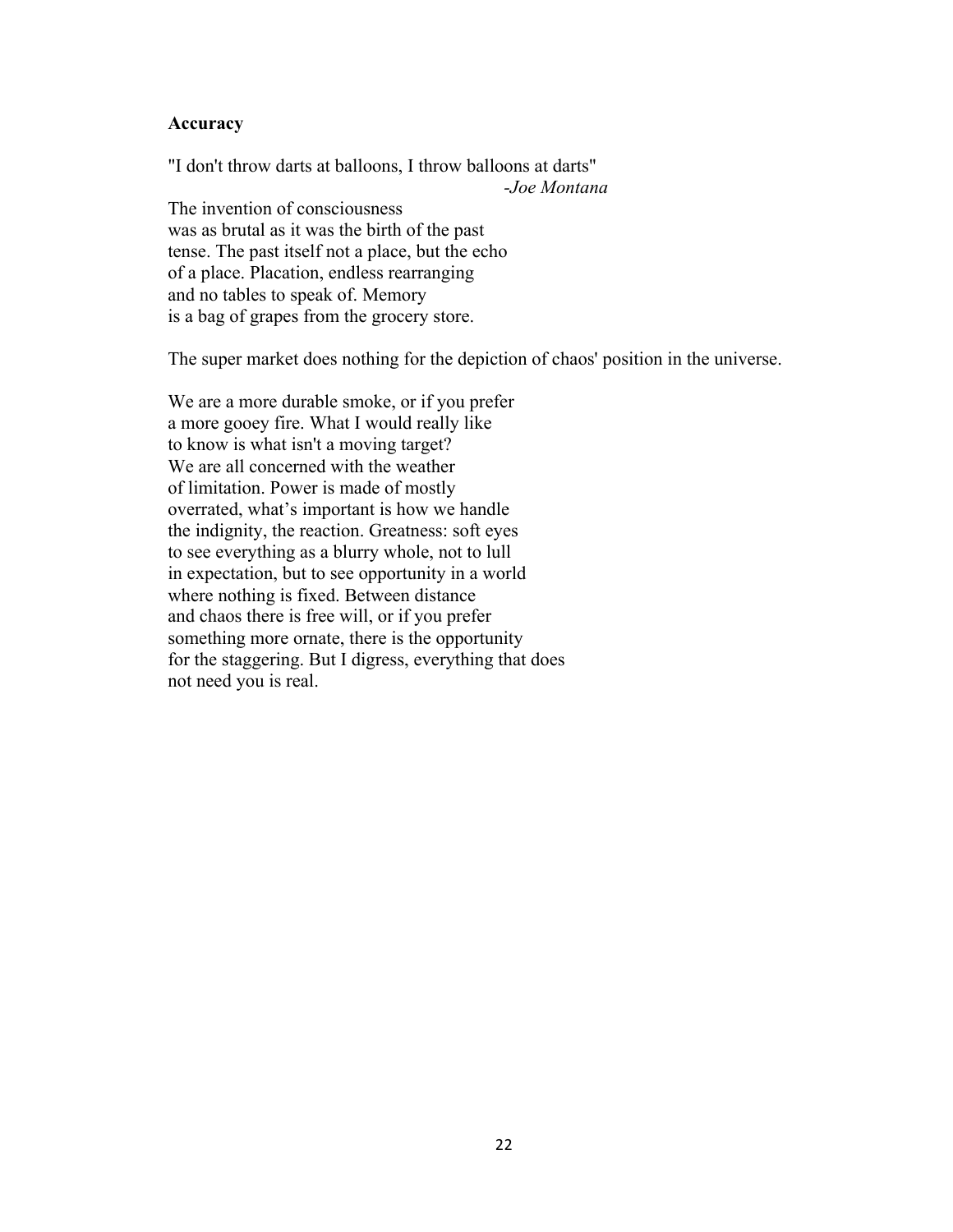#### **The Current**

There is a building on top of my building, and like several other institutions it's immobile.

But these are titles, I could have easily said living is a type of diminishing. Which reminds

me of when I said justice when I actually meant self-indulgence. There is something disgusting

about accredited satisfaction, if not disgusting then intermutually vain. Why do you hate joy? Someone

asked me. I wanted to say irony is the shadow of joy, but instead I made fun of his taste in music.

Your music reminds me of the stock photographs given to make frames more sellable. The hiss and

click of refrigerator silence. The gloss and fragility of toys that accompany burgers and side fries.

There are walls that accompany my building because the future is uncertain, it is always winter.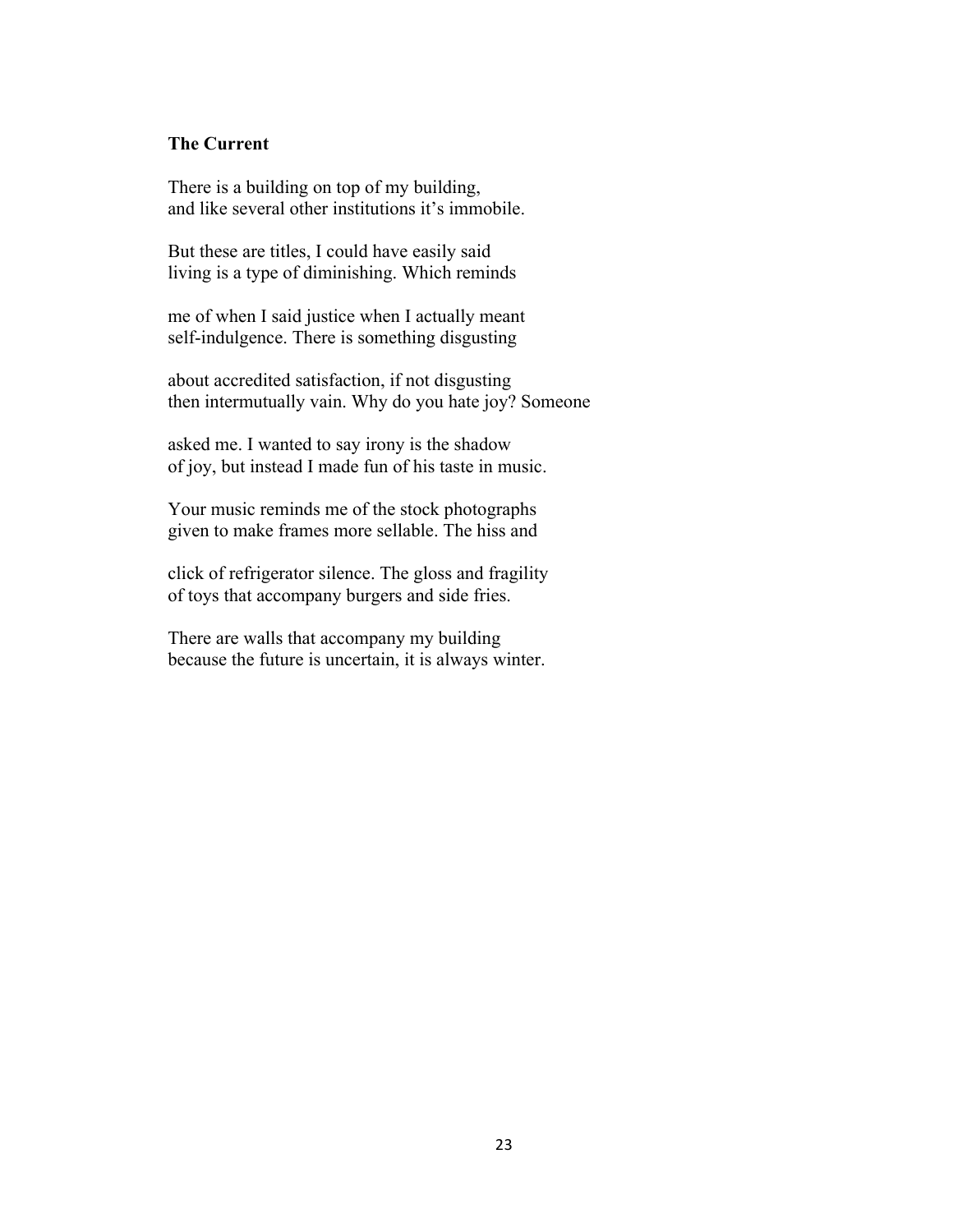#### **Workshop**

Encouragement means nothing, like the knives of quotation marks.

In any event, what do you say to a man who only has description?

It's true the moon can pull it away? all these numbers beginning

with science—This world is more than just a metaphor for silence?

But what does intimate music sound like to the out-side? Onyx.

Death is continuity's gravitas, its gather. The matter which we all contest with whatever

arms we can use to crawl from this each subtle epoch. On another planet

the artifice recognizes people for whom they reiterate. They too

pull flowers from the ground that created them, admitting there is no lasting exactly.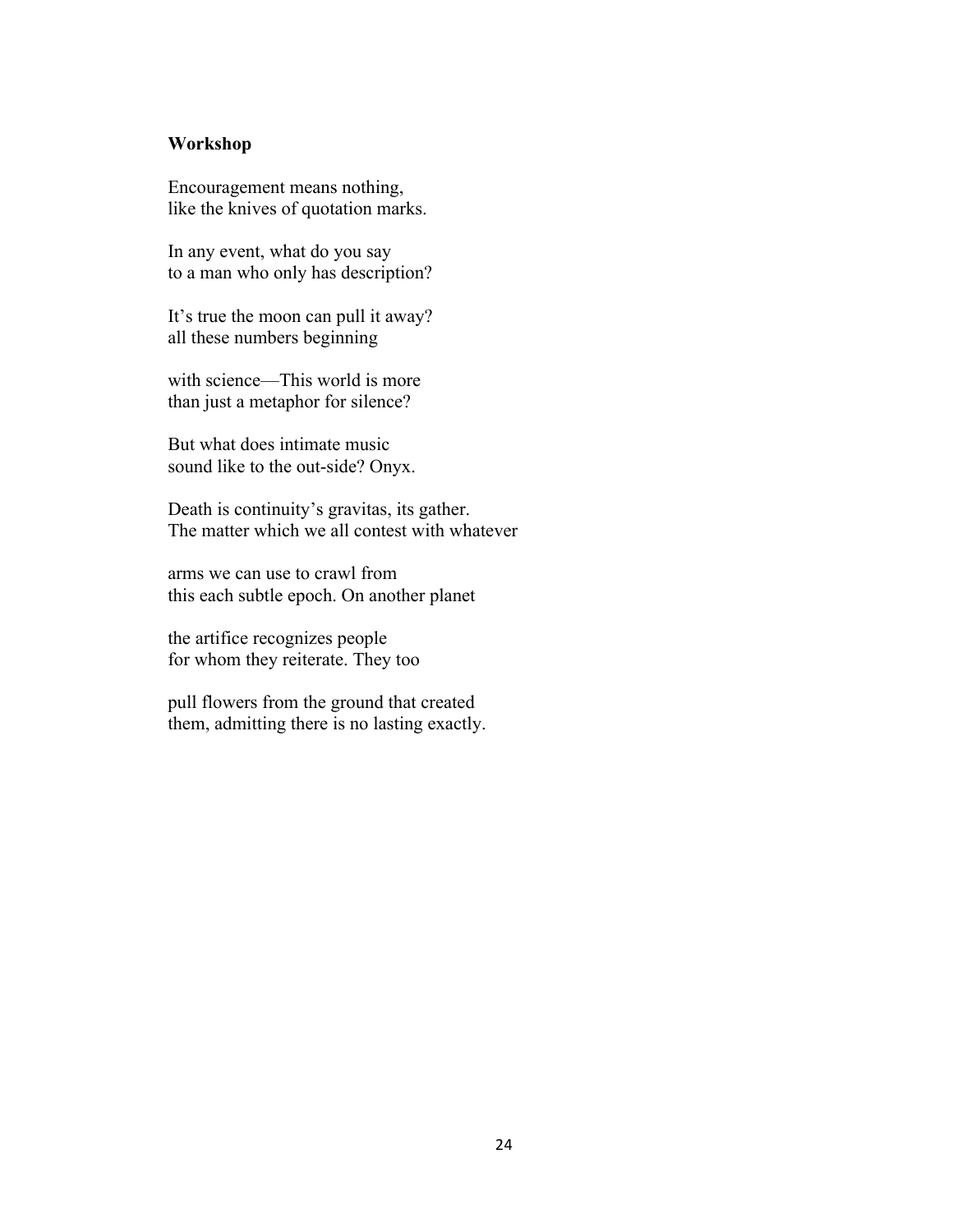#### **Invisible Leashes**

Flying is probably more like swimming than I would like to imagine. Sure, there's oxygen but birds' lungs are comparatively more like gaunt rooms. Damn damp ballast and our malnourished alveoli. *At least we are bipedal.* Upstanding. Feet gave birth to hands and there is not civilization without hands, or perhaps they were once whiskers on the face of the primordial it. Habit is the fetal bracelets of aboriginal being.

Molecularly, we become a part of where we walked, then this dirt fills that slow hollowing.

Tradition is a carnal anthem. The universe is itself process.

Between the past, which is no longer, and the future, which is not yet, there are the aisles of now, which are empty if dimly lit. We carry the past in that we are decayed by it. The future is this now or it thunders in a corner of the room. Perhaps a subtle universe's lapsed collapsing A different gravity. Either way Humanity is tethered to the earth if it is anything.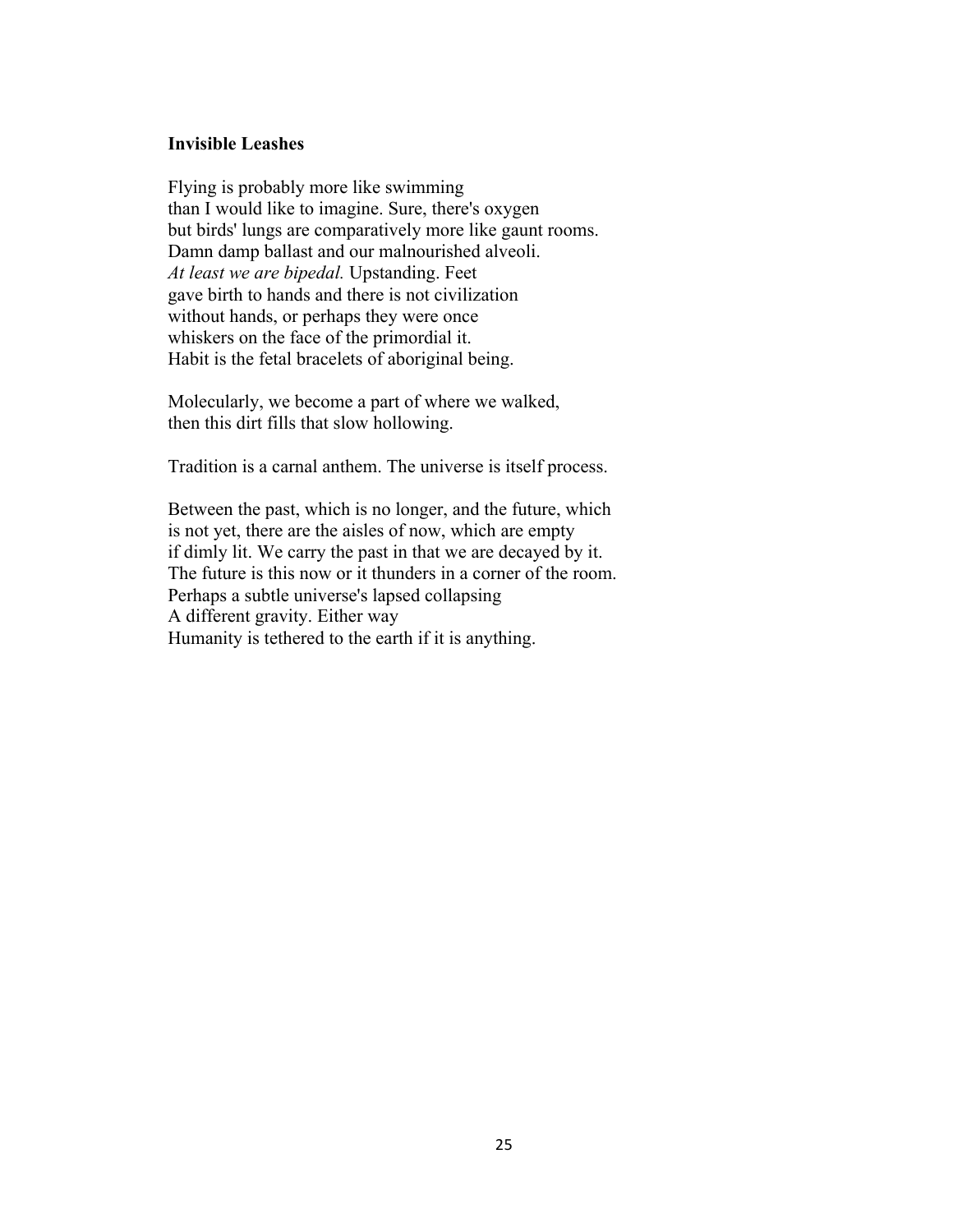#### **Hydrocodone -500mg]**

Ambition always dims

waiting for signs pendulous leaves and if it left

pain––regardless it climbs on the sill of some febrile heft.

Life is how I choose to distort it.

### **[Hydrocodone -650mg]**

Lower still

distance is where a door might go. I stumble from it.

I am the gray lakes of ladder shadows.

Oh we have made progress in pain.

### **[Hydrocodone -750mg]**

I am tired now

I am subtle

I would like to say poetry is the opposite of money

but it is our uses that forsake us.

If it is raining I cannot tell.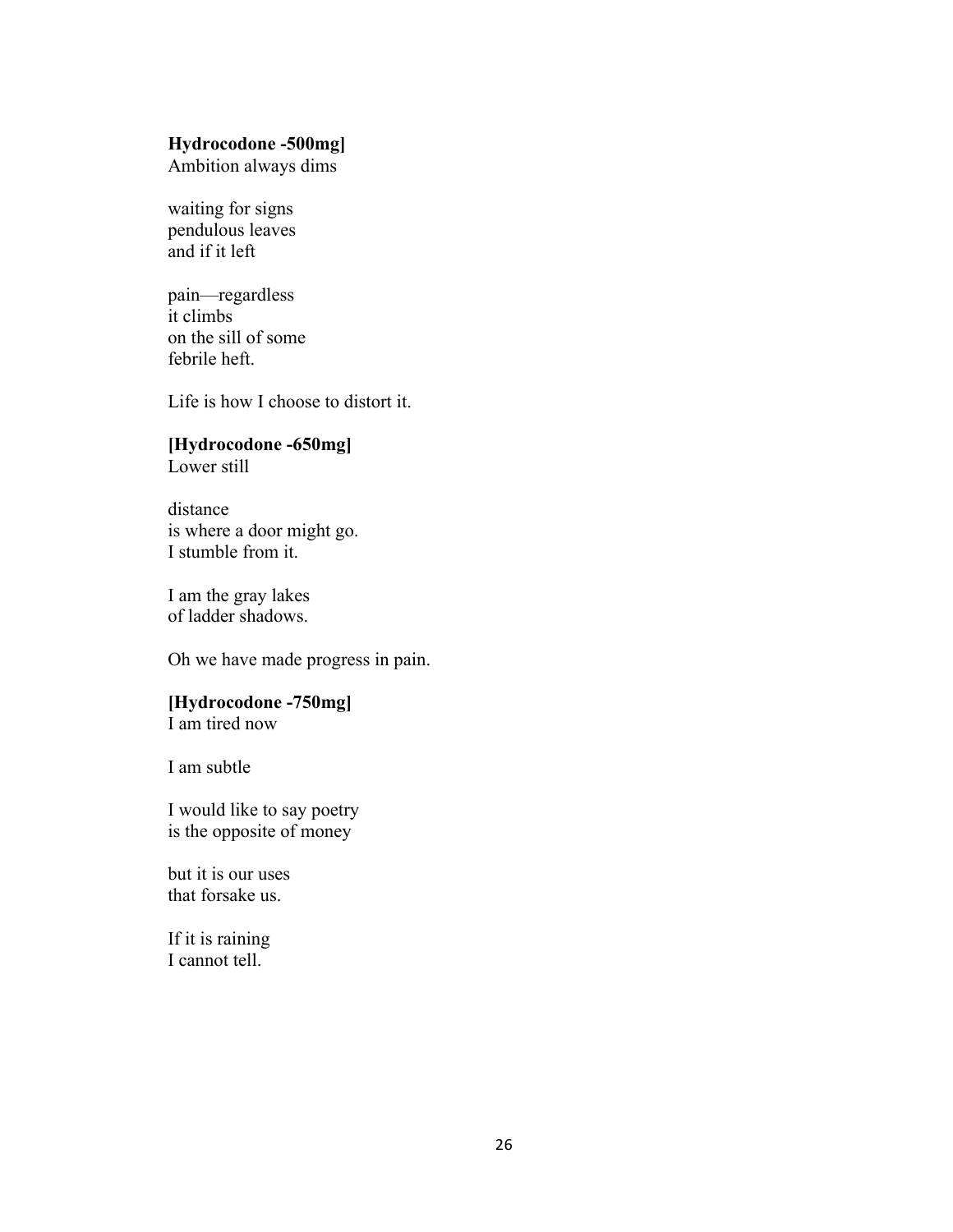### **Sleep**

A parade of frames, usual and curious The body's performance of time. Stage perpetuating; the silent idle of our bones palm-muted and threadbare hiss

A conversation for balance Activity and subtle oblivion

The moon is slate, and I have seen nothing unending

There is prospect in dark matter: I imagine it to be a meaty stillness, the antithesis of cumulonimbus. The staggering gravity of dissonance. There is no great writer afraid of silence, there is no sedative like white noise.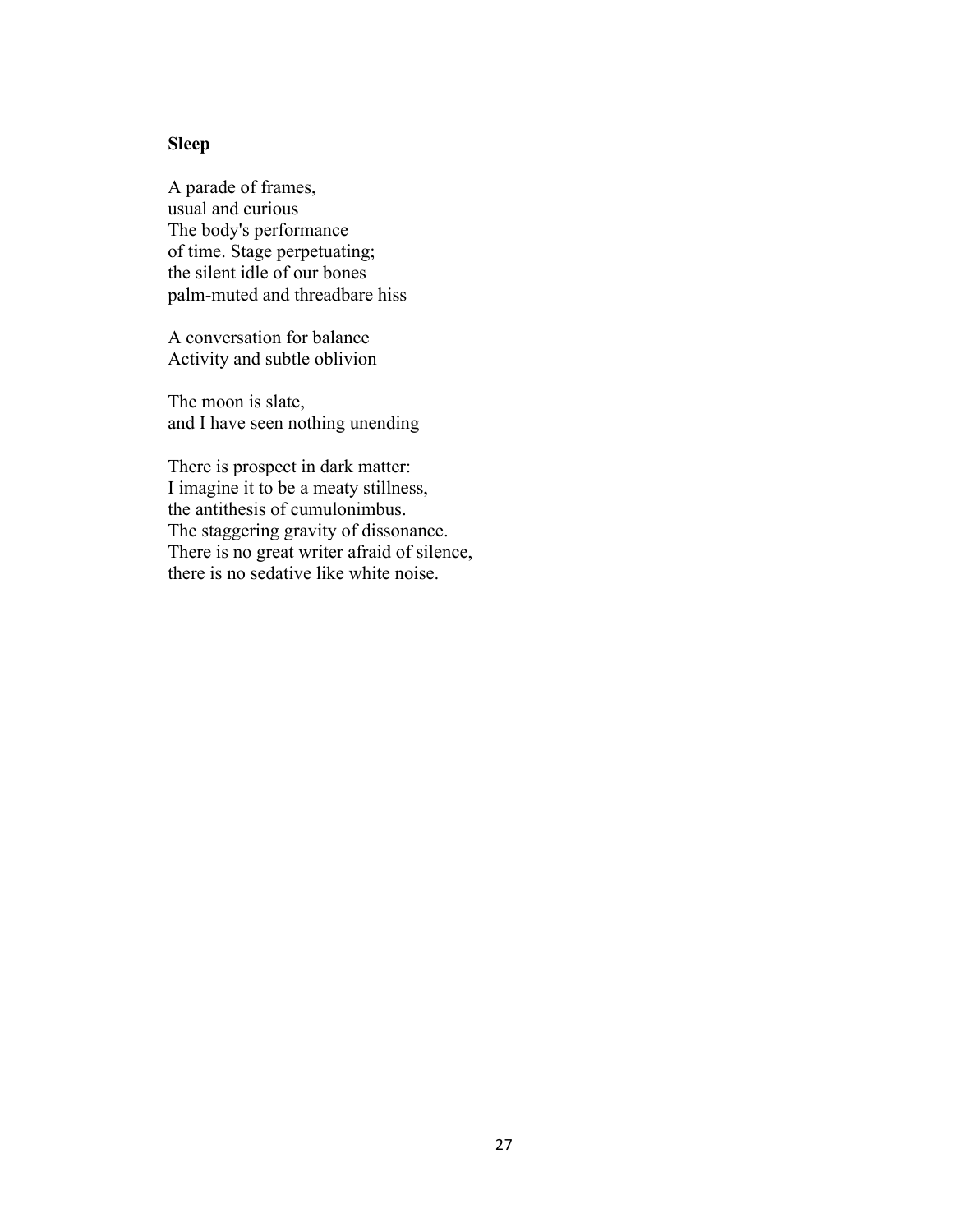#### **The Improvisational Past**

I feel at home in the shadows, though my skin's seen more sun.

The palpable is in this place  $\&$ The impalpable is a place I will drink to later.

Remember when you asked me why Puerto Rican women wear so much jewelry, I said because there is no worth like the white skin.

You called me a racist. You said this is what's wrong you people, you can't let go

That's certainly true: But I'm told the past defines me. The vague wind of tradition, You're Stupid Cathedrals. Do you have any idea how many people tell me they are 1/16 Cherokee? Really, it's nice to know someone In your family has been oppressed, but I can't help noticing that in Las Vegas it's always brown people with little English trying to hand me business cards for prostitutes. A tiny *abuela* wearing three sweatshirts under a red t-shirt that says we do everything. Anything was probably one the first English words they were told , how very American

And now I'm glad many get cancer from tanning. That plastic diffraction. Those false faces with their eyes still halo-ed by white. True, there will be sunglasses. I cannot expand enough on the sensitivity of the eyes. `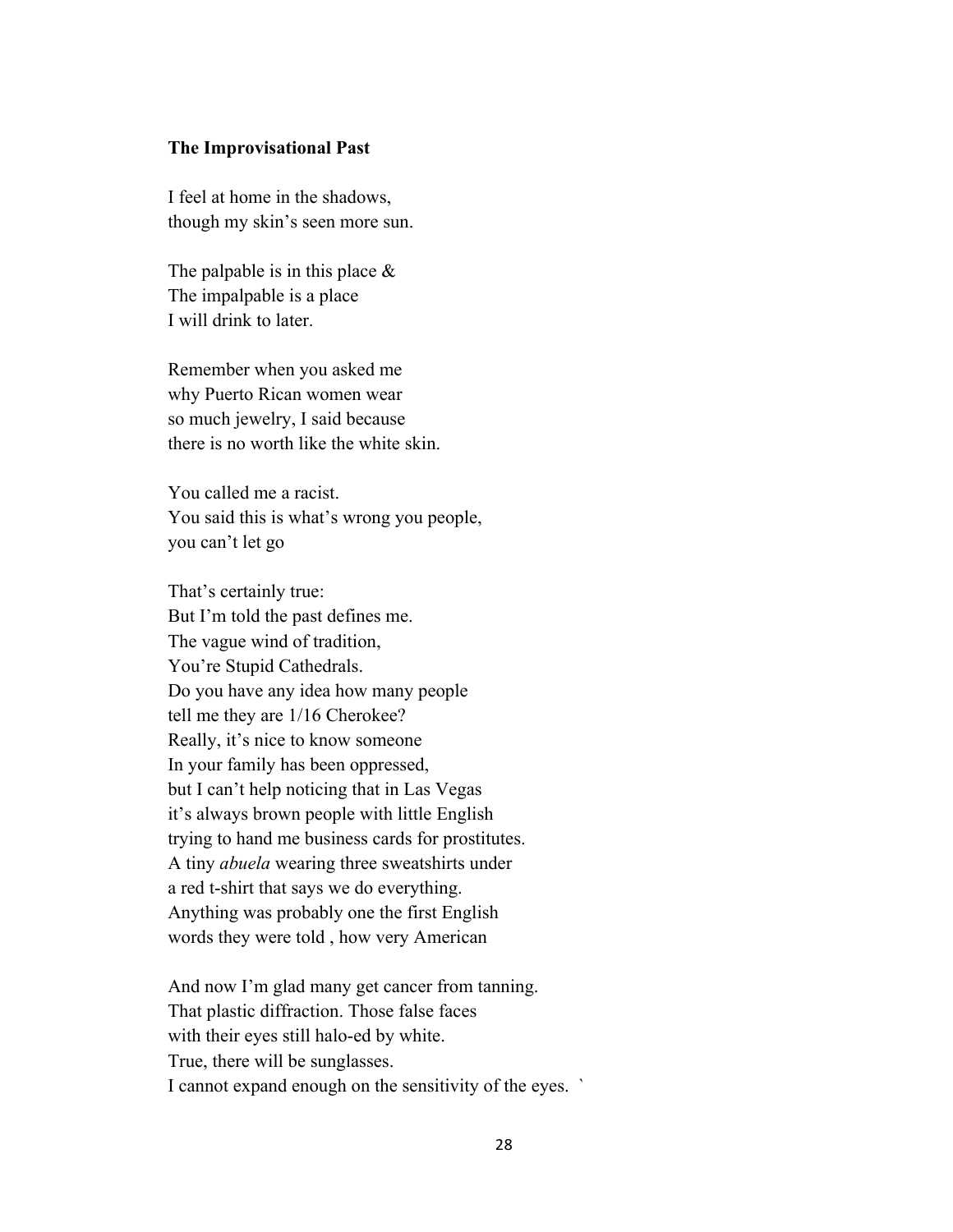The complicated relationship of input and acceptance, but I know there are people browning their skins like wearing a jacket And I know nobody asks them who they are *What are you?* Excuse me? *Who are you?*  What? *No, I mean, where are you from?*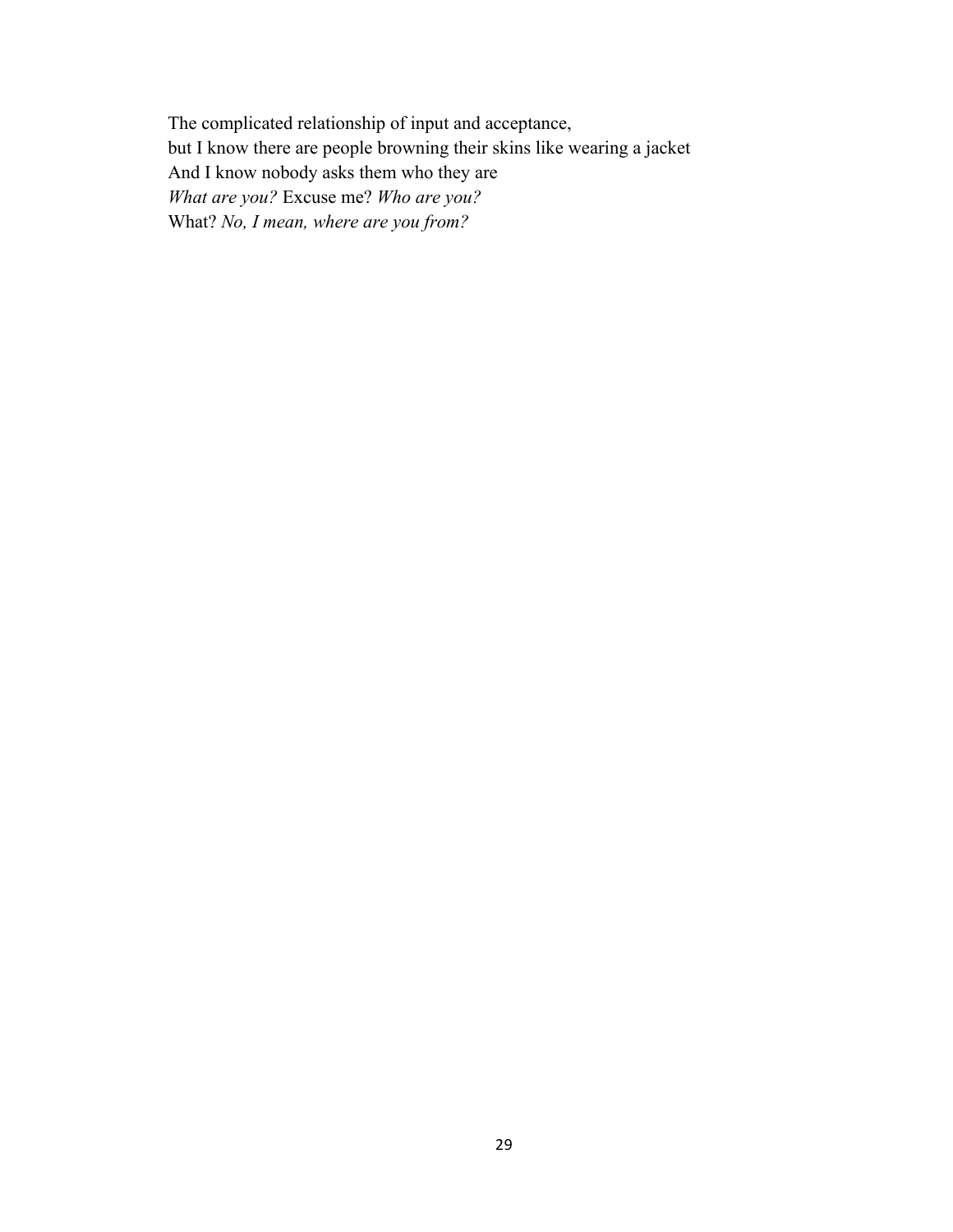#### **What Am I going to do when I Run out of Shoes?**

Think of the concrete, concoction dunning solid.

What is wisdom if not regret made into helmets. Though nobody can hustle the truth from kidneys.

The future is always performed with the mind, and how is that not inexhaustible?

Show me your arboretum.

Here, the wind looks for the grief it belongs to. I'm not sure everything isn't made of entering. The yet greater dark. Doors suggesting disquiet.

Meanwhile, someone writes a book titled: Our lives as Parabolas. Meanwhile, someone writes a book titled: Thanks to Denial, I Am Immortal.

Where is the gravestone of time?

There is no difference between infinity and nothing at all?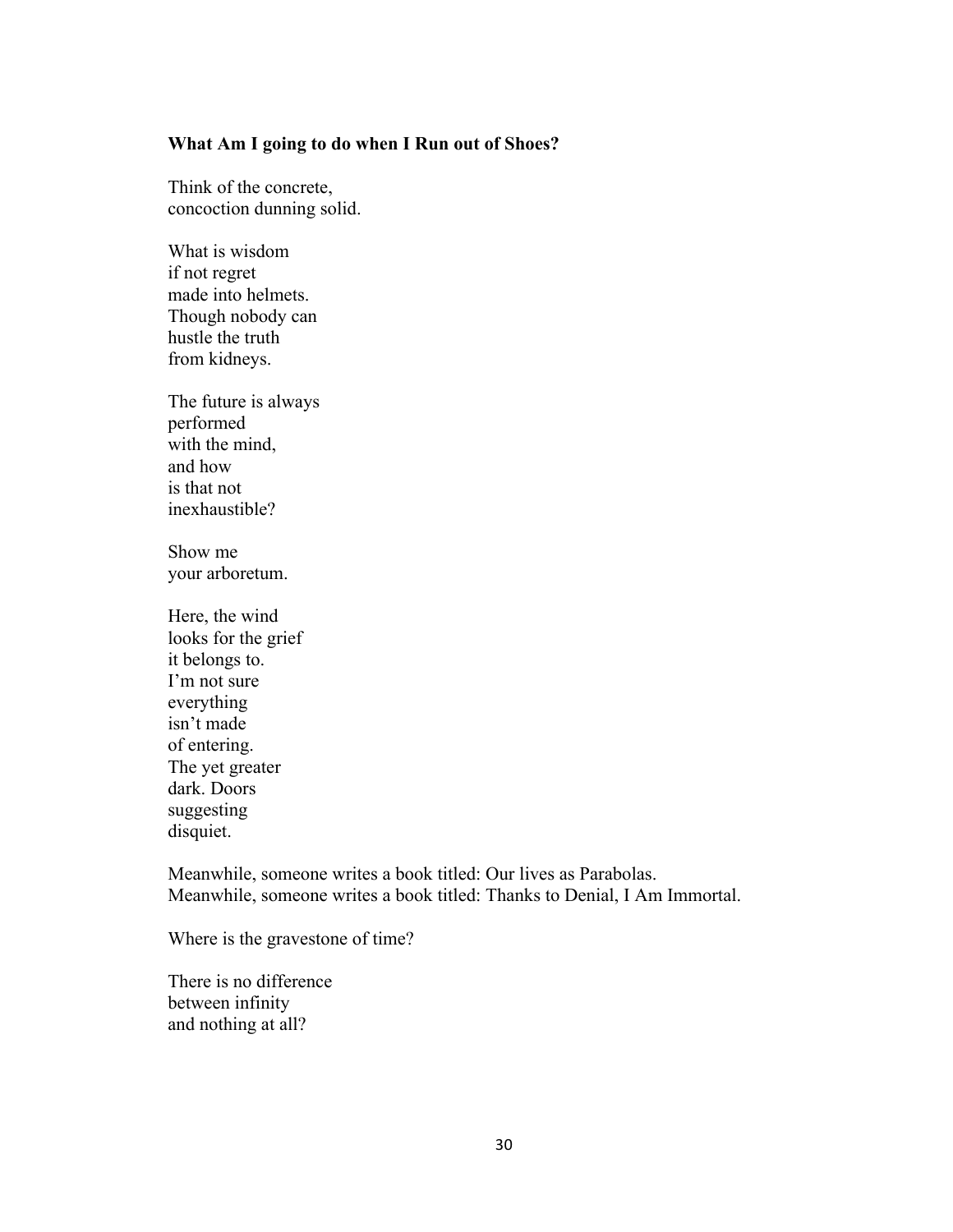# **IV.**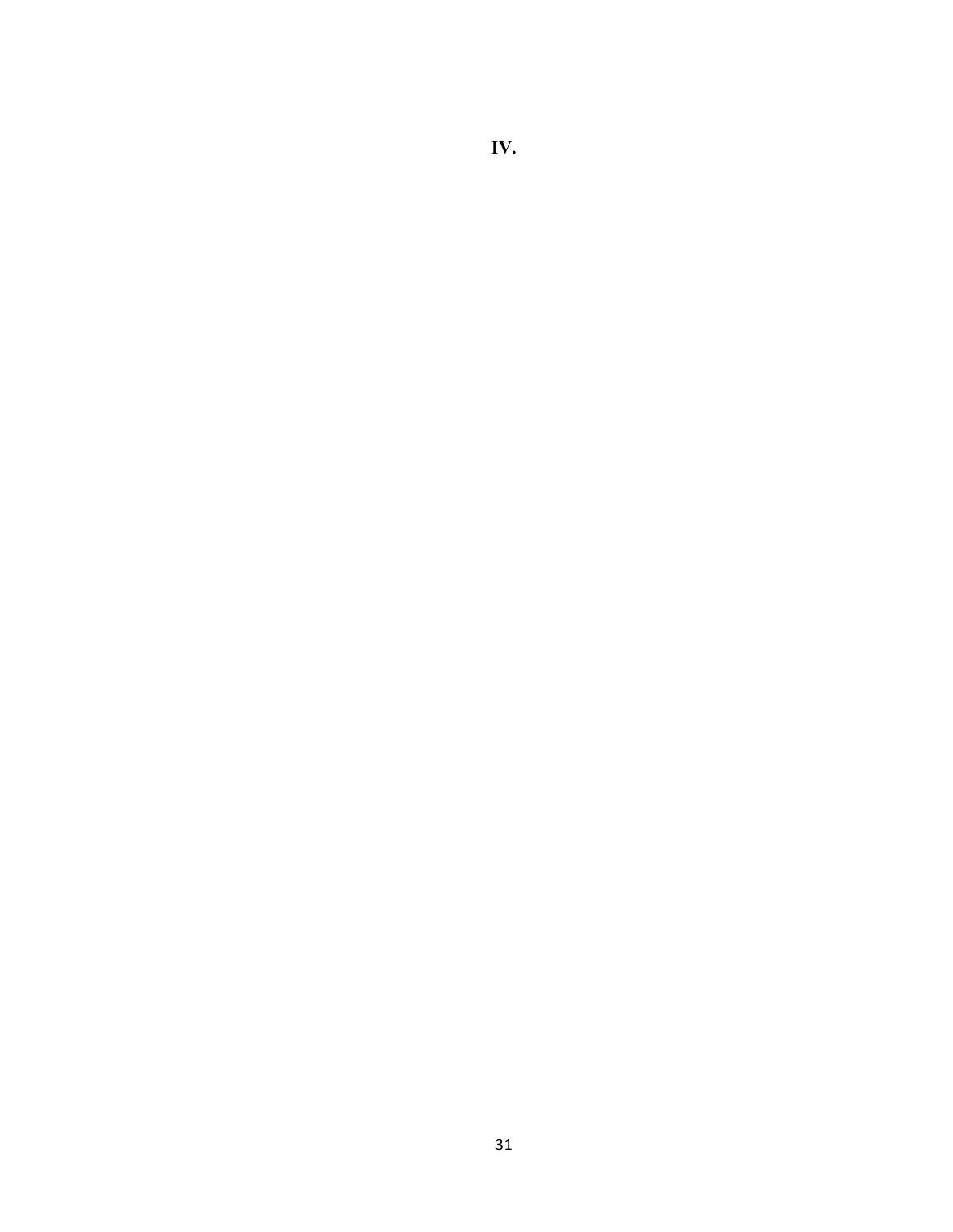# **Given Right**

As if in another world punishment fits crime like snug mittens.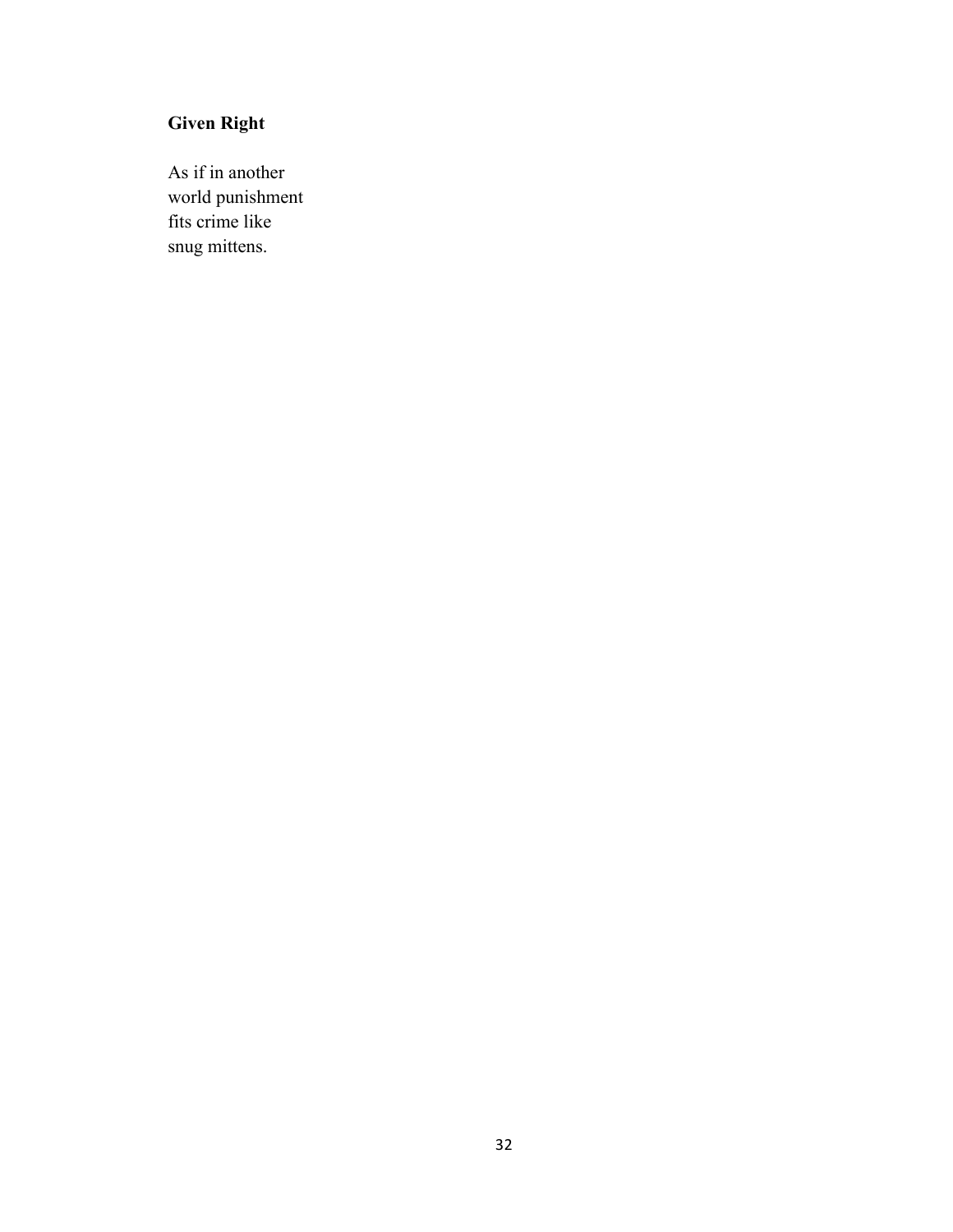### **Convenience or Death**

All pride is propaganda misused silence and among the days of installation and cascading it's device lies maudlin and unmoved

Who expected speech to leave the periphery?

I know in art they wear their denouement in the mien of peacocks roaming freely staggered in lit zoos,

But from what I see life rewards life with life and that's it

It's understandable grabbing

at what you can with your hands, like chlorophyll reaching but

despite its ornament equality does not exist

there is only the invention of inequality

Incidence lies

like the argyle trees in random autumn

What I'm trying to say is life is merely the music of what receives blood and air not an arrival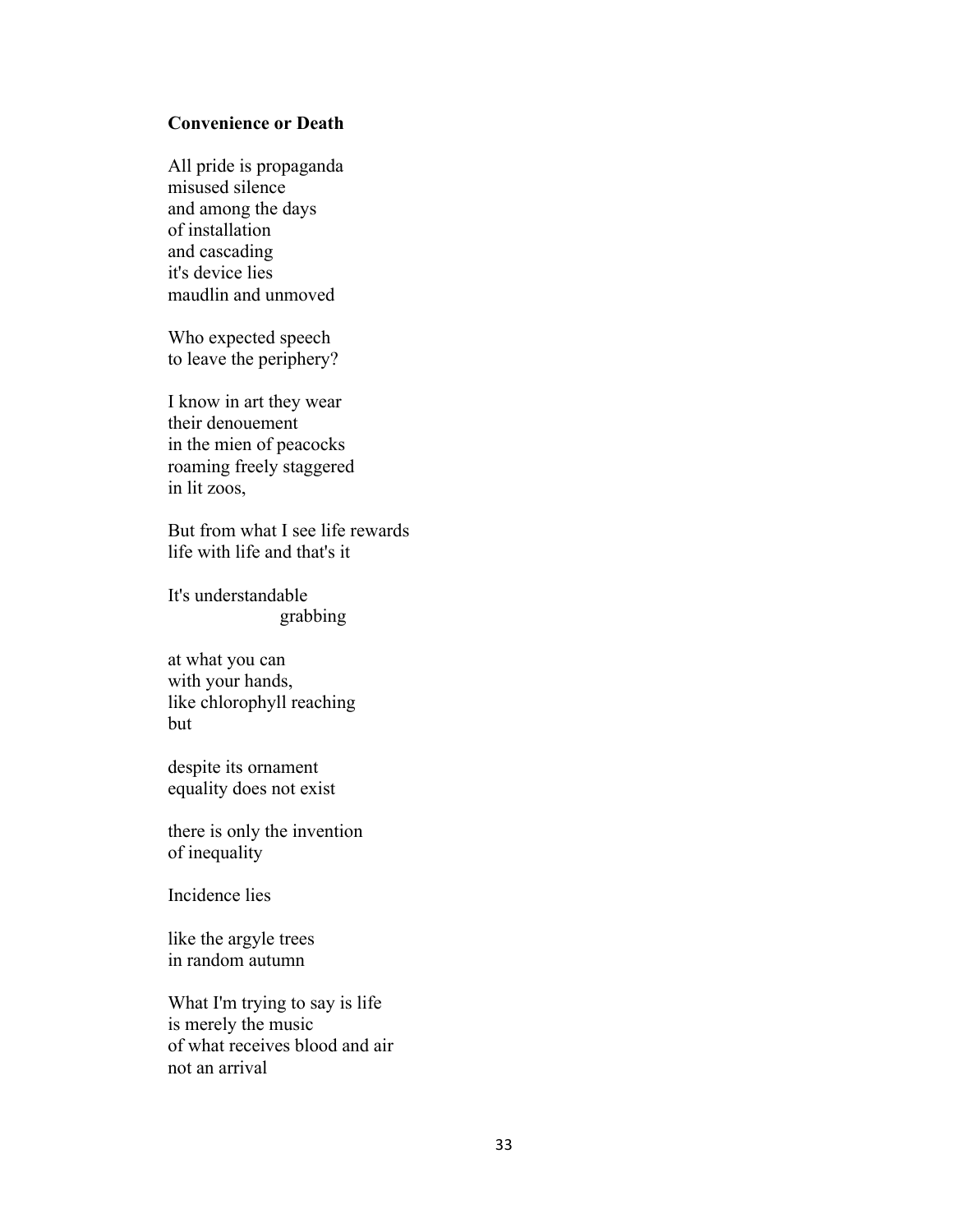there are no doors.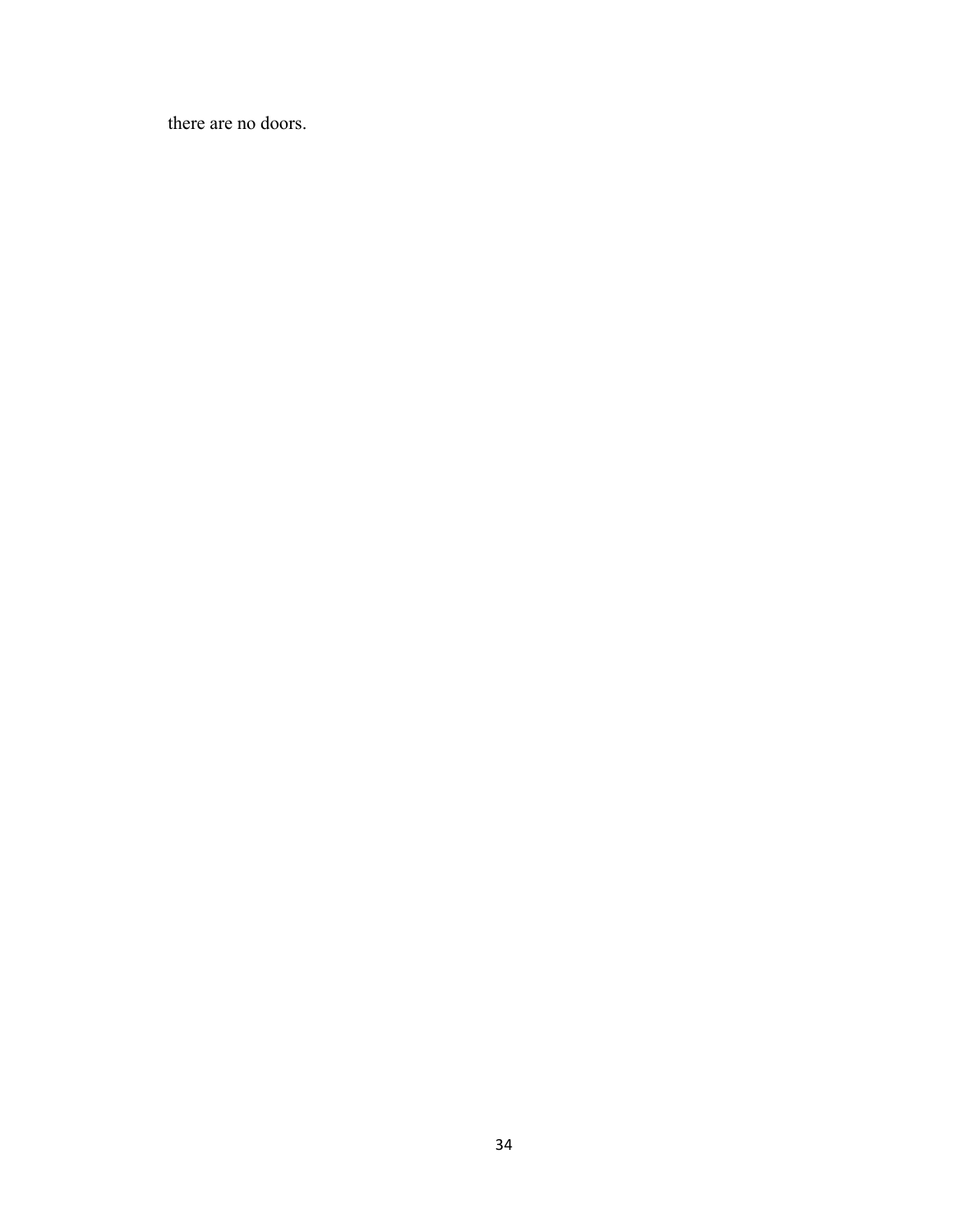### **It's All Fun and Games Until Someone Mentions Poverty.**

How: it makes buckets of people. The minutia of struggling fiscally, the weight of time and fatalism.

What if I told you my mother was a butler once?

That she swept the halls of this dim mansion.

cleaning both what was lived in as well as the many empty rooms left over.

Usually: The family assumed the rooms never got dirty because they were never lived in.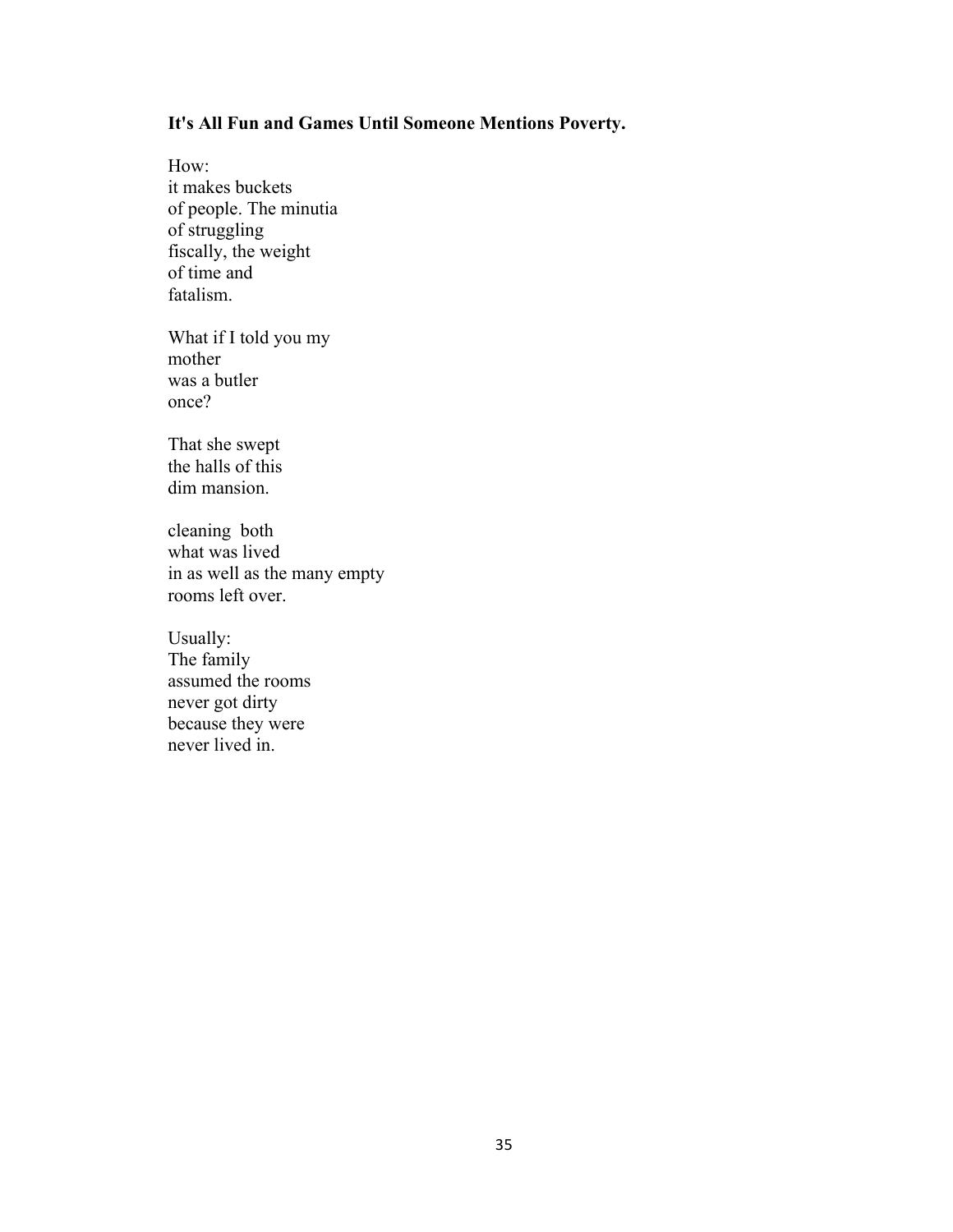### **We'd Rather See Their Faces Filled With Flies.**

Obviously chaos has a basement and wind well, let's just say there is a pressure and everything buckles under it eventually. Even eventually.

I want to say it's not all decay, but what is growth if not the decay of something else.

Having is a pulpit. The congregations are needed for posture. The conversations need to be fleeting. If we are talking real water and real glass, the glass is always half empty unless it started full and how many glasses start full?

Glass is lonely by design.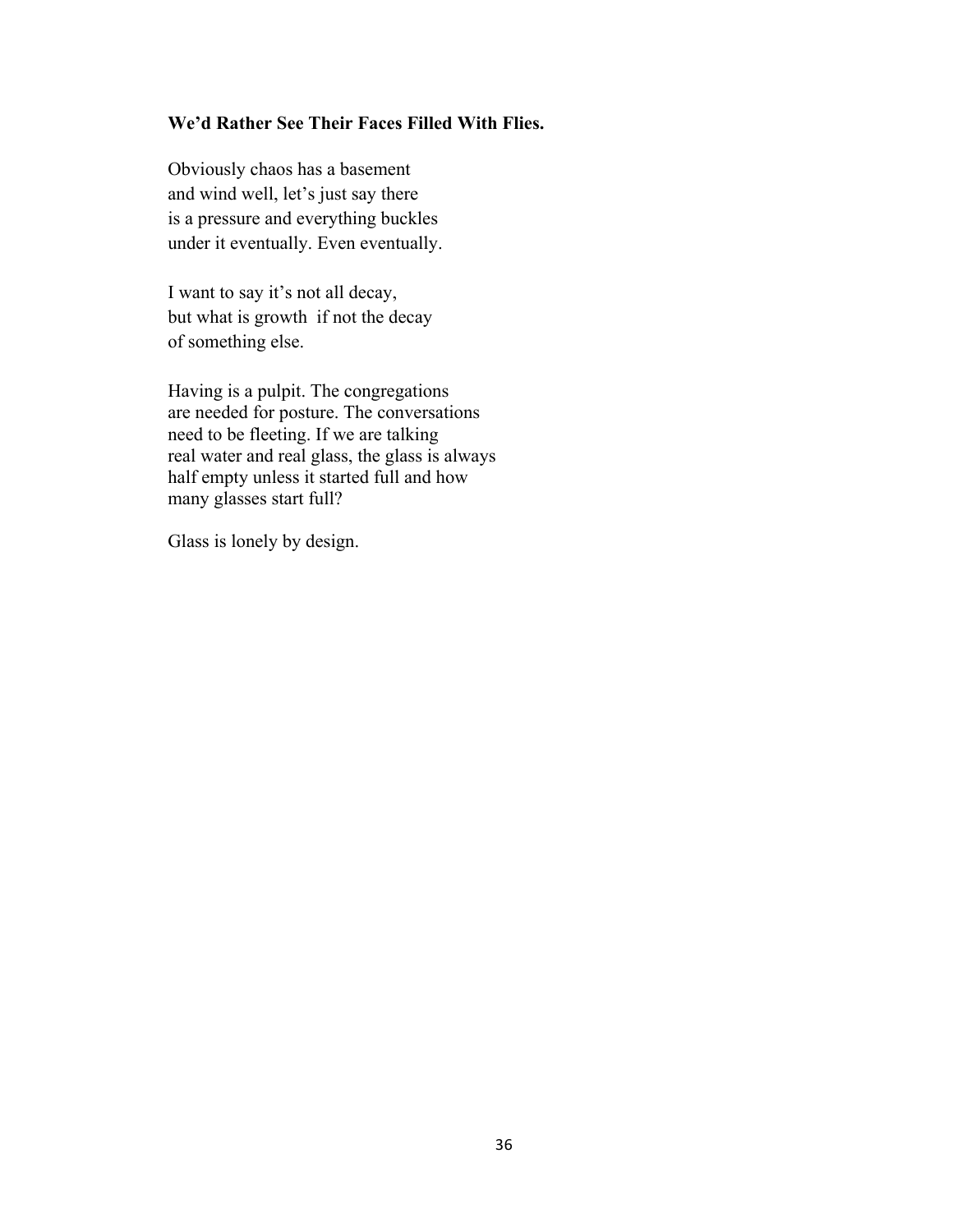### **The Shouting, the Tragedy and the Waste**

I.

Authority or oppression, who spellchecks the paper work?

Not that uniforms don't make escalators of people or that nametags aren't validated by mortality but that law is flawed. Duct tape and garbage bag windows.

The suppression of uncomfortable realities. The lakey obstetrics of billboards. The fetid petty of speaking stone to stupid.

Imagine the pressure of citizens who have to hold it together.

The rigid stones that fill the stomachs of officers that have to pat the thighs and pockets of populations too scared to just die

What it must take to contain the muck architecture of civil.

….

Again with the gunfire,

not submission, residential genuflecting.

The sordid laziness of bureaucracy, or how quickly things become atavistic. About anger, not particular to any such person or moment but an amalgam of the impacting of reality.

II.

### **Right:**

Either way it's a pedestal you made.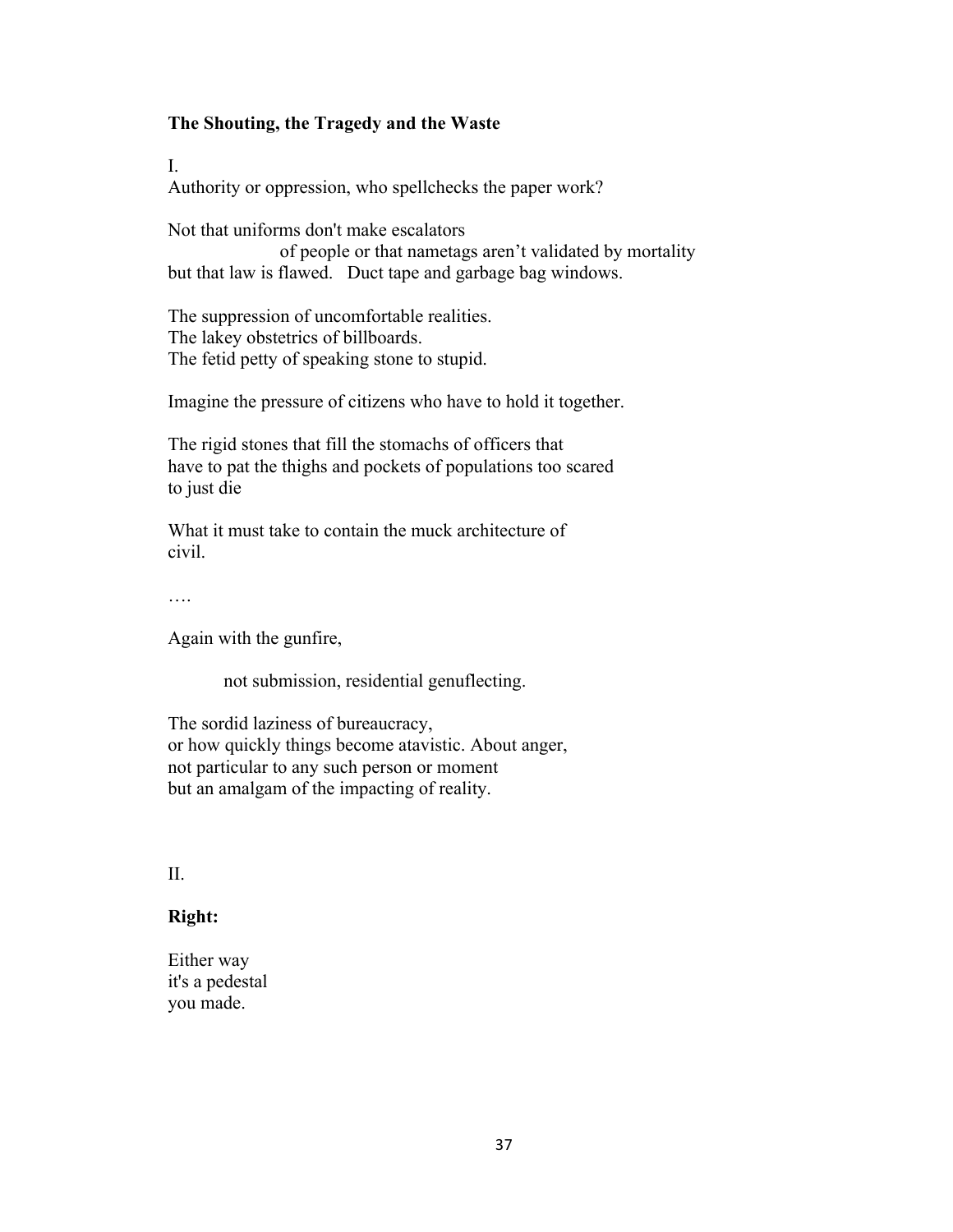#### **Wrong:**

**Chaos** is the gift of existence.

III. Your honor,

*We have rehearsed our enemies. Their minds are young and inexhaustibly choreographed. Poverty is a choice yet no one chooses it.*

*We used to make things. Now we just have our hand in the next guy's pocket. There is a line between the decline of industry and the paucity and fraud of public education*

Oh the equivocations!

*With all-due respect, your honor, do you really think this man chose the back door? Illegal il-legal Illegality… illegality I emphasize the formality because that's really the issue here, in this building, that gavel and that bench Your honor, this man has never met you in his life and yet he, like the rest of us, stood upon your arrival, and let me say, your honor,*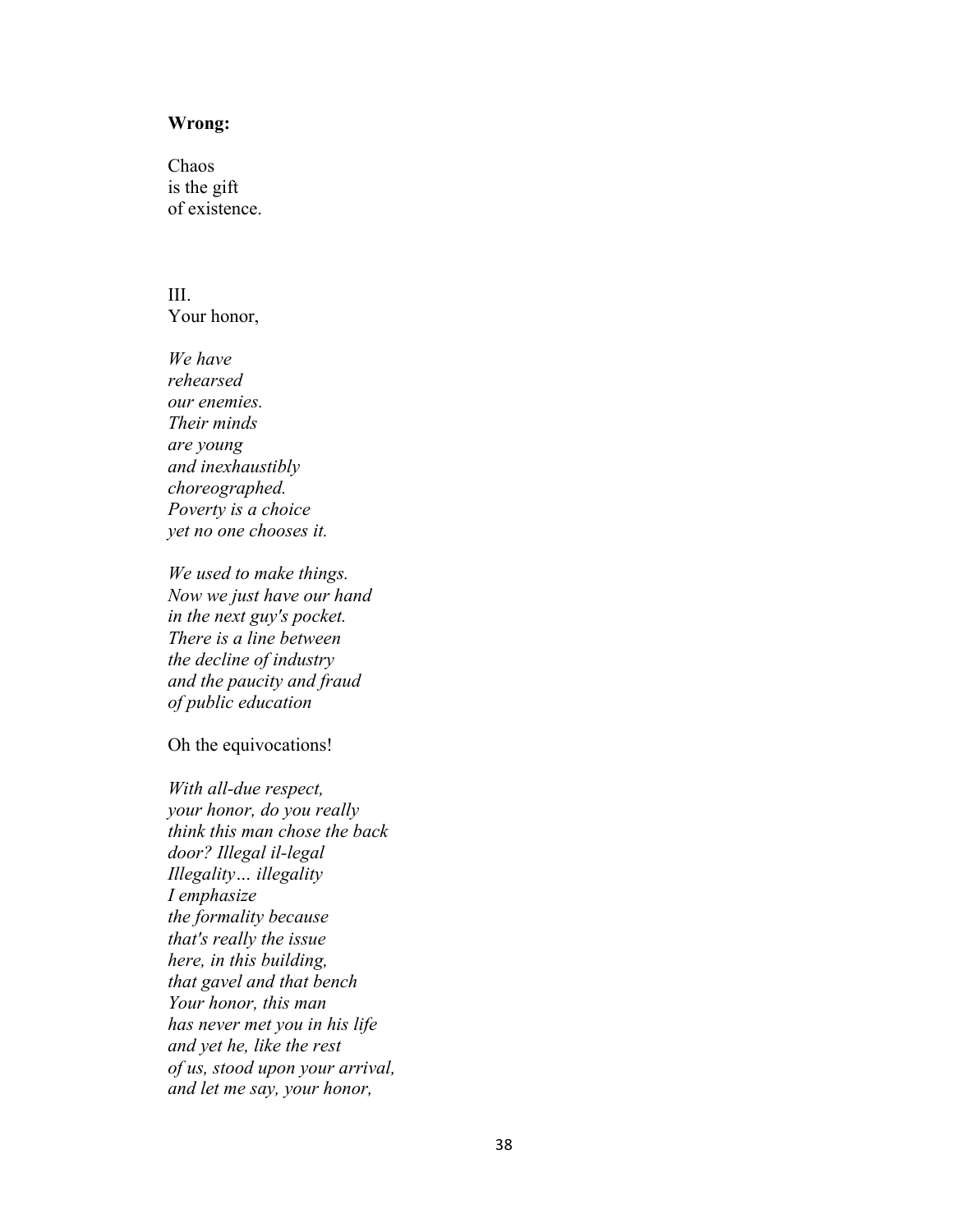*your black robe was as intimidating as it was luxurious, the dark pendulum cloth of it reminded me of a child putting its hands over its eyes how it both blinds and protects almost paradoxically.*

#### **Judge**: Is there a point here?

*I'm sorry, your honor, did you think this man works for pain, that he purposefully leaches on the weight of what it takes to shoulder the ache and pay of labor? Does this courtroom really believe this man wants the disintegration of progress, that he works on the side of violence? When did we stop seeing survival as self-defense?*

*My client did not invent the demand for endorphins.*

*My client is not the only one needing.*

*Ladies and Gentlemen of the jury, you are inventing sides. Convict is a demographic, and there are no blurred lines.*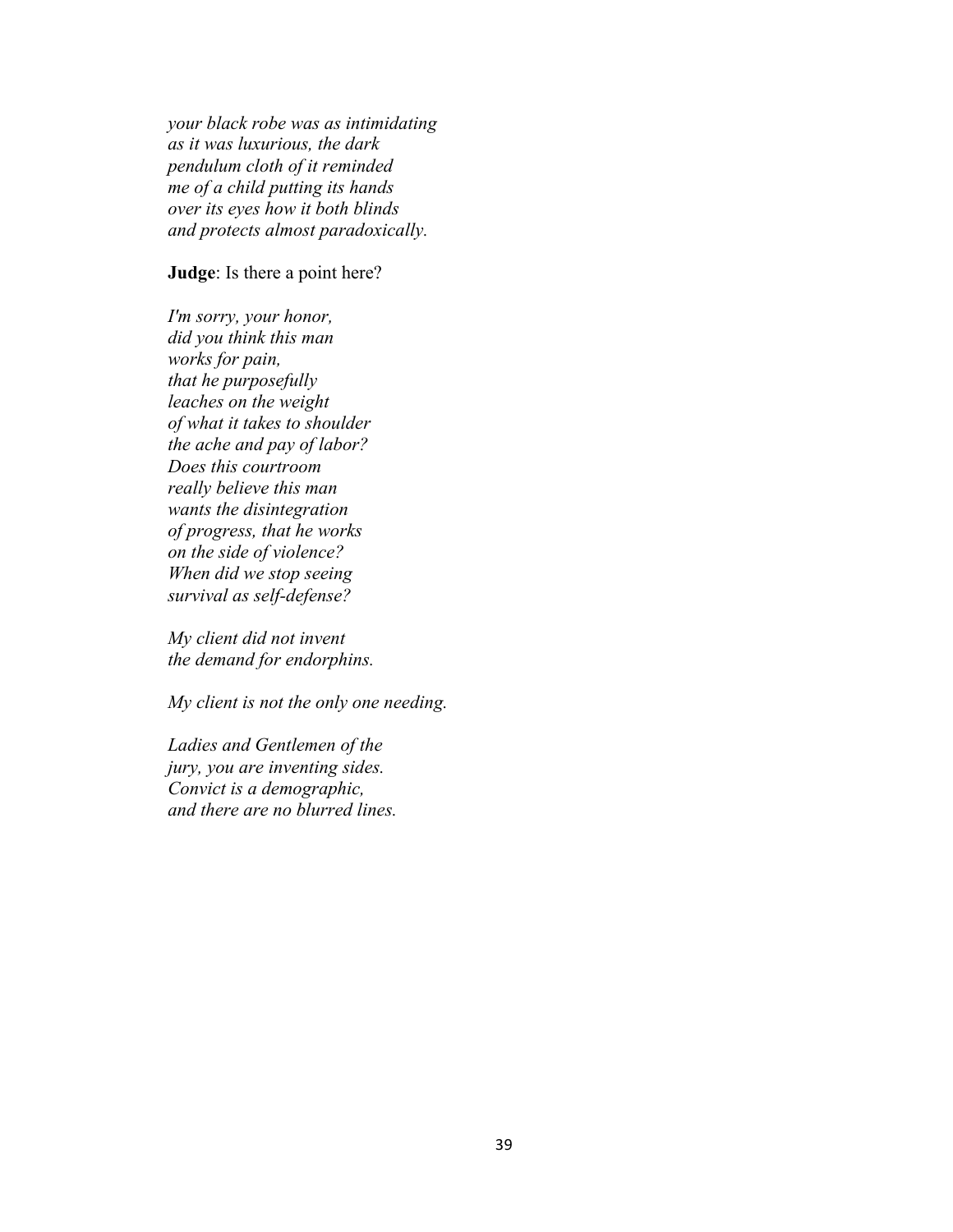#### **To The Mother with the Pond Eyes and the Purple Velour Tracksuit**

A child who has not yet grown into to his large face looks up at his mother who looks down at her knees or perhaps the empty tiled floor.

I imagine this kid gets on a soapbox: I'm starting to believe you chose to have me so that you could feel significant, so that, for once you could tell someone else how it is. Was it meaning? that you had hoped to birth? Should you be admired now that I am your identity, because now you can ignore what is wrong outside of your own family?

Your political stance is child safe, as if to say if I cannot define it thinly to my children, it is wrong. Is censorship the projection of your own struggle with give and take?

The suburbs we live in is an illusion. A reference to an order that is as inhuman as it is symbolically lying. Conformity is the language of the already slaughtered.

The most important thing is an open mind That's why it is the only thing I was born with. Loving me doesn't make you right about anything.

The soapbox is gone; though our minds never get to leave it This mother is talking too loudly to her phone.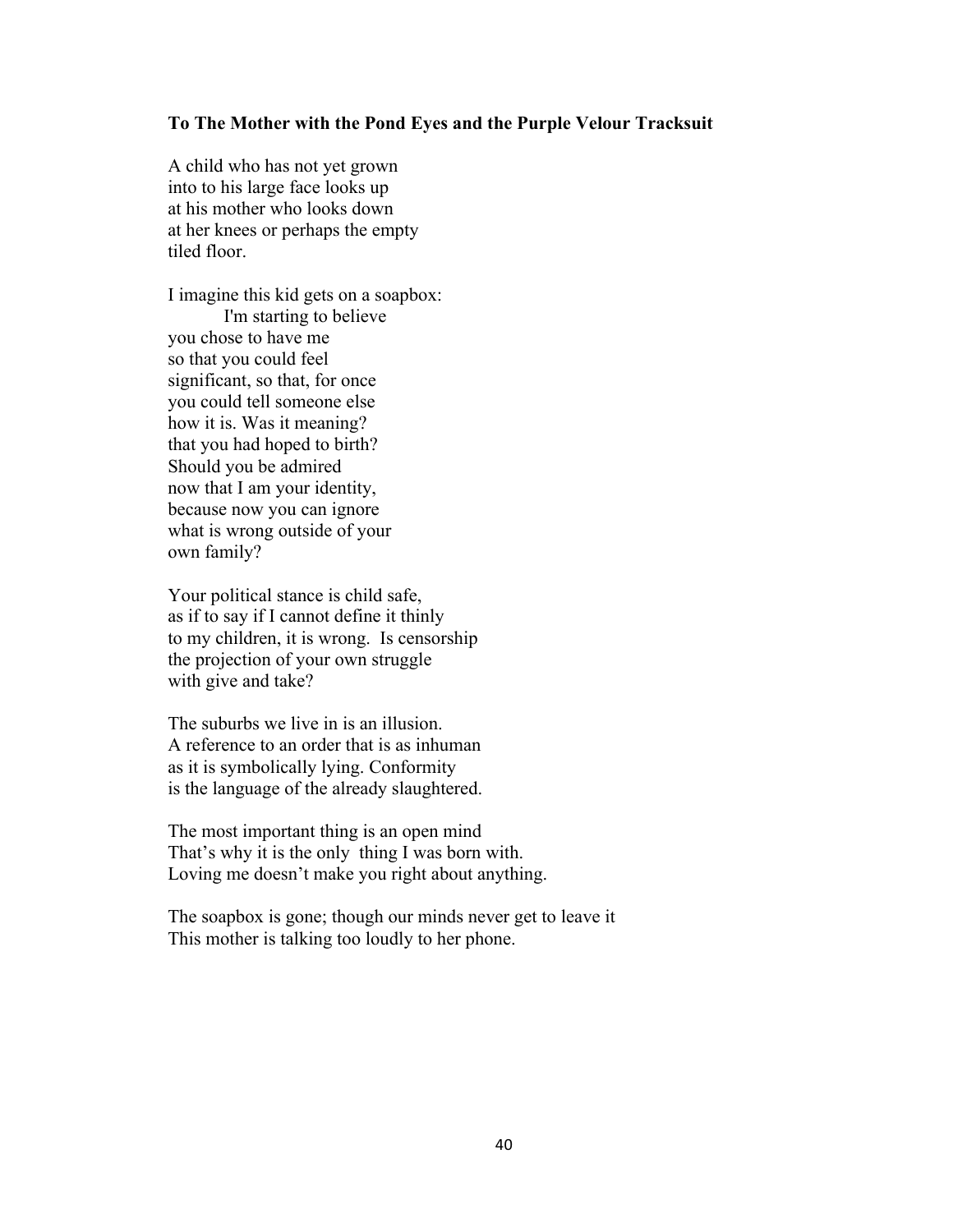#### **A Performance Artist and the Heterodyne Principle**

When he started he just stood there silent, staring at the crowd who in reaction were looking away at their cell phones, at each other, awkward, clearly waiting, which had art to it. The music of the audience of John Cage. Waiting is what we learn first as living things. Autonomical metronomes aside, he then started writing letters aloud to the crowd. First, it was the paternal nouns. Dear Father, you taught me to be a clever doormat.

Then his letters were addressed to ideas; Dear Freedom, How do you deal with purpose? Dear Integrity, your shirt is stupid. Then he took off all of his clothes and started bombarding a large woman in the front row with insults. I see you prefer your chairs with no arms he said. Then he put on a plastic cop uniform, stabbed an abnormally large badge into his chest, went back to the heavy woman, and yelled several times, *you kids break it up.* He took a picture of her and commented repeatedly on how long it was going to take to print.

Most of the audience was laughing but guilt hung in the air. The artist demonstrated this by spelling the word out on a chalkboard with his feces. Eventually, the smell spread and the audience realized what was being smeared in front of them. They started to boo, some started to leave. In apropos he began throwing cardboard puzzle pieces at the audience and the audience leaving. Some started to throw the pieces back at the artist, others started trying to find pieces that fit together. And through the loud censures of "I think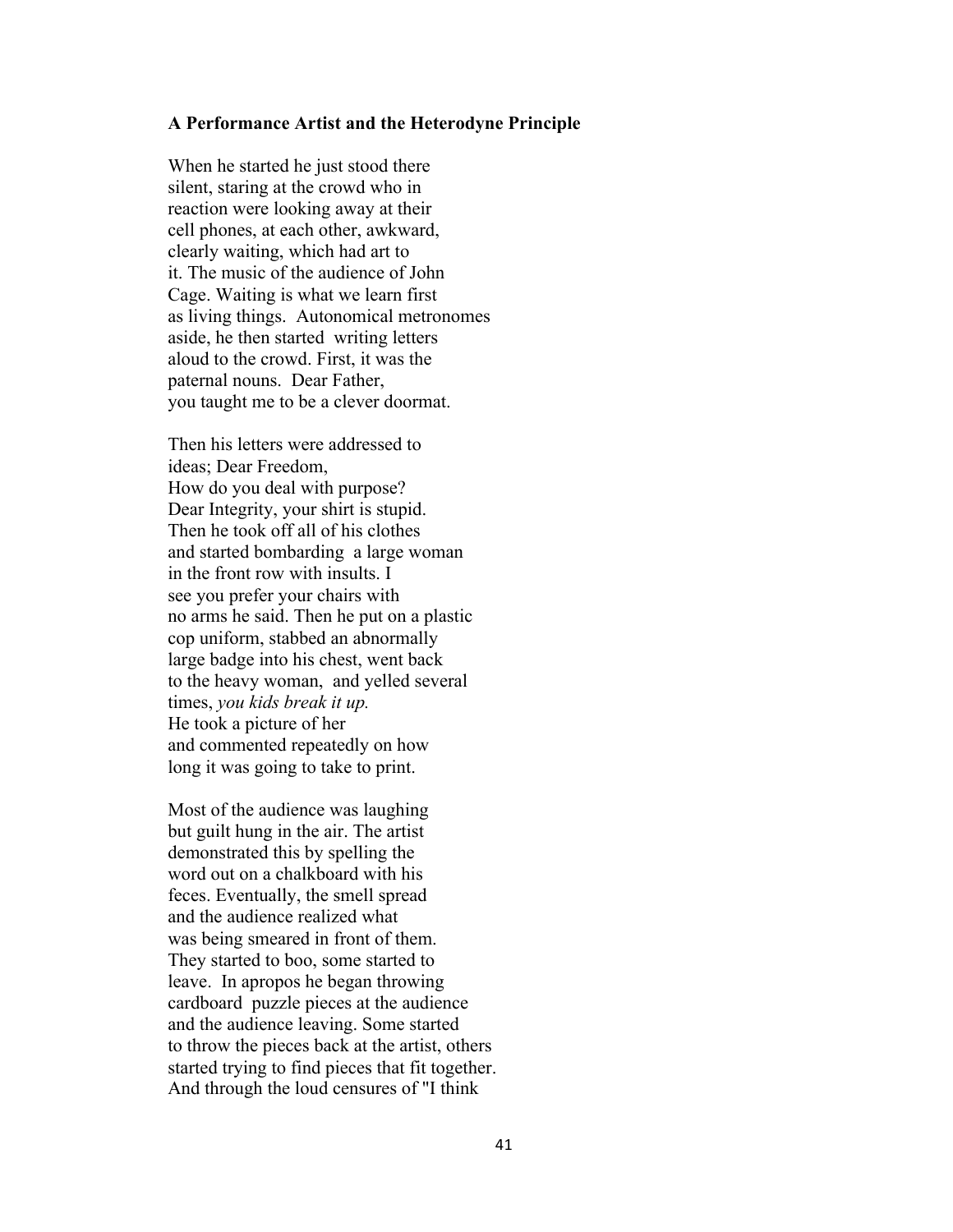I found an end piece" Still others did nothing but watch. Then people dressed as ghosts, or people with sheets covering their bodies, brought a small desk to the stage where the artist sat down, and to display the savage and lazy nature of human existence he shoved a large metal pencil through his thigh into the desk chair, binding the two, then with his hands, one covered in shit, the other with blood, he started to play the Theremin the ghosts had just brought on stage . Normally this would hinder a musician, but the artist's hands entered and left the magnetic fields surrounding the Theremin antennae with such grace you forgot he wasn't playing the Theremin the whole time, scoring the film of that experience or at least that's how it will be remembered and though the Theremin was broadcasting to itself, the audience felt as if it was singing to them, at first in an eerie dark place way, but then when his hand started trembling the electricity became voice and one couldn't help but imagine an opera house, projection and large women thundering electric. He could have still been making fun of the large women in the front row, but nobody noticed, not her nor the bleeding, which with the trembling was puddling much faster, only the music, and it sounded like it was infinite, like all of time was inhabited by this music, by this/these moments, now.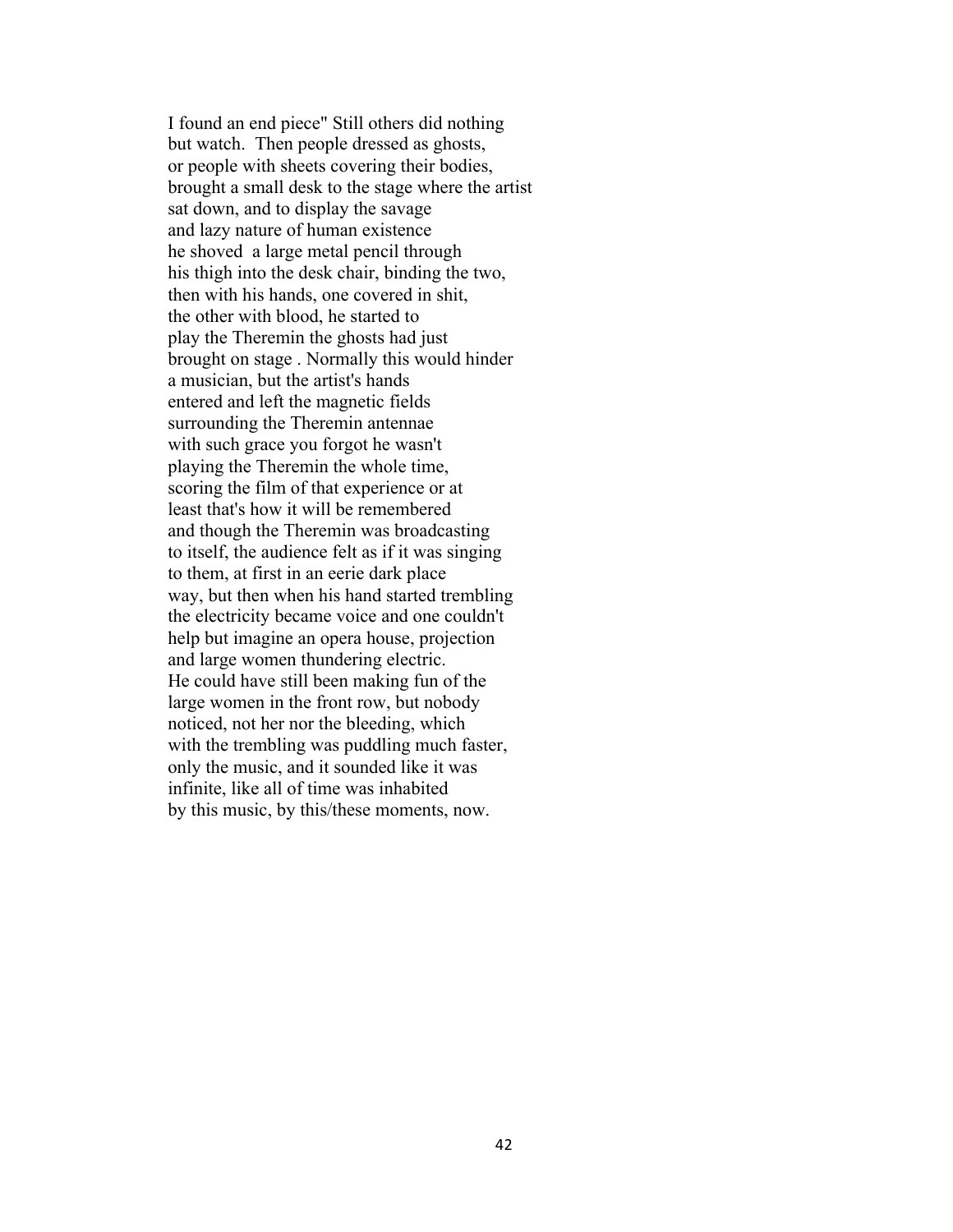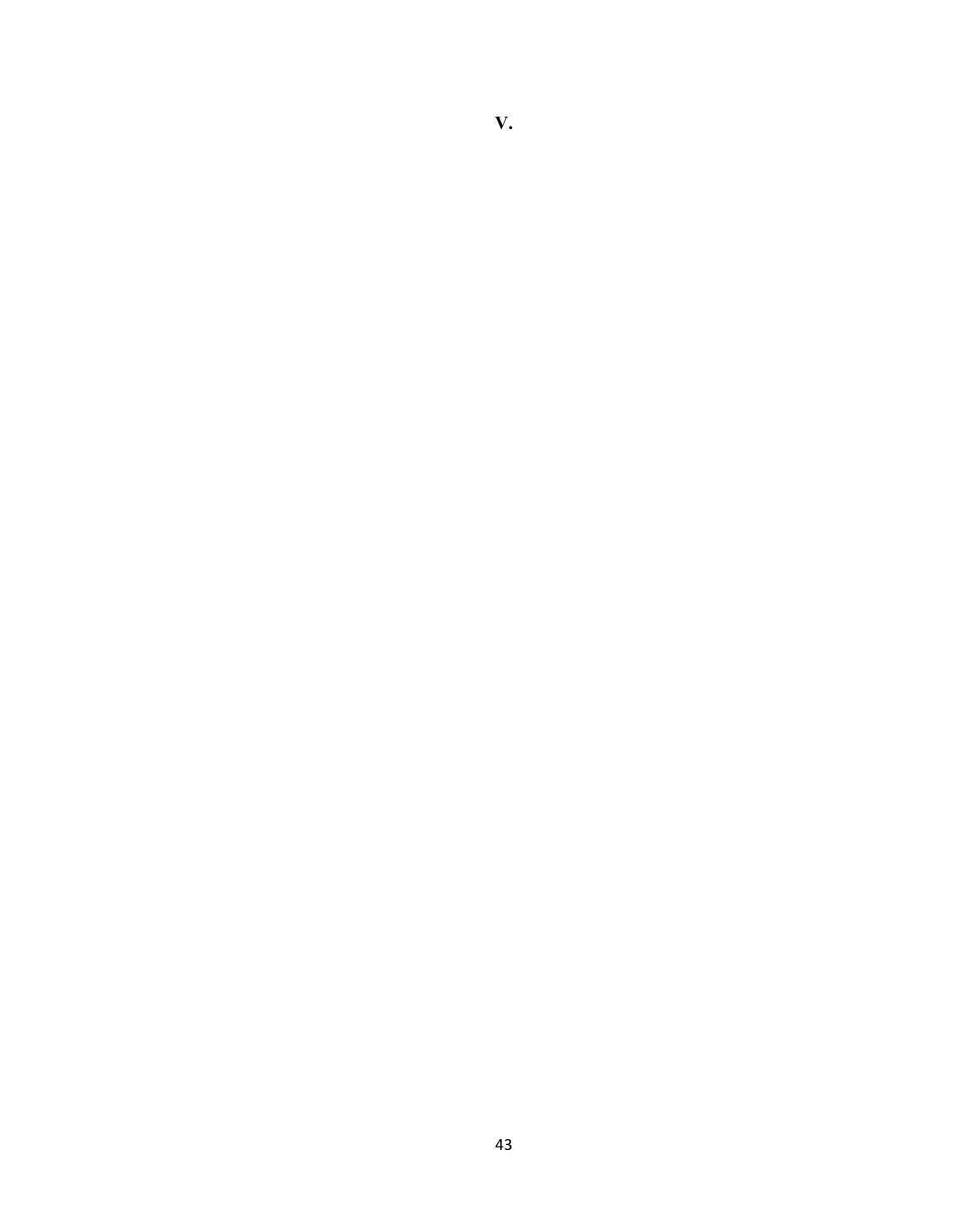### **The Paradox of Overcoming and at the Same Time Preserving**

You could lie and say I lost myself and considering our lives are spent mostly with descriptions of parts without thought or awe for the whole,

Someone would believe you and say welcome back to the path we all lose our center time to time.

It's easy to imagine logic as that road extending towards something adamant, perhaps overwhelming.

Show me freedom without pressure and I will show you thin but determined strings hanging things nicely in a place that would make you believe privilege sits in bone.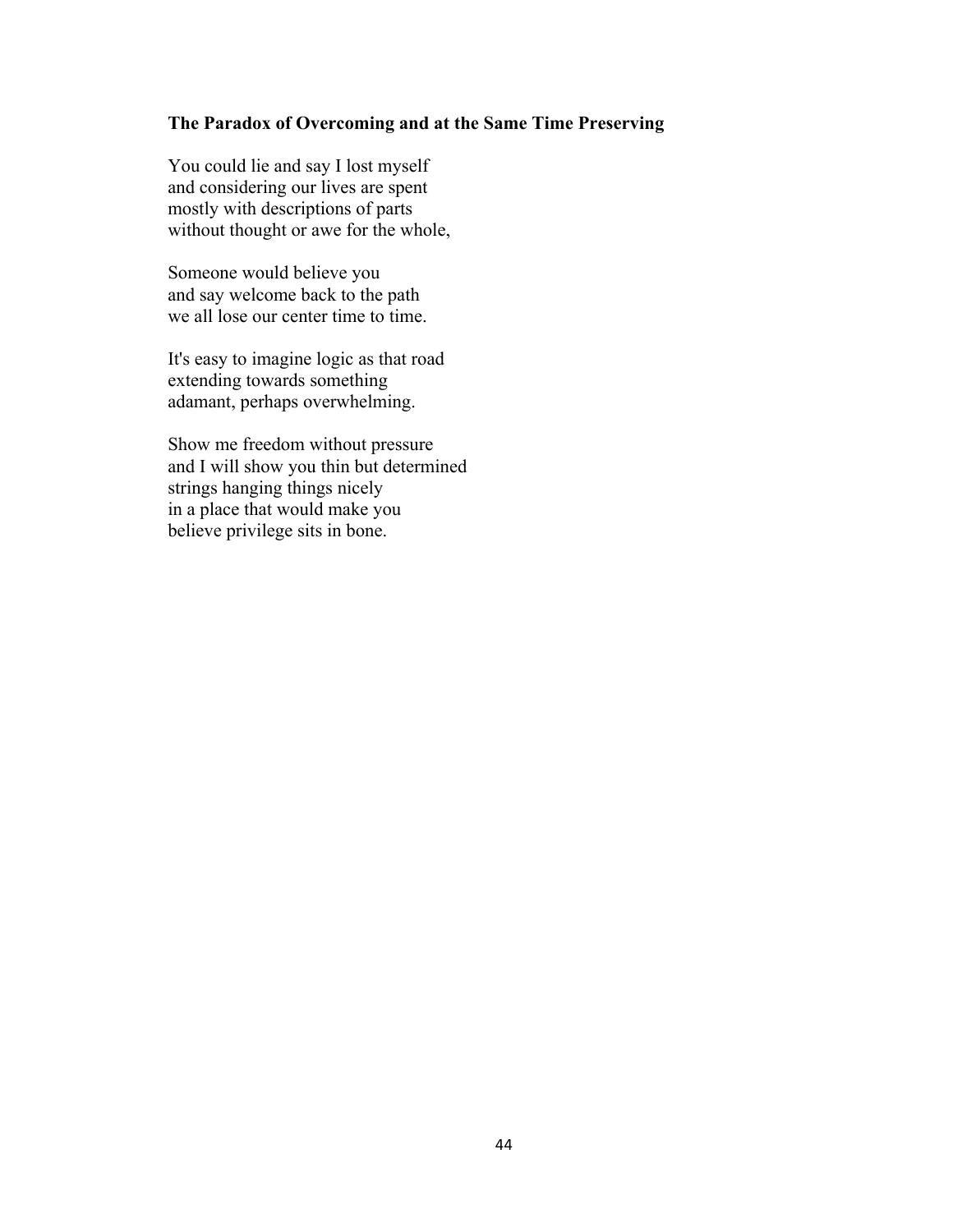### **If History Was A Blimpy Hooker, Would You Call Him Maxamillion?**

To summarize the sky humanity is a basement. The stadium reagans the loam lame with not-having.

The pageant of earning scatters the roaches of broken so the eyes, can lie to the idea of a heart. An excuse for stupidity and the joke of not needing.

Why does the moon make meat of us? Because everyone says it does. World's oldest ceiling? Everything happens for a reason. Dr. Staircase what is the seating chart? Who pulls the dark tarps apart?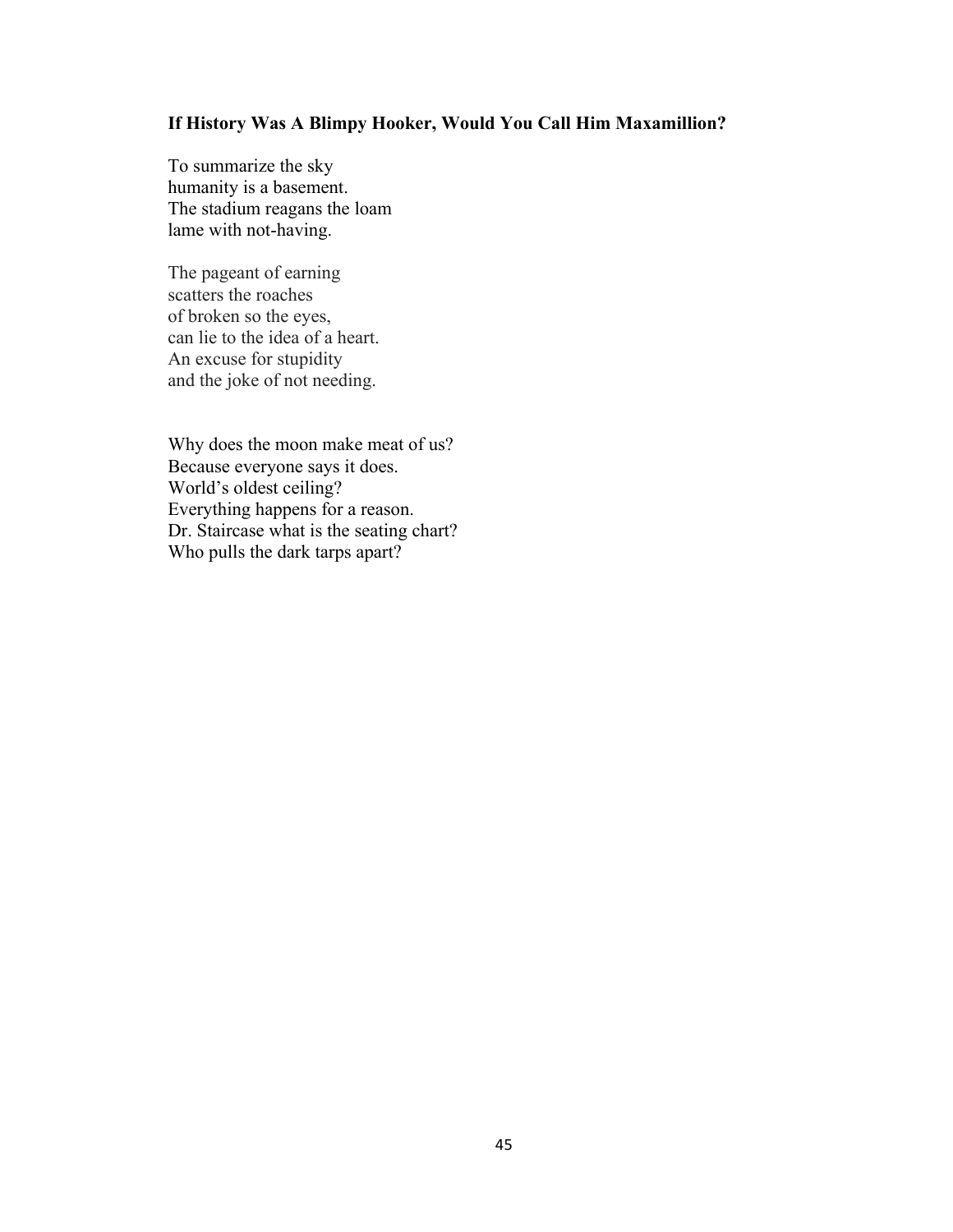#### **Poem Under No Illusion of Itself Being Howl**

I haven't seen the best minds of my generation at all. Muted in traffic, immigrant, madness like the rest of us, Moving like cogs into each other, dragging not only the teeth of the past but the warm metal channel of the present, bone faced televangelists evangelizing dollar fists mistakenly docile for the purposes of prayer or applause, who look creatively for anything that resembles pleasure or the conversation of attainable goals, or the unreliable rain of euphoria, or the cascading tremble of Montana I have seen the best minds of my generation punch each other with diapers. I have seen shit crows whose music would remind you of linoleum, who reserve tables at lukewarm who belong to long buildings and the solitude of repetition, who passed slowly through universities with lurid degrees in brick and silence, who are flowering poverty in the smoke darkness of their trophies, who masturbate constantly at the networking prospects of post-modernism, who writhe in the grass of passivity, who threw beauty at the page when everyone was looking at the screen, who were too scared to fight for the obscene or any of the lesser known odes, whose music slowly became more plastic, who cowered in the towers, in the constant mall of capitalism, whose nicotine teeth speak loudly to the nature of rest, who relax in the semblance of middle living, who drink the piss and giggle of Richard Nixon. Who, still, seek whatever measures are necessary to nullify the emptiness of ownership, who are still ignorant of the brutal taxes of convenience, who were stamped for laughs, who took some sick pride in the pigeon-holing, who continually mistake new for good, and old for sacred, who stood like pin holes in the screen light, camera obscuras, at first entertaining but eventually just poorly organized photography, incomparable blind streets of poorly draped slip-covers that pretty over and continually suffocate the tattered couches of time, who live in cul-de-sacs of unnecessary shade, drinking the fat syrup of a white washing, who stand blanched by the segmented light of closed windows by the relevant greed of manifest destinies, who experience distance without ever moving, whose walls are mental , who swallow the comeuppance, a fist down their thick throat. who chained themselves to the idea of themselves, unweaving the latticework of actual galaxies into reweaved retarded sweaters skipping narcotic pebbles of modern love across the rippling ocean of unregistered pain, who were arrested in the cloth of the proletariat silent like the governed eventually lost beneath the black and white of stretched paperwork, who bought books already sold to the machinery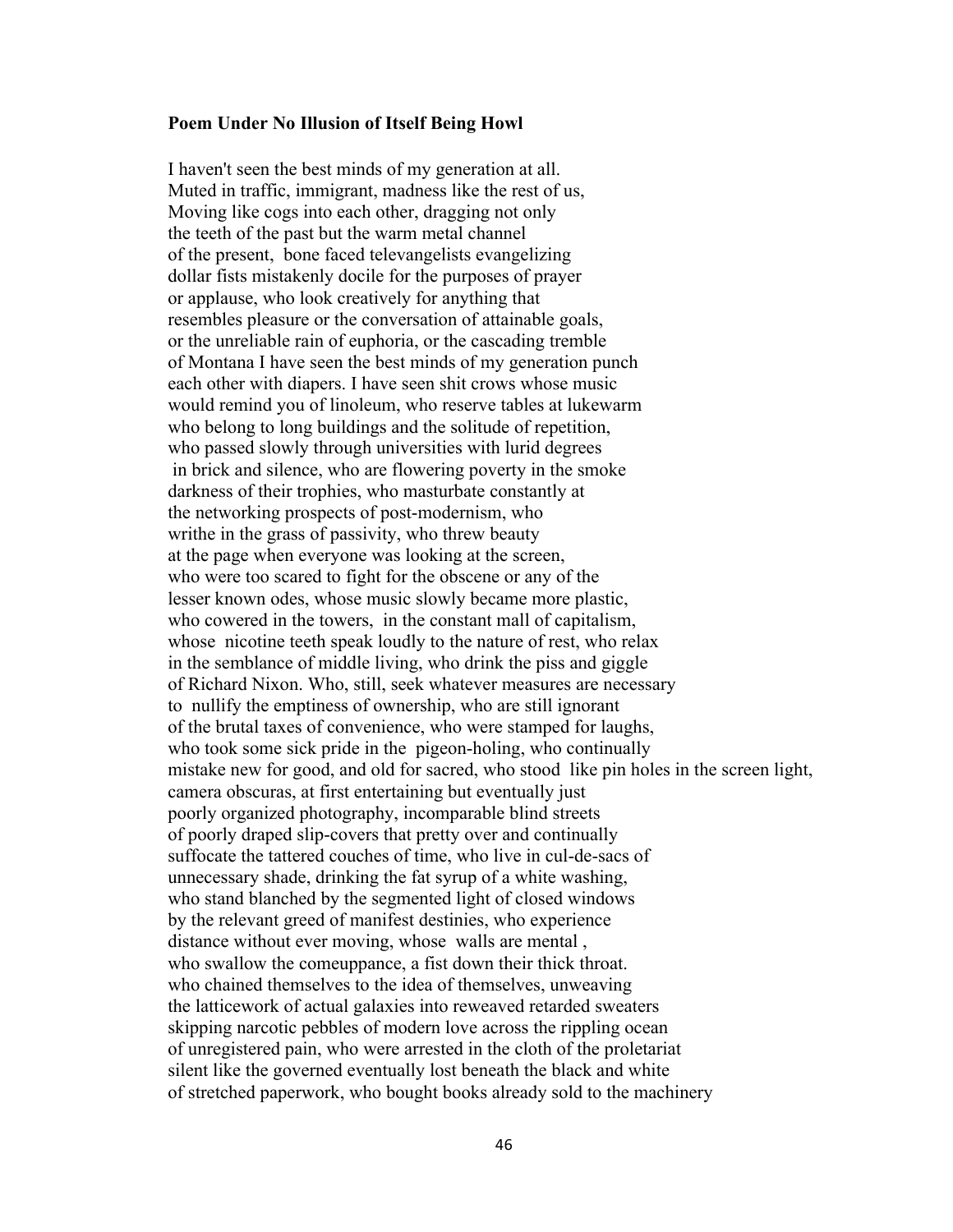of the tepid, who talked endlessly under the sinew and autonomy of museum speech on the contradictions of worth, bulimic intellect meandering in the recursive pools of politics and corporation, who can find no privacy under the delicate hum of satellites protracting the skies, who refuse to not be entertained waiting for life to look like that pamphlet, who made music for treading water, in studios of lacking palpable rhythm, who worked liberal days to pay the infinite rent of class with their paychecks of buckets, who threw attention at the cause without any idea of its velocity, who dream of personal drugs, who dream of impersonal salvation, cock and absent balls, who fell to their knees in cathedrals of misplaced humility, who watched it happen, who cannot howl without a voice, or the recognition of the voiceless, the silence that gave it legs, who cannot even finish this poem, because this the body politic of brevity, this is the nation of default white blinds, this is the gaggle of the willing, this is the citizenry of sheep, and in the republic of sheepery there is no room for the poetry of the wolf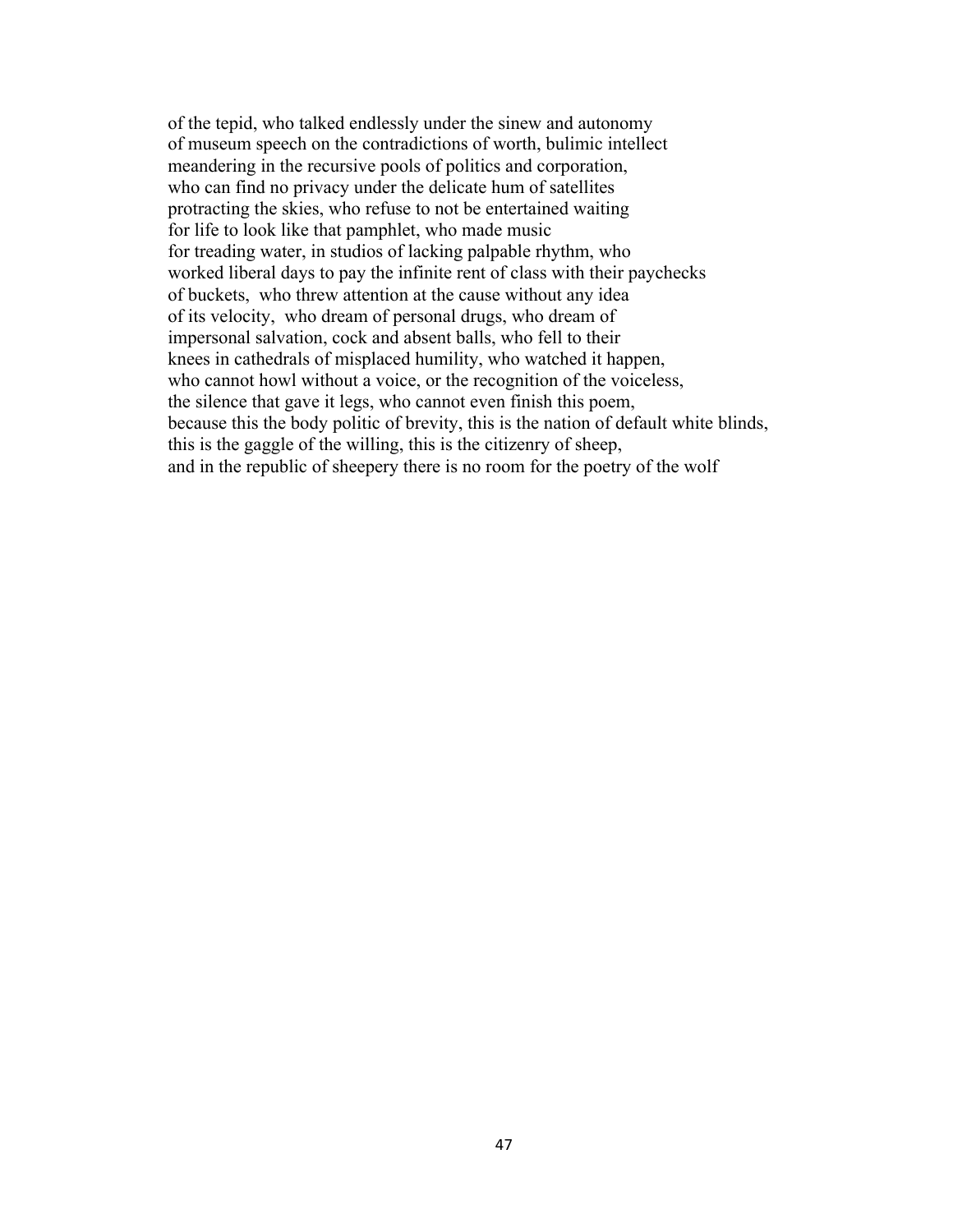### *The World as Will and Representation*

The clouds are sepia oatmeal.

I didn't say it was the thunder that scared me as a child it was the distance between the lightning and the boom. Time is suffering. It was the clarity of waiting, the lean forward. Now, it reminds me of this quote you gave me: 'Talent hits a target no one else can hit Genius hits a target no one else can see' Which means the smartest among us see no targets at all . Still, it was the walls that were comforting, with the ceiling, it was the opposite of *target*. Except to the lighting, or for anything that can be bombed.

I'm not sure what's worse greed or the illusion of safety but it's becoming impossible to feel anything. Do you remember when you told me you thought banana won the lottery of artificial flavors and I wanted to say that it was simply the natural evolution of the close relationship to man and banana, but I was thinking of terrible luck and I couldn't see the tease of gravity or the interchangeability of *time* and *decay* and not think that certain people are born fucked more than others, and to counteract the gut-plummet of that sadness, I thought again about you and how love is the multiple tasks of hands, then I thought about how far that reaches, which initially brought to mind contracts, but we always knew to see through them, they impact only filing. I thought we could be an example, we could show everyone time is on suffering's side, and the answer is always love and more hands.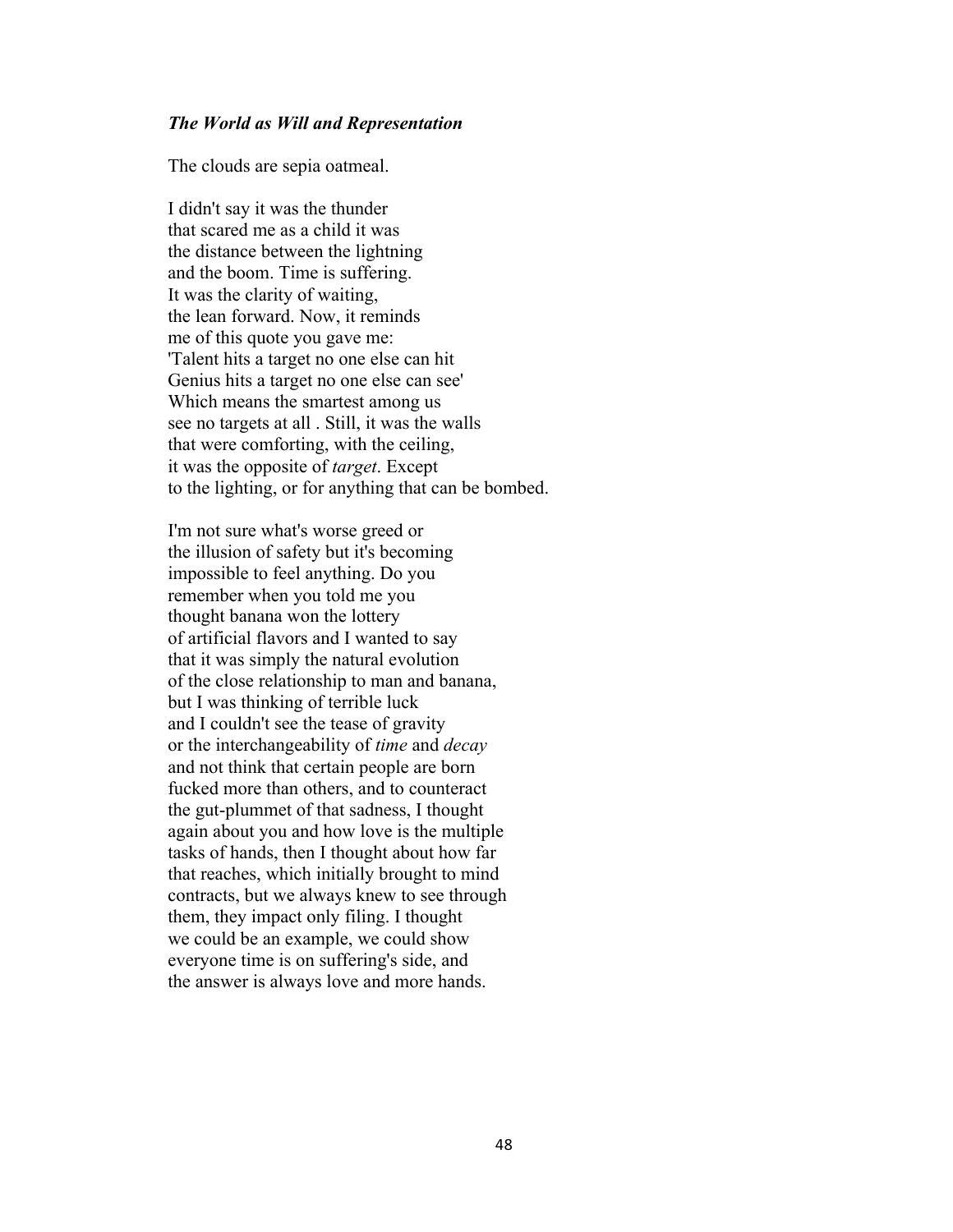#### **World's Shortest Book: Revenge Fantasies of Emotionally Healthy People**

I know you're uncomfortable with catharsis, but what you meant to say about the movie is that it moved you. When they abducted that man's daughter you started to feel it, somewherein the curtains of your stomach. A more extraordinary déjà vu. The durability of mood.

But let's not miscarry rage, energy and its tension you felt a justified wrath, the butter of vindication and lost property. Vengeance is the diarrhea of reactions.

In the crowd you could hear people shouting: *If this was my daughter… Oh the things I would do... I wish someone would…*

As if the retributions would be beautiful. As if people would be impressed by the passion. In the movie, you could tell he really loved her because he killed so many people, and so creatively. It was practically dancing. Except she didn't see it and it actually was dancing, which should make the whole thing ridiculous, but that's not the story.

There is no morality without storytelling. Empathy needs it, and the film went after rage through that bridge. The ludicrous power of what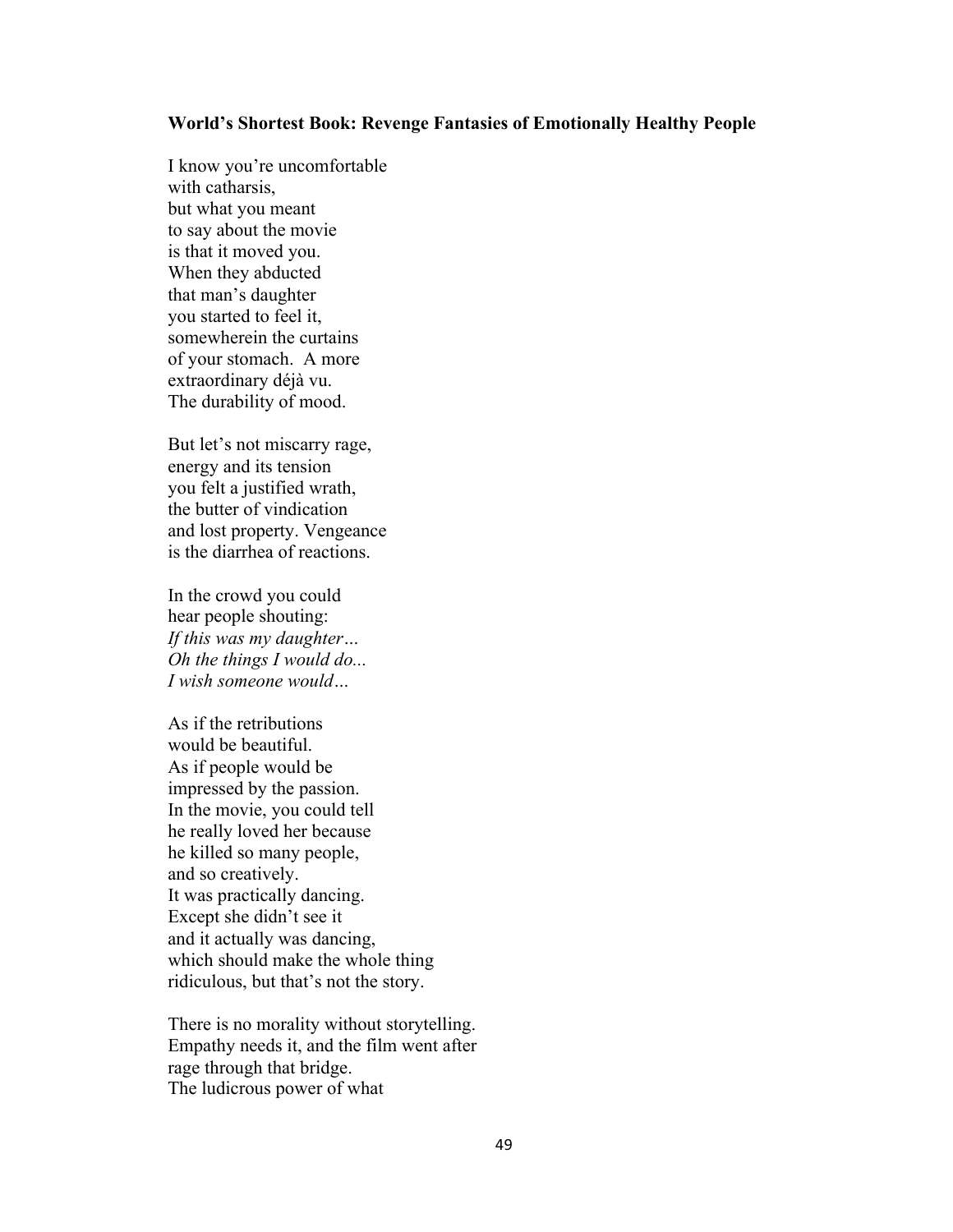if it happened to you.

If it were this poem selling you Something simpler it would say every living human is born with Three things: Rage, love, and an empty mind with a panoply of continually changing systems of absorption.

Rage, I'm convinced, is essential to transcendence It's how we get from the kinetic. It says I am alive and that is work. It is the constant metronome. It is survival, and thus it is wind in our bones.

Love is not an expression of rage, or the violence your willing to commit in the name of family, it is the tedious negation of that, and that's why nobody left the movie thinking about the love that was expressed when the man finally reached his daughter, who was tied to a chair, not that climax, but the fight scenes, people were talking about the inspired ways they would defend something they loved, they left looking for evil to test them, everyone left with plenty of testosterone walking with confidence in the parking lot, talking to each other about maybe joining the military.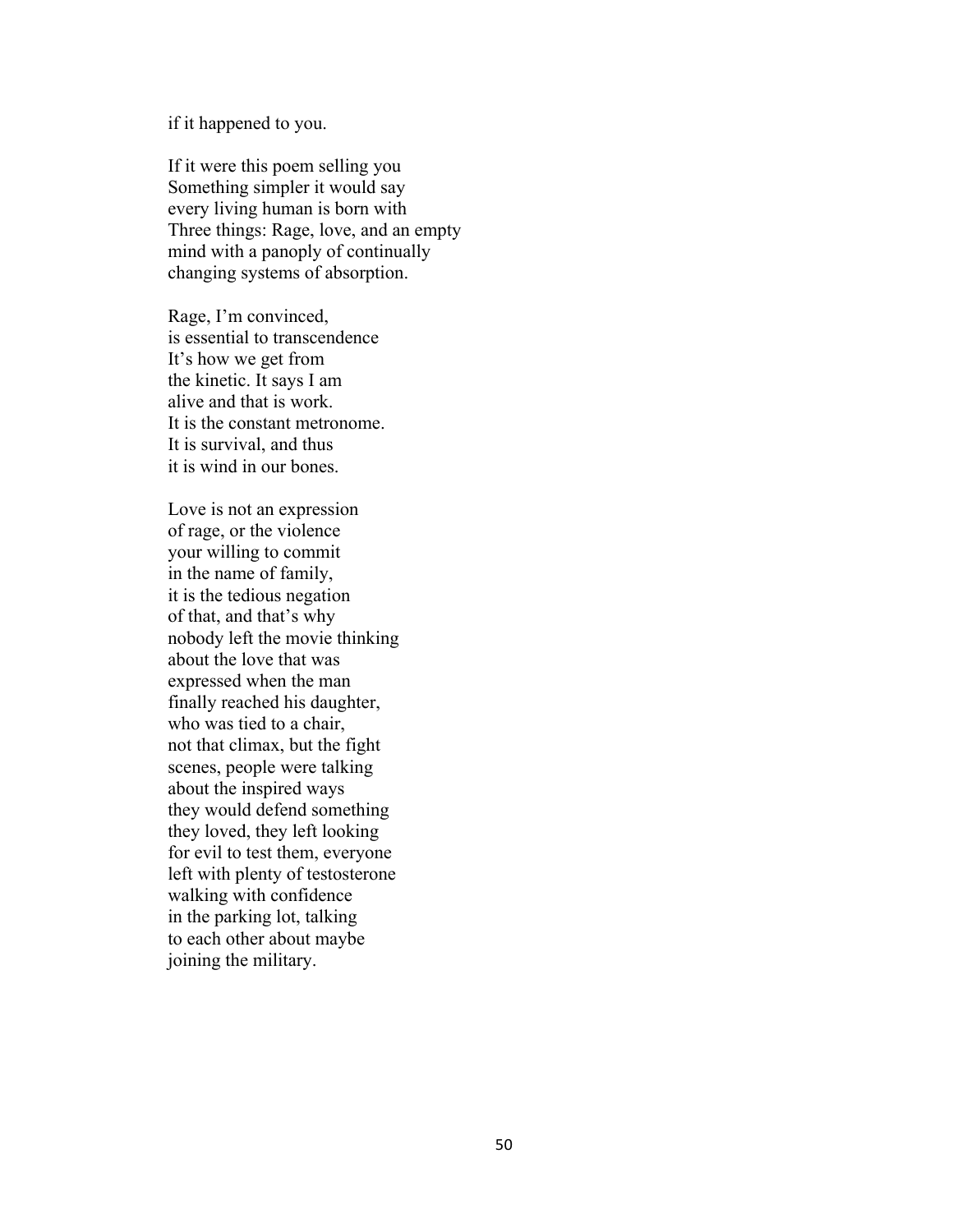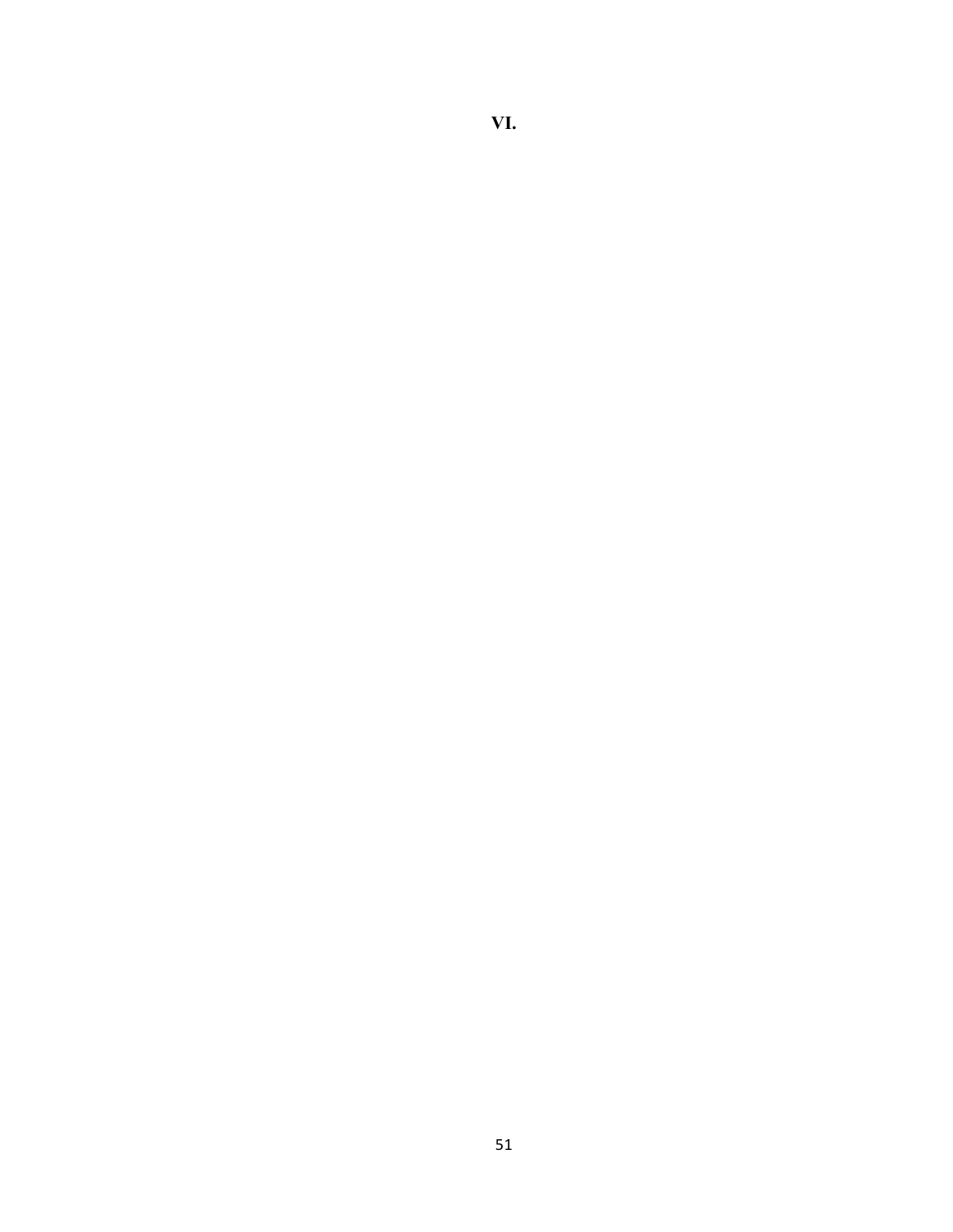# **Through The Clock**

Look consciousness nothing is still.

Nights are not separate.

Blood walks through the water clock.

Through.

Time is neither the clock nor your pain. If you leave you will leave nothing but your difference.

Ice to a diamond.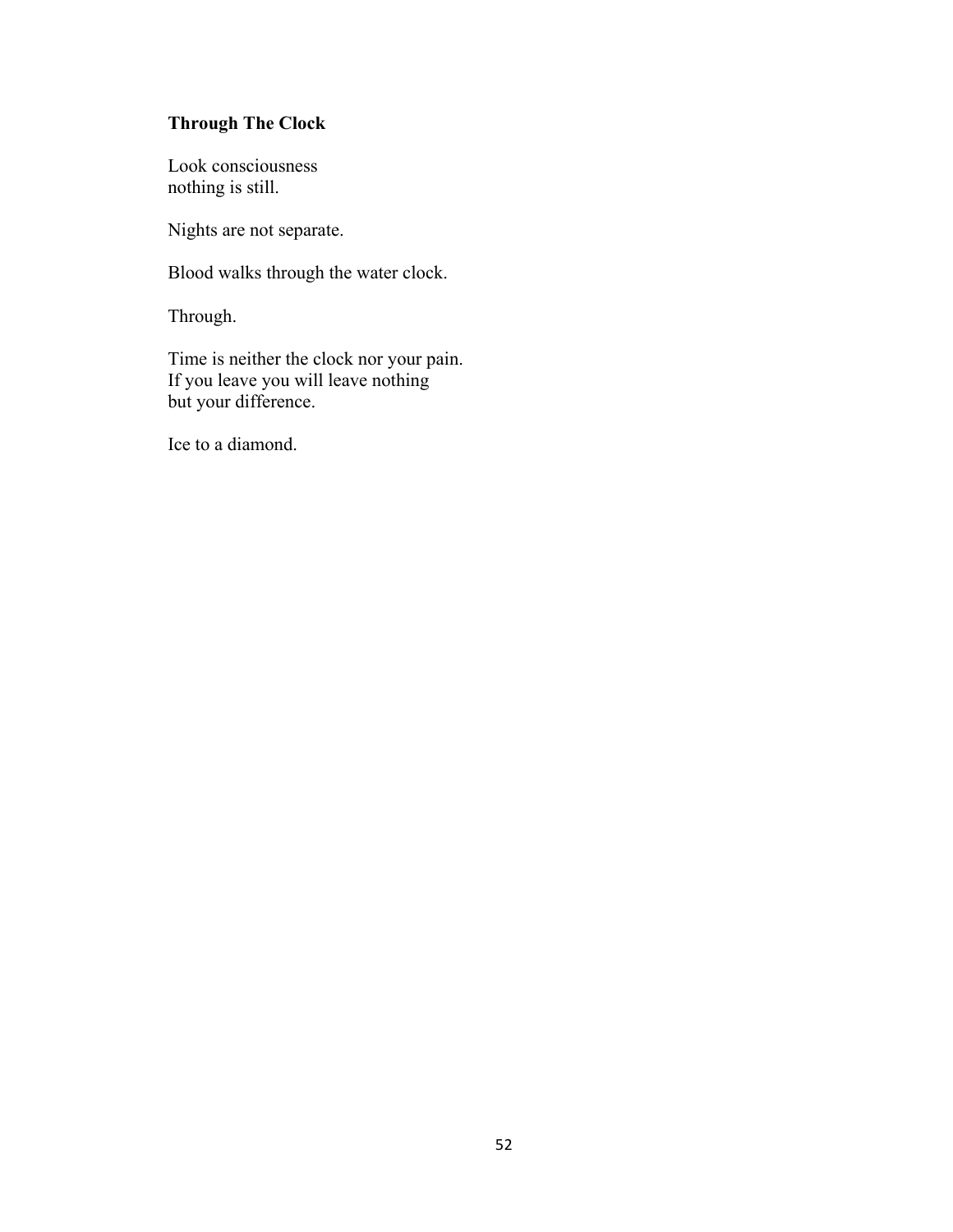### **Let Us Say Internal Dialogue**

Why it should happen like this I am not sure, but I'm sitting at a bar, The man sitting next to me asks,

*If I ever wish (sometimes) for more than just this limp time.* He makes this gesture with his hand holding his glass, waving it irregularly in the air as he speaks, trying in his way to represent the chaos and tumult of life I nod and take a drink from my glass.

*What do you do with music* he asks. The music was loud and nobody was dancing. *I guess a pivot for my silence* I say, putting my glass down onto the bar. '

He puts his drink down, and asks me what I think of love.

*Love is the persistence of vision, the only tangible faith.*

he takes another drink from his glass, puts his arm around me and says

*We should always doubt gods and purpose.* 

I say*, when we mention god let us say internal dialogue*, raising my glass in the motion of toast.

*Don't forget the childishness of suicide* he says. We both nod and take a drink from our glasses.

*You and I,* he says*, we are products of an unnamed distance*.

He orders another drink.

*I'm glad to have met someone as smart as you are* he says. *You wear the performance of speech like a scarf around your cold throat* pointing his new drink in my direction. *Would you like another* he asks, I say no, *I think I've had enough.*

*I really only understand the smash and grab of social interaction when I'm inebriated*  he says. *We are all the same in the drunk-dark of places like this.*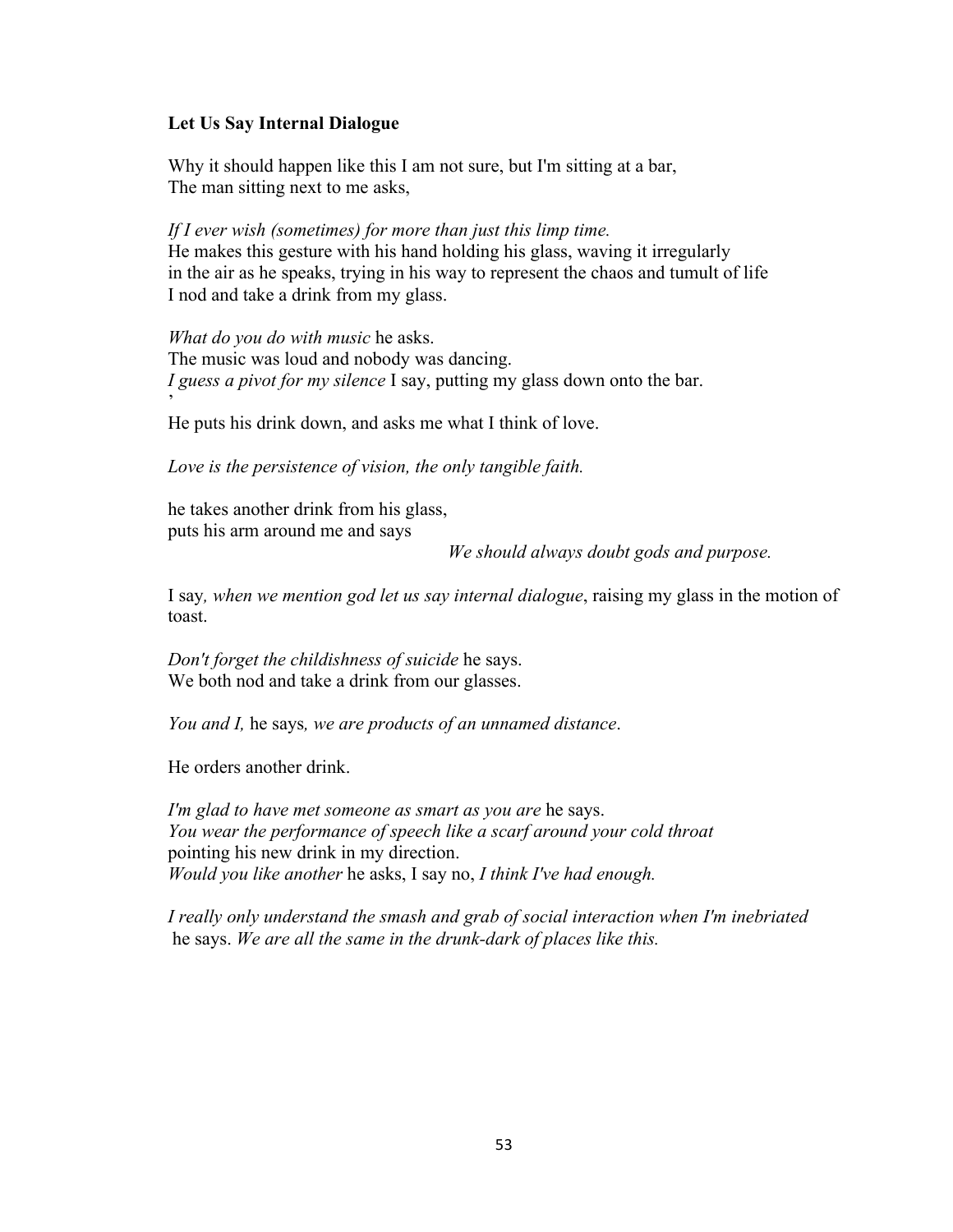## **Tetragrammaton**

The stars have already been used

and still we ebb

As distance. From where We were

Growing like dandelions in between sidewalks

The clouds looked like nests of bone

Is that the real sky?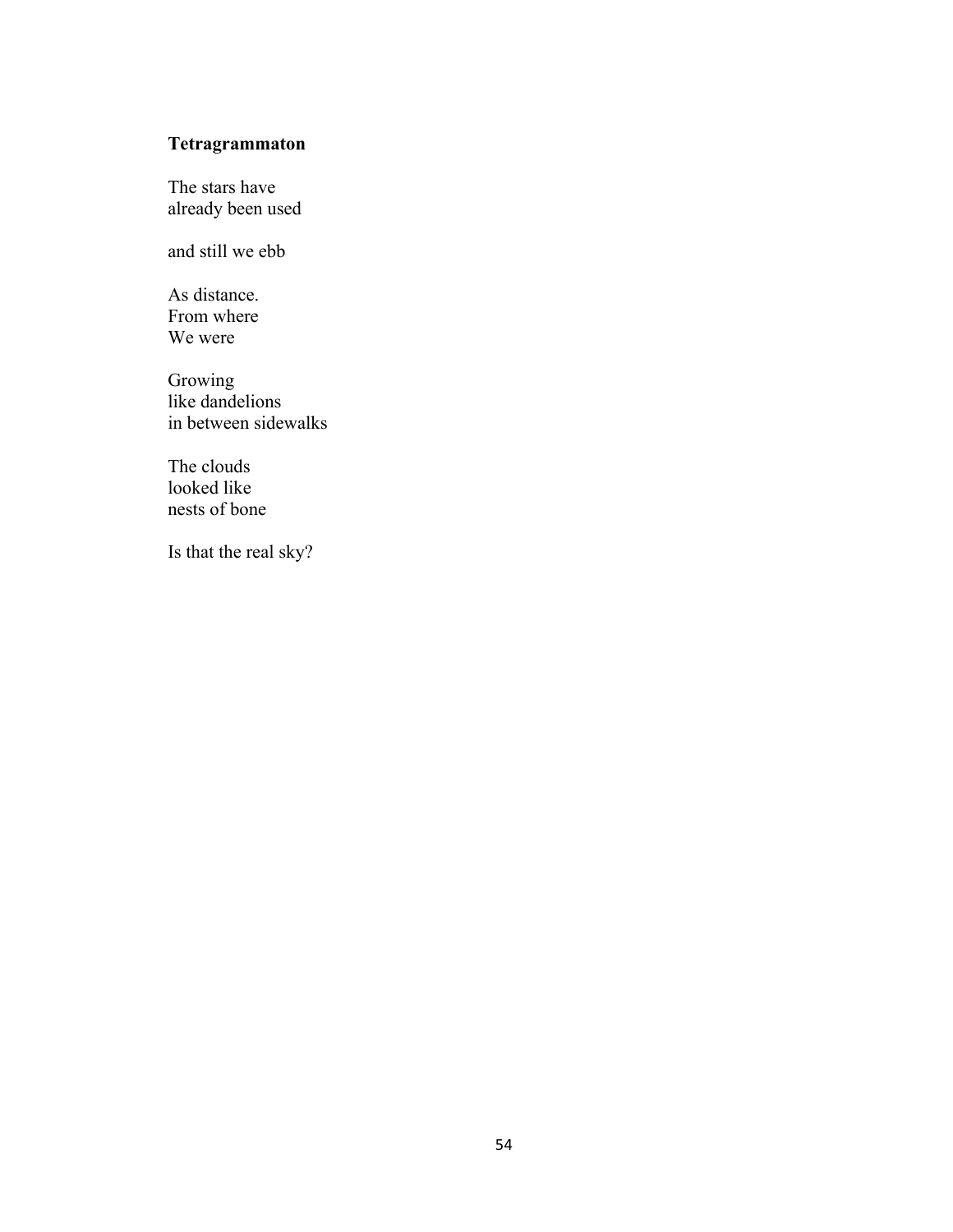### **Christianity**

Consistently history reiterates you can have faith in anything.

And while we are being honest let us say that its survival rests in the exploited lonely of people dying.

I will try to speak for my generation and say we were born with this on our backs

Were humans made in the image of the original or was our vanity thrown to the clouds in a gospel of this is the best we can do for now.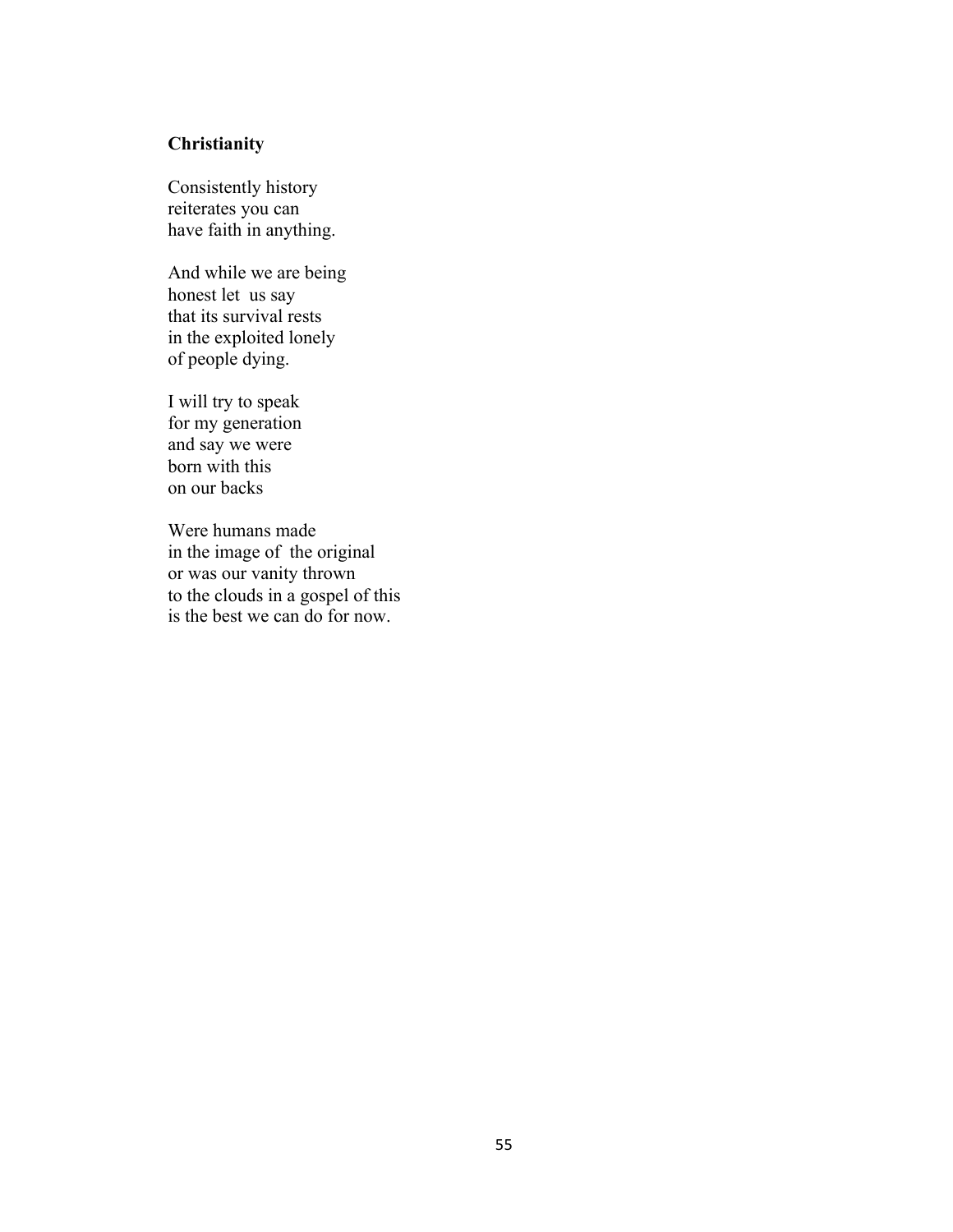### **On The Death of David Foster Wallace**

You have to wonder if he considered his options, if his elaborate perspective birthed a list that consisted of other possibilities checked in pen as if saying, these are just words, reality is old

and parading. I wonder if the future fell heavily onto the bridge of his face. If in his process of funneling his fiction he reflected a staunch blackness that said now, artist cannot be optimist. That said we as people are footnotes, or maybe plagued with the criticism that he was bad with endings he chose a sentence without metaphor.

Maybe, the elegance of his fiction only made the brick text of his life seem hideous and thick.

I will remember the news of his death because I realized art is the reaching of hands That art is the absence of sides. A neutrality that propagates from person to other person. A music of chaos and remembering. It hurts though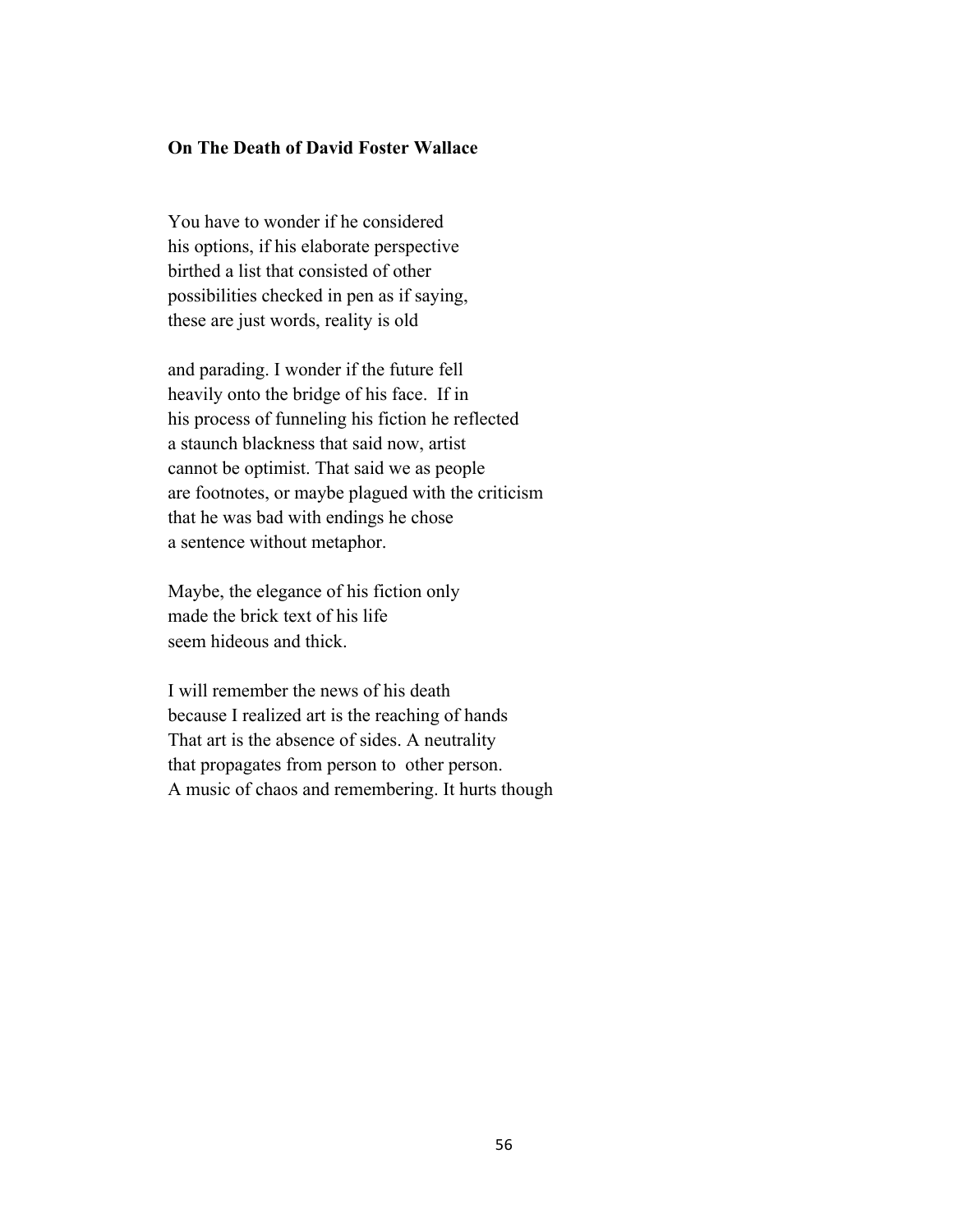#### **#27 Why I Can't Talk to People**

My flaws are clear I do not understand the industry of open faces. Where are the bus stops to these stoop choirs? Ask me about the weather I will tell you how it reminds me of memory Ghost meat. Knowledge the garbage Texas, I mean yes, lovely If capitalism has taught me anything it's that buildings choose to be bulldozed, it's a choice they make wanting more than the upward destitution of owning. Stop it, genius To grow on the wrong side of progress is to pay for the mistakes you made as a fetal self. You could've been born better, time works like that. Look we were talking about bargain shoes you ruin everything with your thinking. Your cup is full but trust me it yearns for quarters! Change chain-tamed dog paths. Walk weighted dead grass. Leave the speeches please and you can come in with us. Stop calling the ether indecisive look at all the beautiful body parts see how they don't want meaning.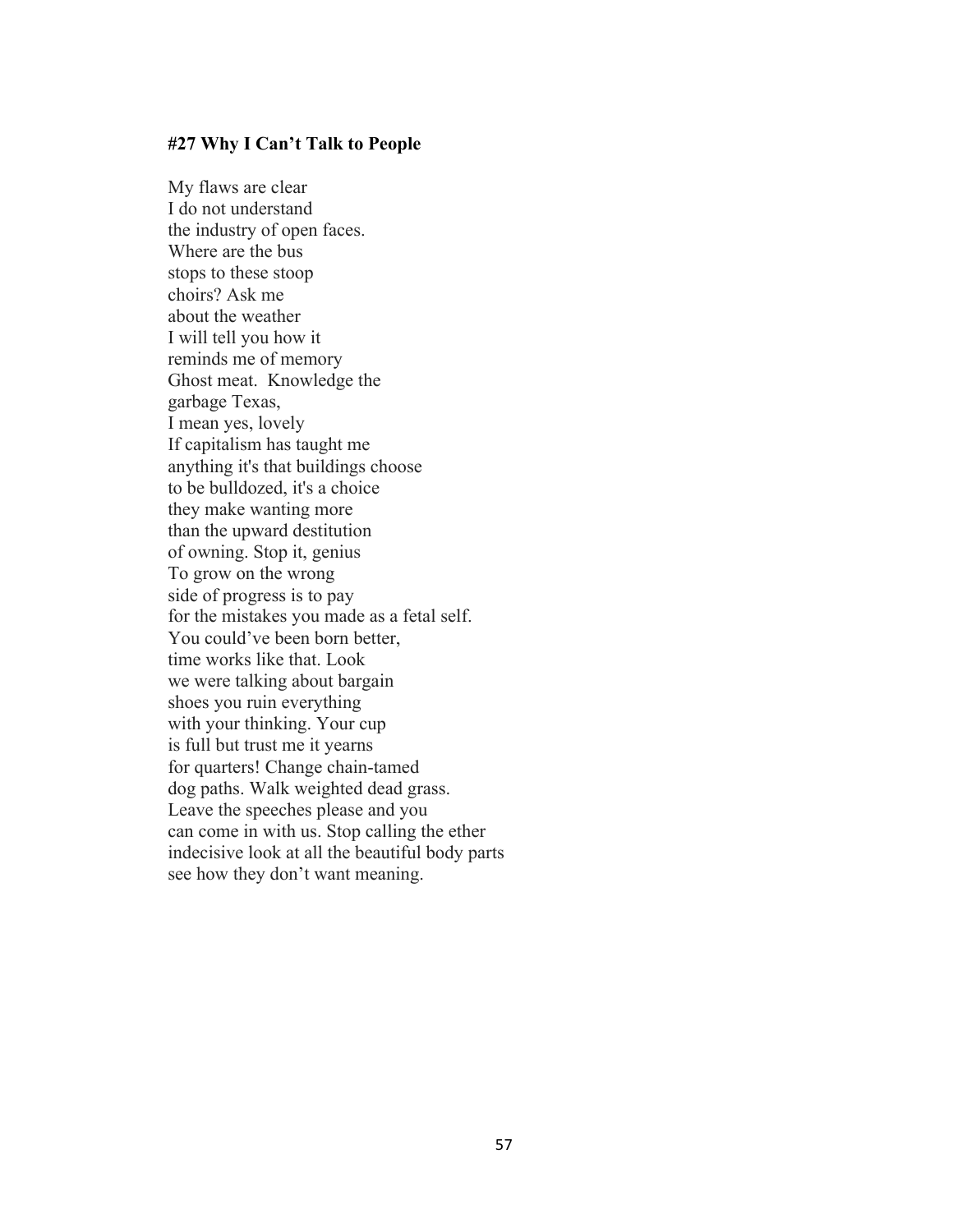# **VII.**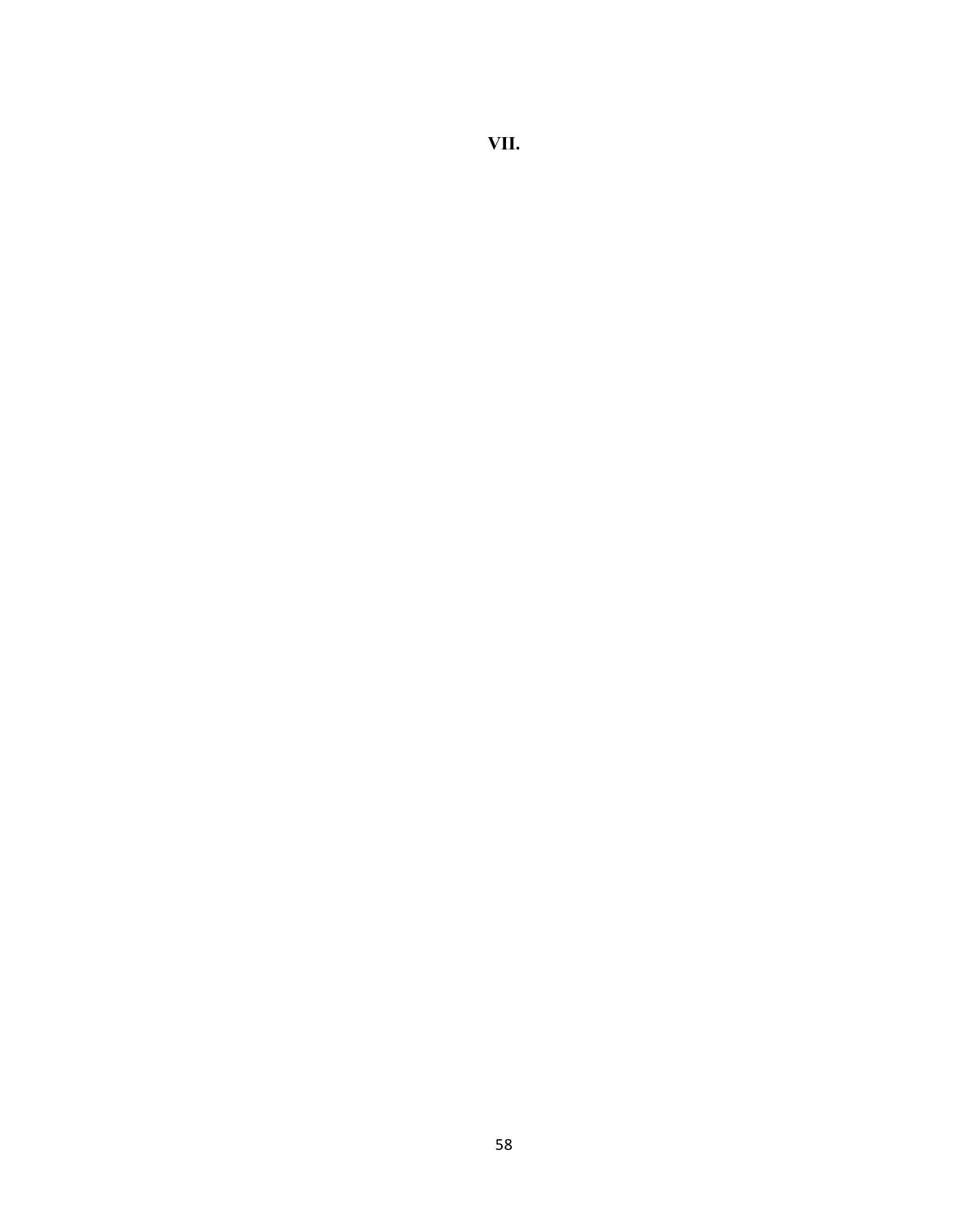### New Title of this Poem: **Darkness is the Traffic of Crows**

Do not underestimate the intelligence of crows, they are both janitors and darkness, they owe nothing to the raven. The crows are cautious because they are planes and thus concerned, like most of us, with traffic.

We are both dirt.

New Title of this Poem: **Time Cancels Itself**

The best way to control people is to encourage them to be mischievous. The deliquesce luxury of time, an introduction to void, what we have here are experiments for the replacement of boredom.

Time is not money it is a glass bowl that can be filled with money, but you can't trust the money or the bowl so you are left with emptiness.

### New Title of this Poem: **The Disgusting Luxury of Sadness**

And so we are left with both darkness and emptiness, really the most beautiful things in the world. Both nothing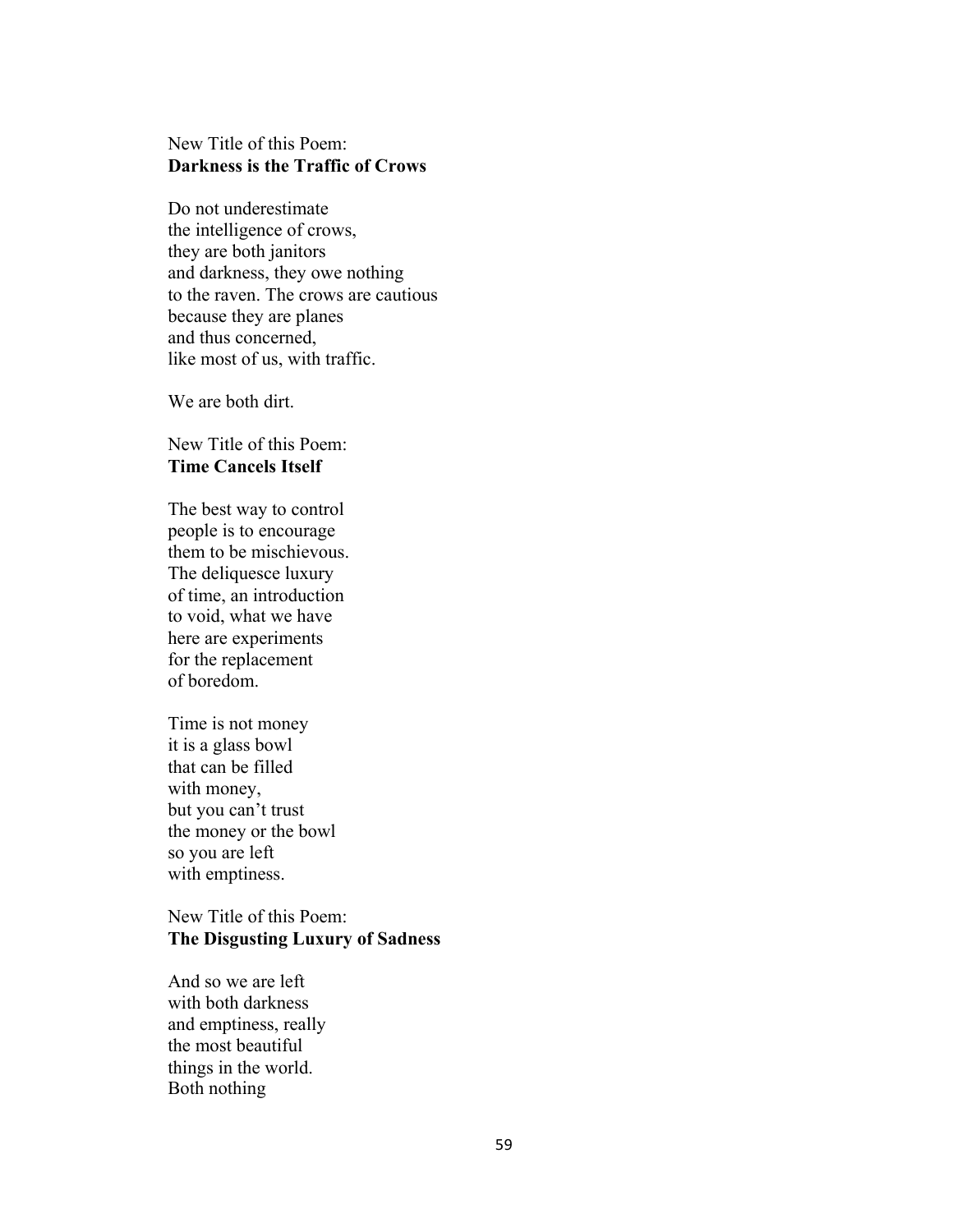and everything at the same time; Schrodinger's Cat, the magnetism of closed doors.

Guilt is lingerie, which to me is getting in the way, but people love presentations and none of us can ignore the void, so there is never a time when you aren't considering something worth purchasing.

New Title of this Poem: **The Disgusting Luxury of Language**

I envy the crow and its lack of baggage.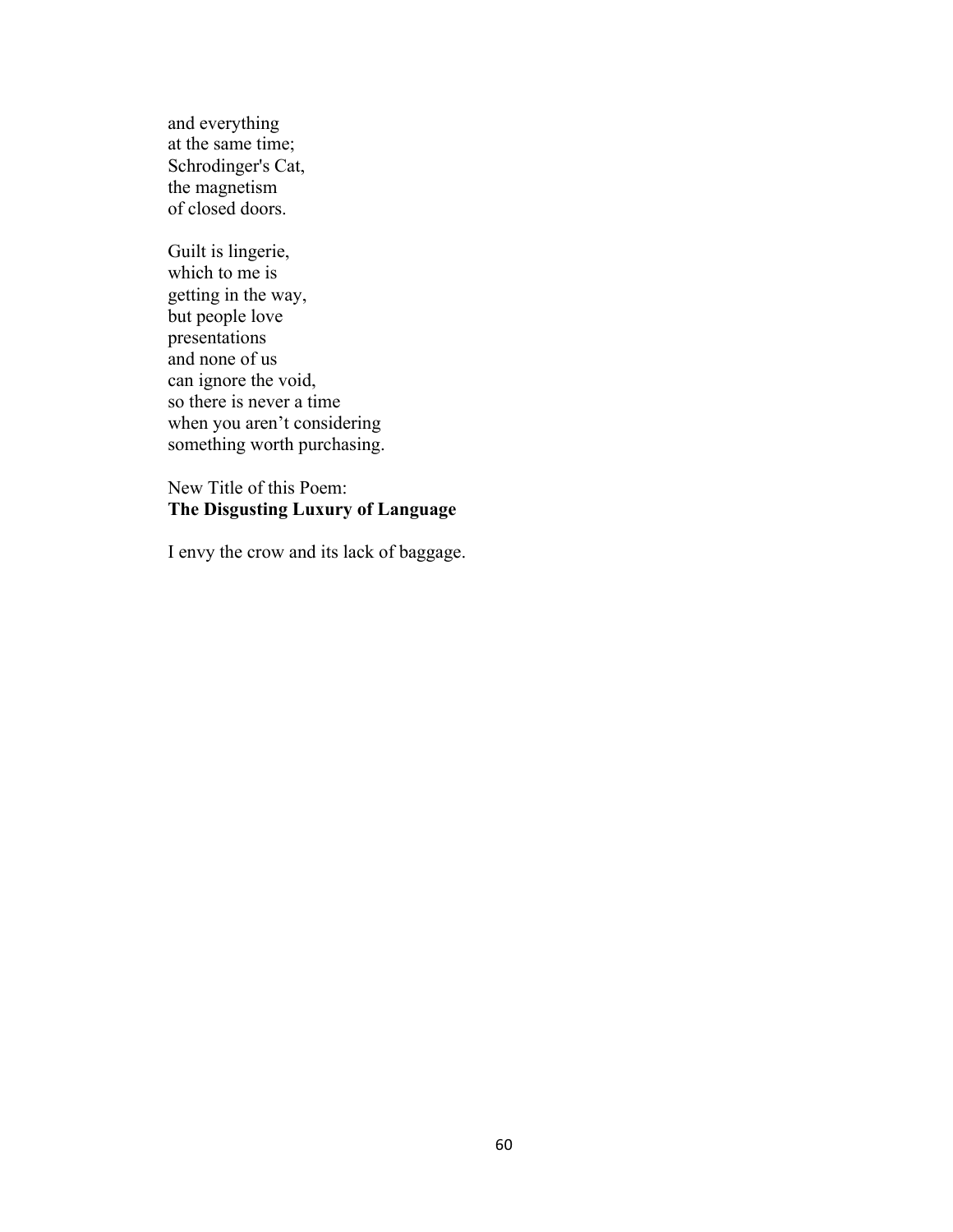#### **Due Partly to Inertia**

All day my body burdens deployed to void with grin to watch laughingly. I let the schadenfreude out actually. The pain dazzles me Not the slaughter houses histories I want no part of Anyone who wants to be a martyr is already a dick Legend, roofied by bullets, collapses in front of them like bodies been shot, several medals given to several men. Pageantry you win. Because I can't compete with explosions, or how easy it is to shoot and get shot. Exploding is how stars die and we can't get over that. I chose not to think of myself as a flesh pocket but more as the electricity I sometimes feel in my blood. Oh, but the world is cold and flaunting and space is expanding at all points and in all directions so you see so from where I stand I am actually the center of the universe. This is consciousness, the who's who of brutal truths. And so you're always moving away from me. Sedulous in a way I desperately hope to explain. But I've learned I can't trust mine, nor anyone else's. This burden birthed gods Because you can lose it because nobody can hold onto any reality but their own, and you can lose it. Memory dissipates if it doesn't haphazardly create in the first place. Just before they signed the papers to let me out of the mental hospital the doctor told me you're smart and that's going to be a problem for you. And still today I can remember how she looked at me, but I will forget it, possibly in another mental institution Possibly in a room talking to toasters and chairs, while my wife cooks for me and resents me for losing it, because she is trying so hard not to drop it herself

because she regrets marrying me regularly, because at some point when she would ask me if I wanted to have sex I started replying If there's a piccolo there I'm out, and I always walked away with confidence (wearing disillusion like a sweater) wearing

a sweater. Because I started blanking out at funerals, and getting scared when the soldiers would shoot the sky in the stomach for a now dead soldier friend because funerals are about dirt. Memory, shmemory, burden for dirt. Strenuous bridges build traffic, a traffic that will eventually collapse said built bridges. The fractal architecture makes no room for minds only the traffic that rotates until it doesn't, exploding or whatever.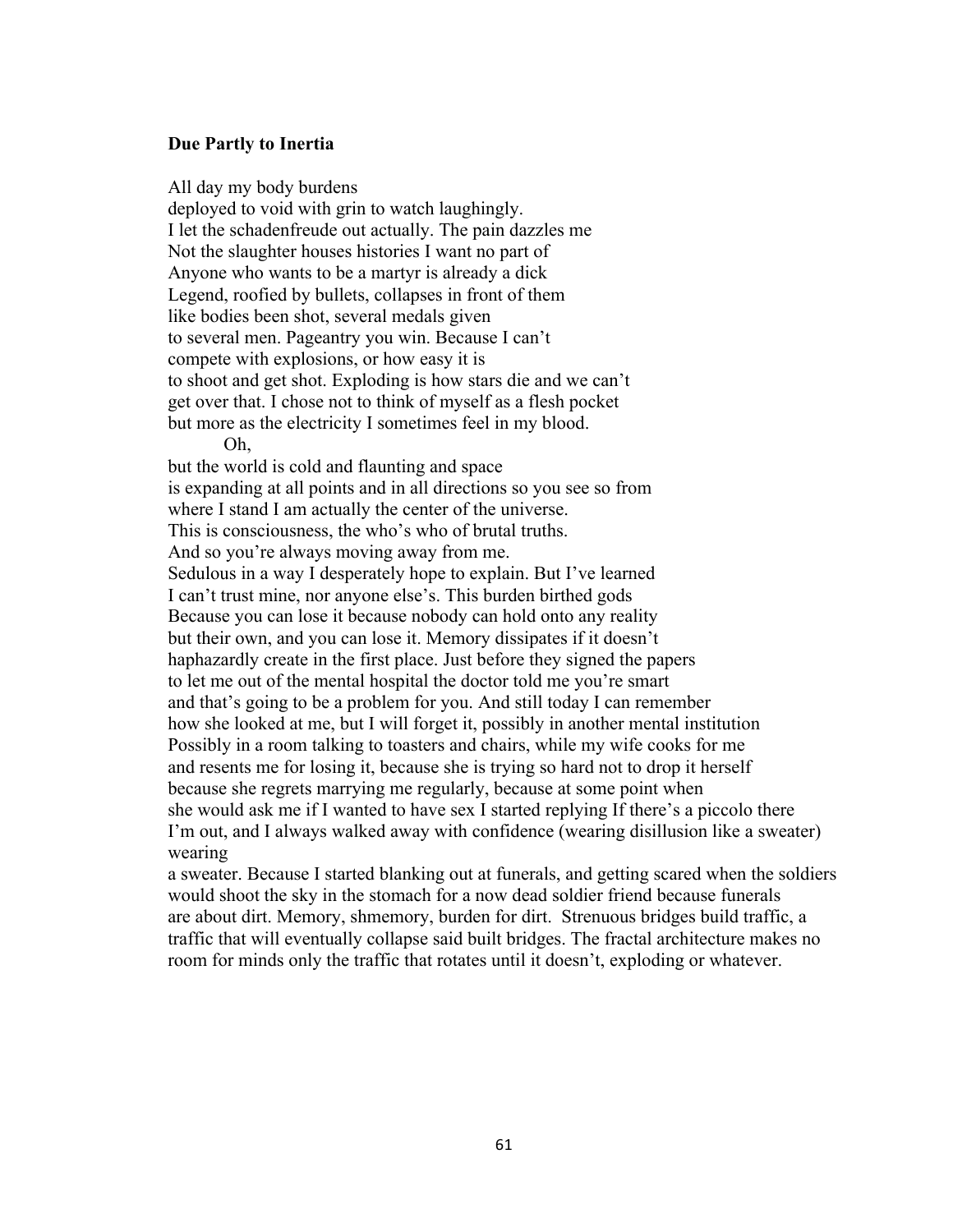#### **Tarantulas Leave Behind Footprints of Silk**

During the day homeless share the shadow of trees or litter the streets of Las Vegas blvd playing drums for quarters he didn't even have a kick drum though some people just have cups maybe hats. Heavy with their many jackets sometimes they hold signs 88.8 percent of the time the sign ends in god bless you for some reason it bothers me it should say god blessed you but I hate the word god it's a yacht when I hear god I hear I can't control the universe. With, for sure.

I think they think they earned the right to have not been born to a crack head or to parents dead or among congregations of debt or tire heaps of underclass

my footprints are worn rubber soles shoes daisychained replaceable where those gun shots or someone being patriotic I'm not sure but I'd rather not go inside unless people congregate the sidewalks and stare believableish at me for being outside and not walking the trees are self centered and pampered with garbage the tethered metal birds hum and piss glow

it relaxes me

the sound of things getting done in the darkness the gypsy pigeons are up to something incorporate but my porch faces the sidewalk and my sidewalk Is a conduit a middle place between two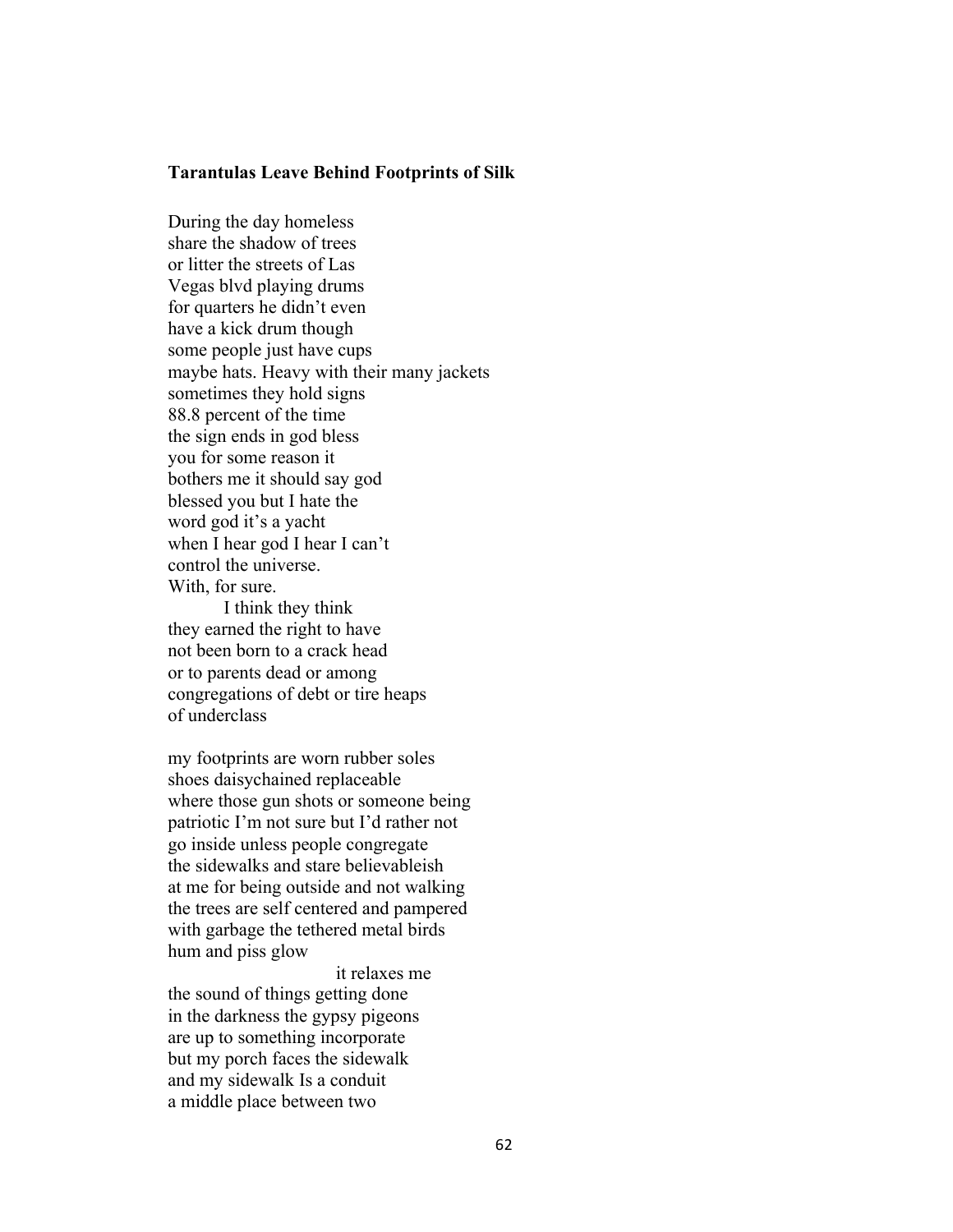separate parking lots and when our eyes meet there is dissemblance I continue with my cigarette so at least they know I can control fire I have to say I don't understand the pageantry of respect respect which is an acknowledgment of constructions First dignity, then empathy then respect then hopefully a waffle or some vodka, who cares if it's night we have light bulbs and naps in a bar the music is loud because it renders conversation symbolism and what with the women drinking for free let's wait in line so we can have something to hold while we stand or just sit there who else wants to get closer to the ground more open to the ambiguities of beauty and appropriate ness the drunker the louder the more vertigo more needed will somebody please just fuck the shit out me I want to know I have a body tonight my mind is quiet and I like it I am somehow tranquiled down without tradition let's turn the lights out it's cinnamon guilt we'll turn back on the lights when you're well wet and bioluminescent. We could go to the porch later let the night make you feel like a nebula but people should be walking home from the bar soon and they'll stare at us or be surprised at the not walking why not face the chairs the other way who wants to stare at a door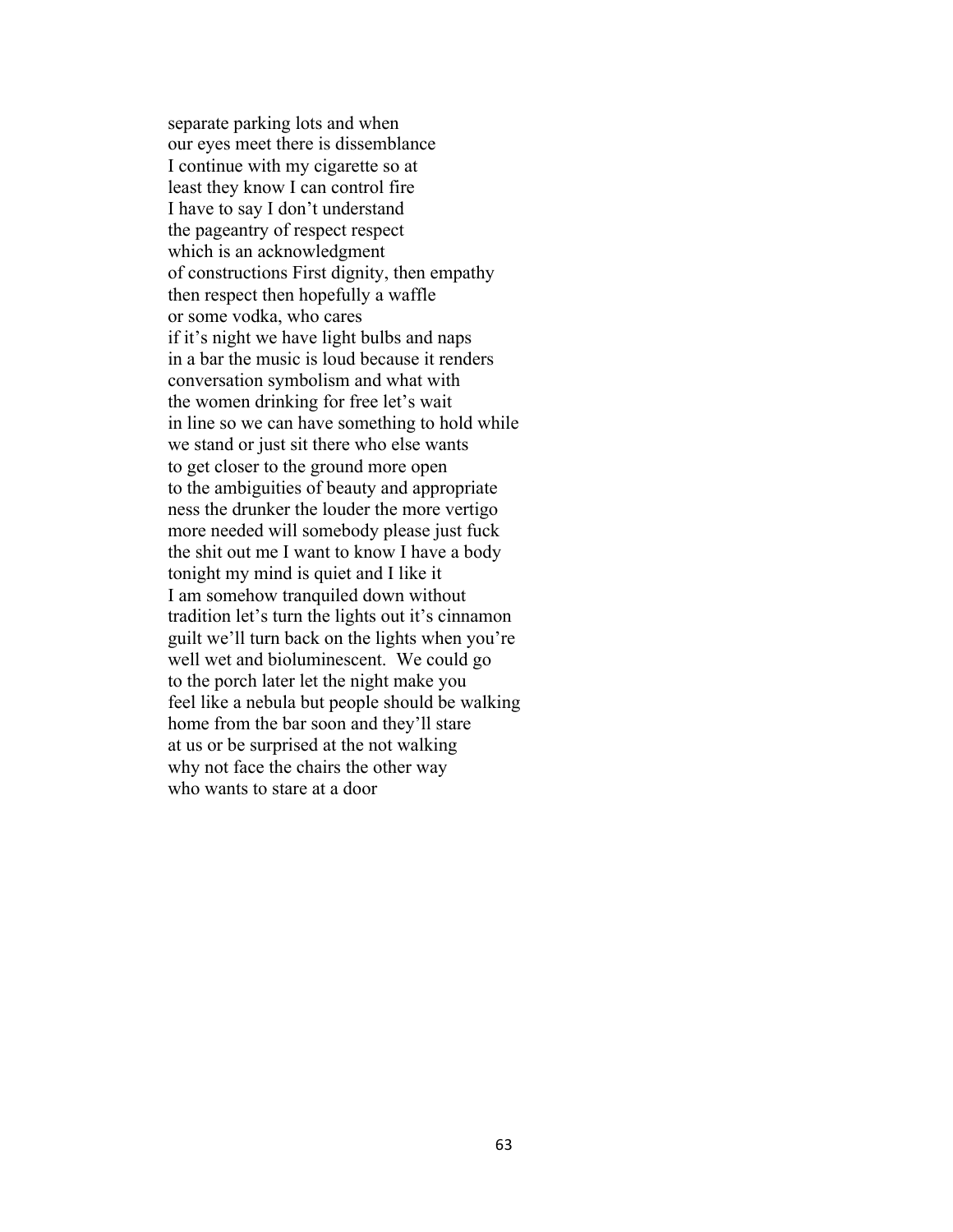### **The Floors are also Ceilings**

I'm up to debt in memory, I want to leave this room. Call all doors

sympathy. Exhalation best after leaving, see manual. See the cruxes. See how the sky divides by itself.

Decay now, authority is changing lanes, memory lied about the lanes In the first place. Time taught in trophy

Capital radiates from the bought closets inside the buyable chests were hearts are wanting absence.

Language worn like it owes you. Trickle down metaphysics It's the resources that fucked you.

If I'm anything you're an army of contexts. The great body fishtank burdened by flukes, blame the bottom lobsters. Feed on weakness, live forever but be resented

Consumption. Always. Sexuality.

What to do with the left over sea, men? Praise it, I am not clapping sarcastically. I'm not fapping dramatically, this is a poem about consumption. Something I never do, I am the resource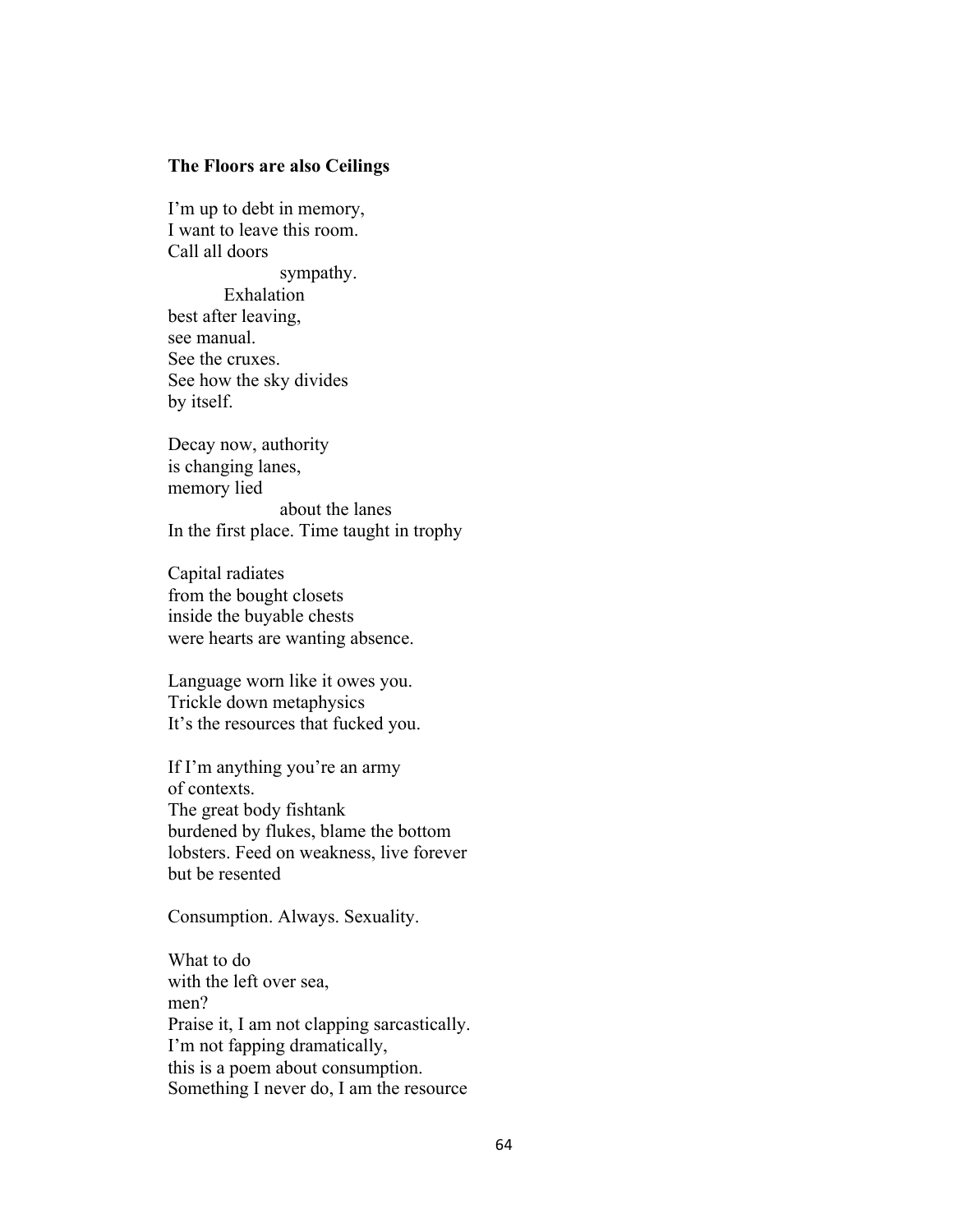I am the resource. I am the trophy, Who wants me? I will verify your decision making.

Don't worry

I have your hips, this is a poem about equilibrium. Nothing on ownership, I'm positive it's not a thing, though it builds exits, roads, cities built on get off my lawn.

It helps with the lights out,

I'm flattered by distance. So think about something you regret? Take your shirt off, this is a poem about demand. The body walks for it, stay laid down Don't think about assets. Stroke your cage like religion tells the poor to do.

Steeple.

Forgive my ignorance my limits are learned, so you know they're the most real gravity. Yup, we are falling now, note how my tie is now a noose and your skirt is covering your face and arms.

Blame us we are the victims

we are the faces of the problem, this is a poem about not knowing the utopia and how it keeps wanting consecutive pastries . Delicious, delicious pre-regret. Everything I was ever told you wanted. Do not question what are the resources, this is a poem About taking. All the escalators are stacked caskets, your welcome for the convenience.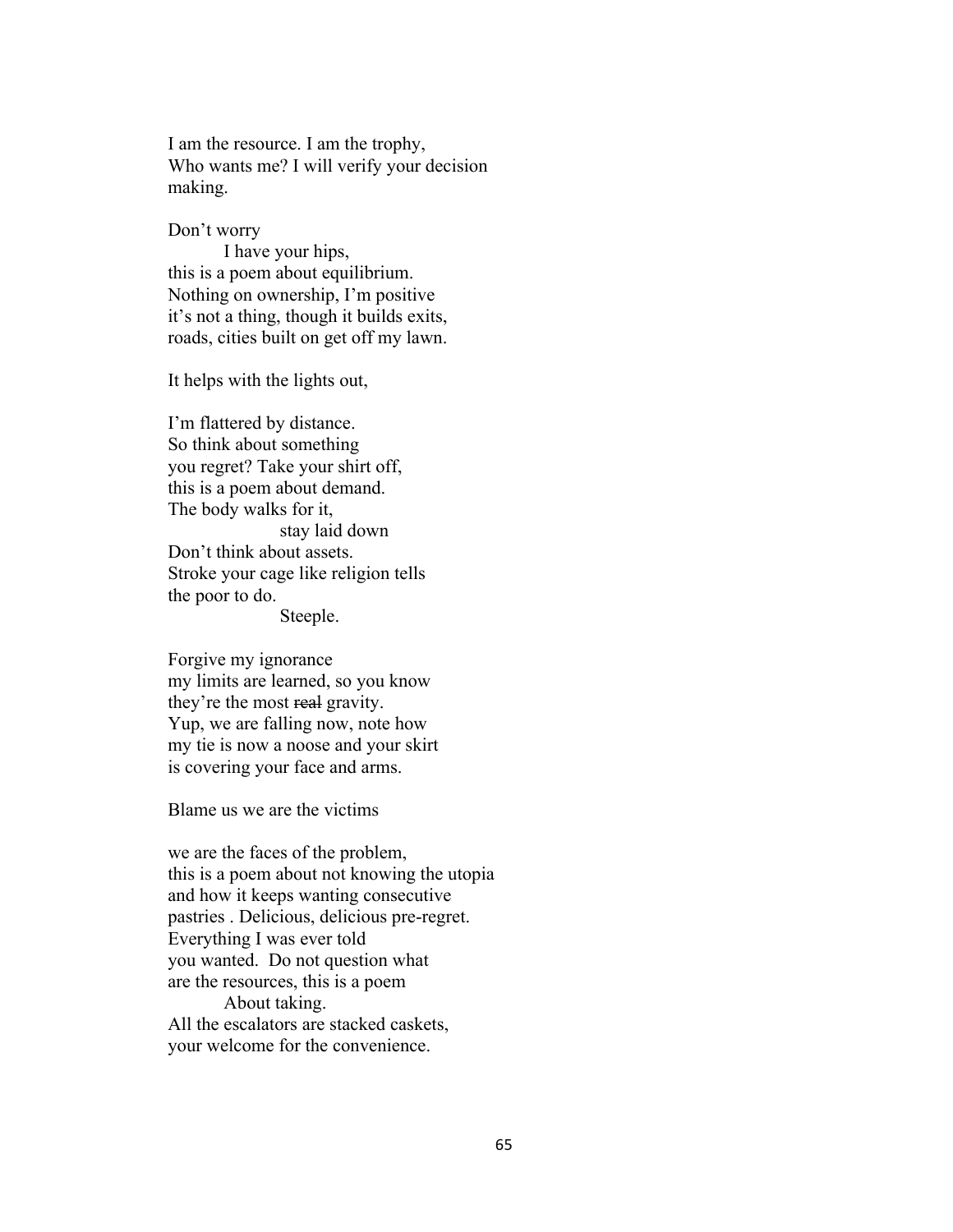### **Perception: Soul Donkey**

If I can't look at you in the eyes I guess it's because I think your soul is ugly. Except that the soul is a lie, right. Nothing more than wanting a superber pulpit Each mind a failure at being a stone. Dull lulling, near actioneering if perception is a house it can go fuck itself full

Outside the concrete is petty, the street lamps are light pregnant and I have never seen eyes so dilated, I could get lost in them, sea-deep like blood still in the body's drum kit. I cannot see any of the stars that think they are better than me.

Perception you're pear shaped. Your pasture made of Kansas, streets walking backwards like maintenance; power's power calendars drooping with interference. Your face is the enemy of music.

The soul is a straw man absence misunderstood, the underestimation of nothing. Let's talk about were silence gets its comfortable, the mortal euphoria of letting go. Where time gets its large apartment of what you are not. Perception is the doorman in this place and you wouldn't dare look this person in the face. Mostly because their head is down and everyone is so full of theater. What was is it the night said about getting more comfortable with your insignificance? What was it about trees trying to be buildings? Vivid with the invalid venting of good for now perception still wants names. Me, yes well I'm a poet call me drum machine you can call all the people parking lots.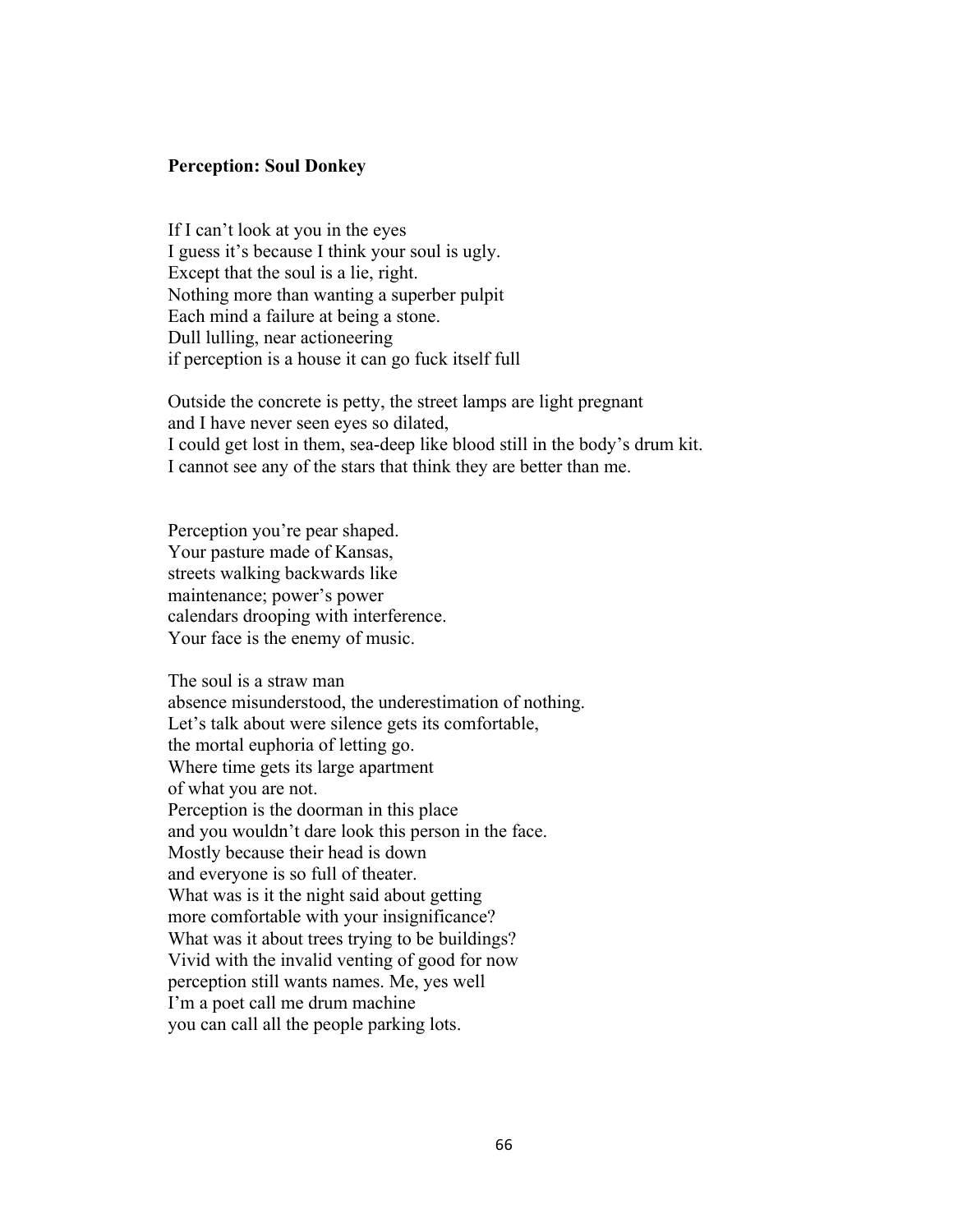# **The Self is a Victimless Crime, Like Punching a Stranger in the Dark**

There is darkness everywhere you just can't see it because the sun is such an attention whore.

Either way, I am a camera which is to say I am also an audience. The sky is all genital. Gravity wants horizontal. I am all consumption, need made vertical by teeth that grew architecture. So we as aquariums could experience the lies of silence. The empty and distorted porches of self. I do not believe in originality, it's the uniform that changes faces. All instrument, nothing like a subway.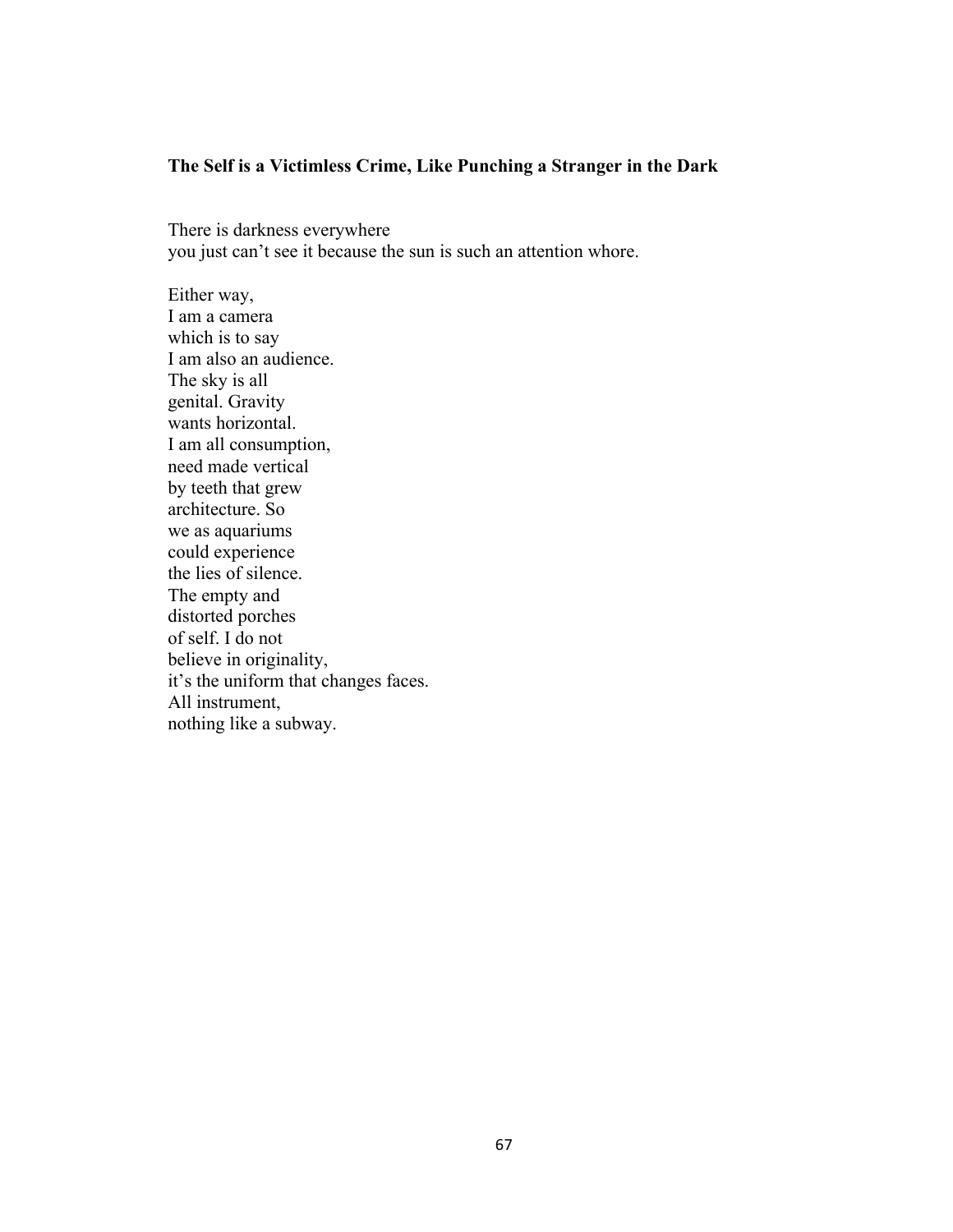## **I Too Hate Ars Poetica**

If we're not Translating grief crying with no need for translation . We're music or laughing or still dying. She's still dying. Well if she's alive her mortgage is overdue. Listen, what do you want from me? How do you not understand this *?* I remember telling my mother not to worry it's not like they'll start showing the house to people looking to own if only for a while but the hospice all that beeping equipment "aaand here's the bed room, try to imagine all these machines and scattered family and that woman dying gone they all have wheels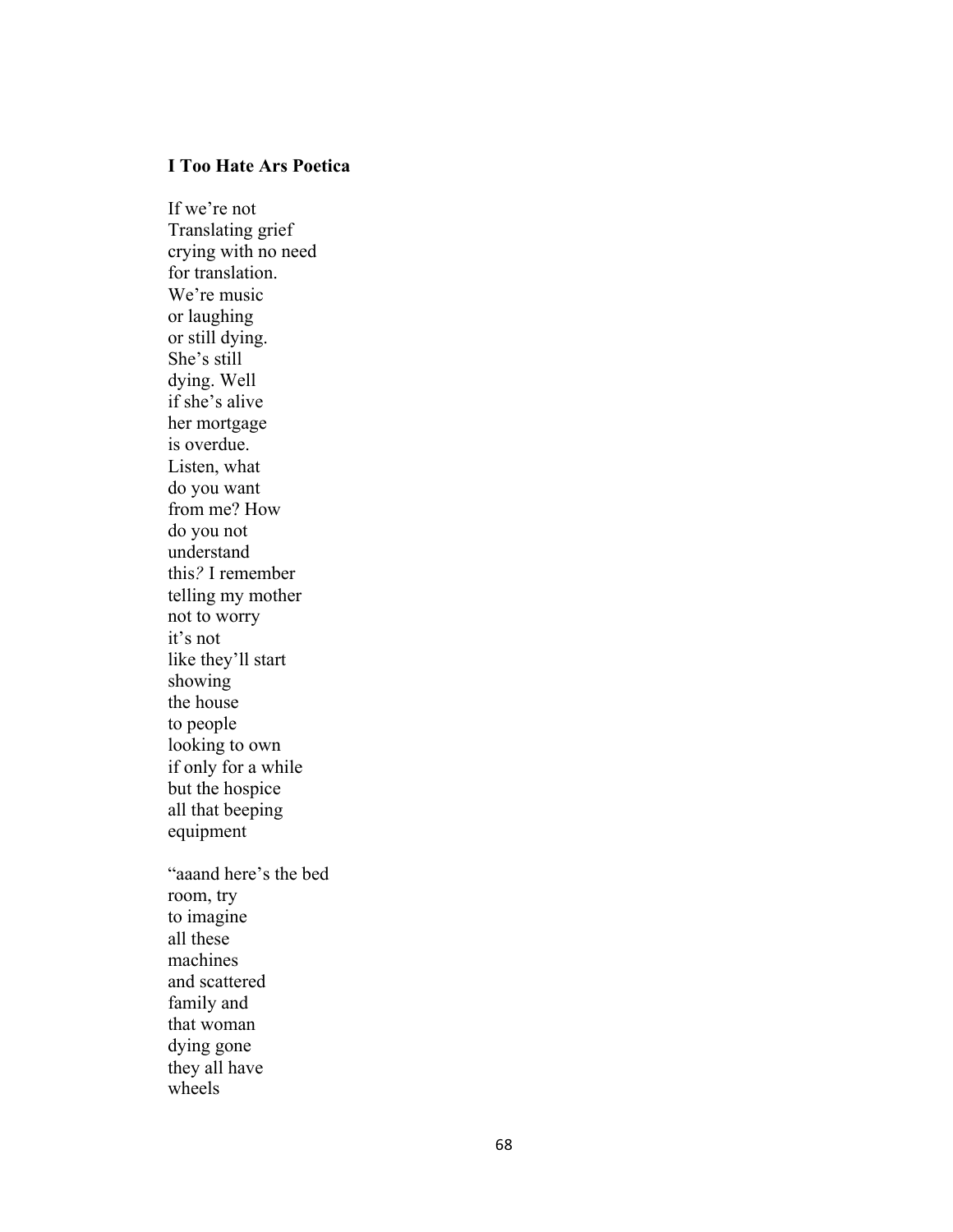don't worry, this could be maybe an office maybe a room for family addition I don't want to make any speculations" We couldn't put her in the master bedroom, what with the bed she came with a bed and it has wheels so they could still look at the master we don't really use the bed , it's covered in luggage and I didn't say this to my mom so either way the word stay is inappropriate and not what anyone was thinking. If not for sympathy than for fear of ridicule? The nurse alone I mean we would all be thinking about the future but the real future the death one and you and I know that sells houses but listen anyone who puts in a lawn sign will get cut with it, and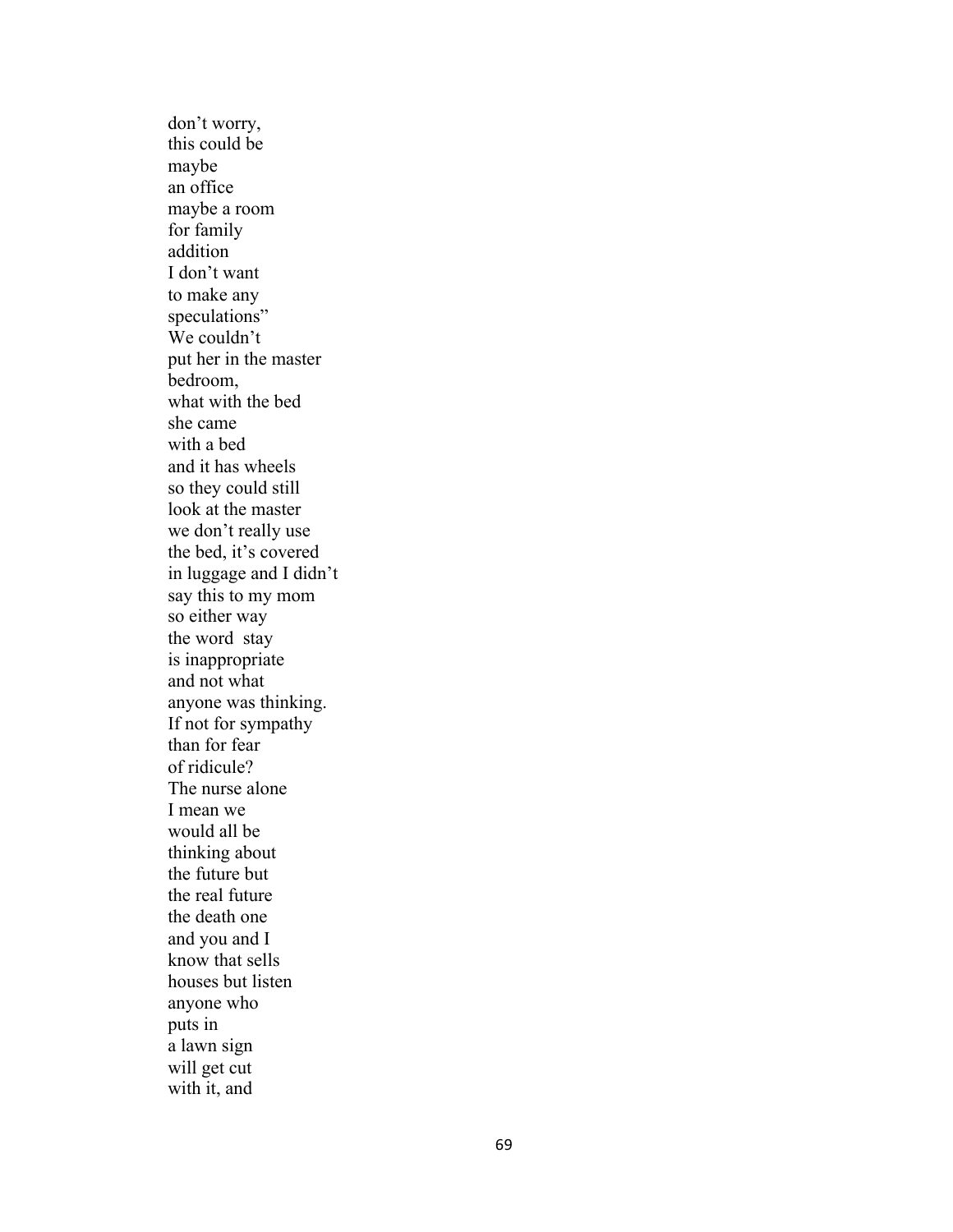no she can't come to the phone, why would I give her the phone? Hang up just hang up I would urge anyone on the phone with that look after a while I just started hanging the phone up for everyone, because we were all given jobs I remember I was in charge of the phone.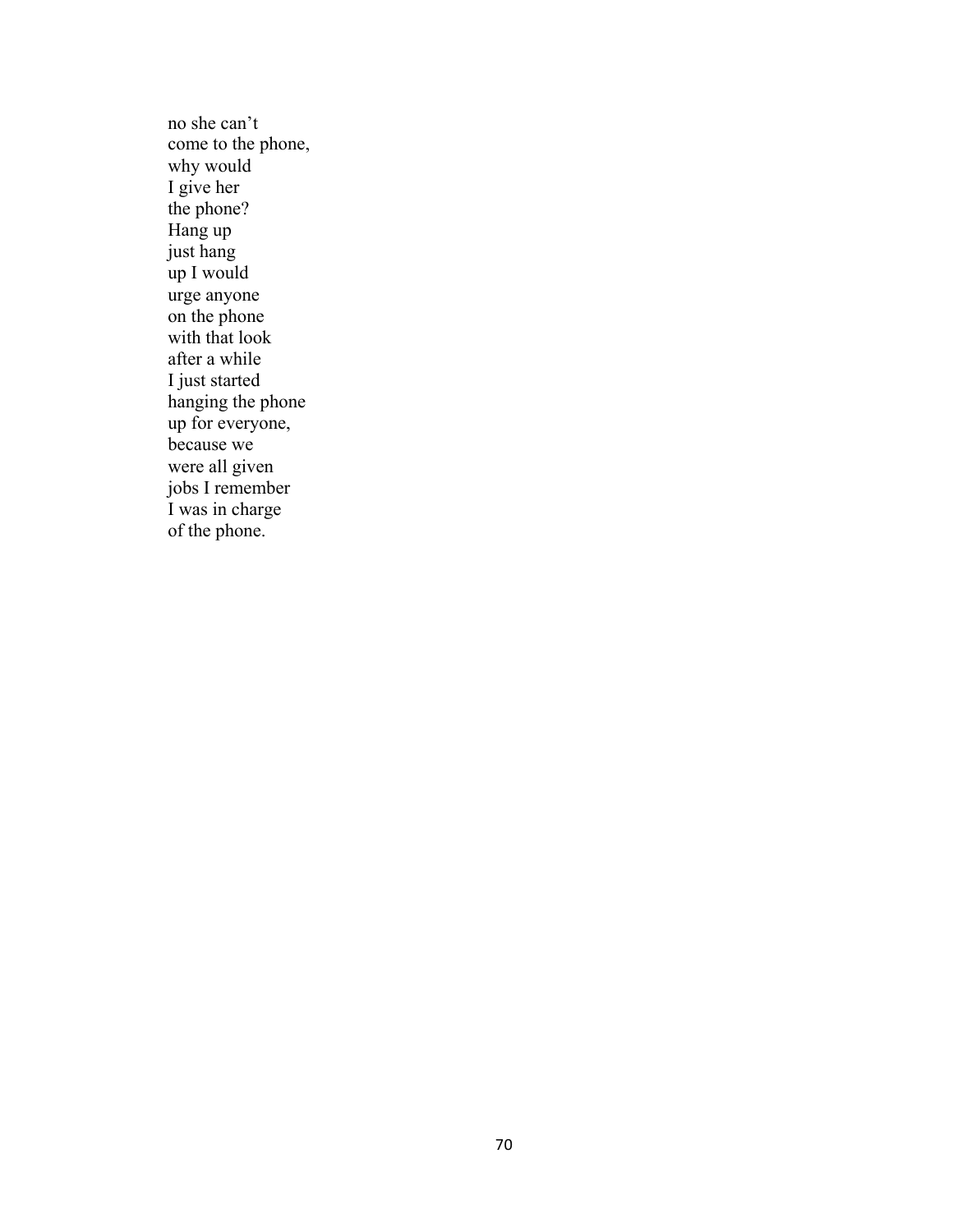**Q: A:** 

**What is this poem about?** The misrepresentation of doors.

**No really?** Perhaps it is about perspective.

**Is that important to you?** I imagine it is all I have.

**What does that say about poetry?** Humanity is mostly noise.

**Is this poem beautiful?** In the prize's eye, the less reliable windowframe.

**What is more important than beauty?** Catalyst.

**Why Is this poem not a sonnet?** Why is your face not a sonnet?

**Are you angry with me because this poem isn't about anything?** Emptiness is a mule.

**I don't think that's true.** I 'm a fly on a window.

**How is the life of the fly?** Like smoke that ribbons into oblivion.